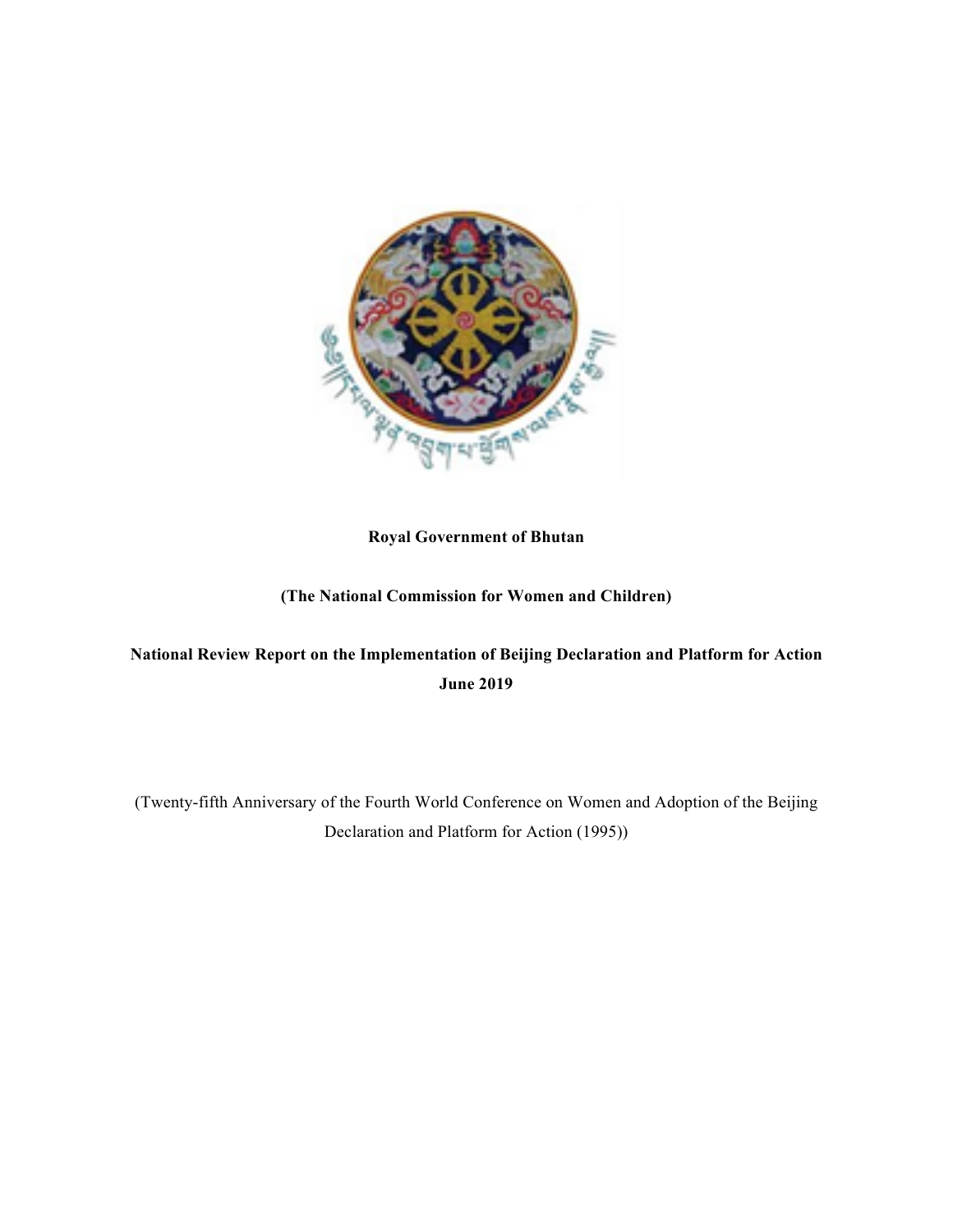| Analysis of the implementation progress across 12 critical areas of concern of the BPFA (2014-2019) |  |
|-----------------------------------------------------------------------------------------------------|--|
| Dimension 1: Inclusive Development, Shared Priority and Decent Work (Critical Areas - Women and     |  |
|                                                                                                     |  |
| Non-discrimination in recruitment, retention and promotion of women in public and private sector 20 |  |
|                                                                                                     |  |
|                                                                                                     |  |
|                                                                                                     |  |
|                                                                                                     |  |
|                                                                                                     |  |
|                                                                                                     |  |
|                                                                                                     |  |
|                                                                                                     |  |
|                                                                                                     |  |
|                                                                                                     |  |
|                                                                                                     |  |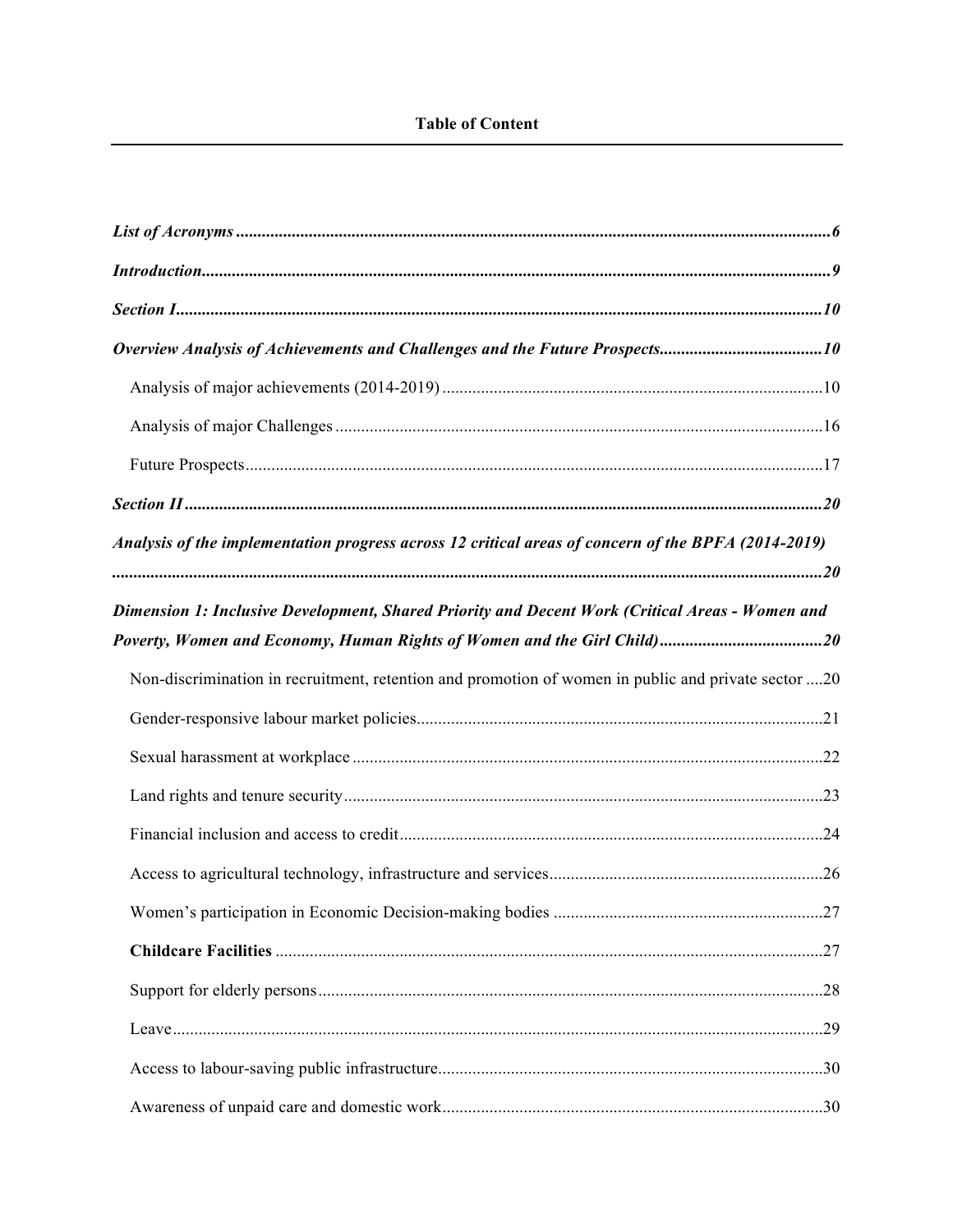| Dimension 2: Poverty eradication, social protection and social services (Critical Areas - Women and |  |
|-----------------------------------------------------------------------------------------------------|--|
| Poverty, Education and Training, Women and Health, Human Rights of Women, the Girl Child) 32        |  |
|                                                                                                     |  |
|                                                                                                     |  |
|                                                                                                     |  |
|                                                                                                     |  |
|                                                                                                     |  |
|                                                                                                     |  |
|                                                                                                     |  |
|                                                                                                     |  |
|                                                                                                     |  |
|                                                                                                     |  |
|                                                                                                     |  |
|                                                                                                     |  |
|                                                                                                     |  |
| Dimension 3: Freedom from violence, stigma and stereotypes (Critical Areas - Violence against       |  |
|                                                                                                     |  |
|                                                                                                     |  |
|                                                                                                     |  |
|                                                                                                     |  |
|                                                                                                     |  |
|                                                                                                     |  |
|                                                                                                     |  |
|                                                                                                     |  |
|                                                                                                     |  |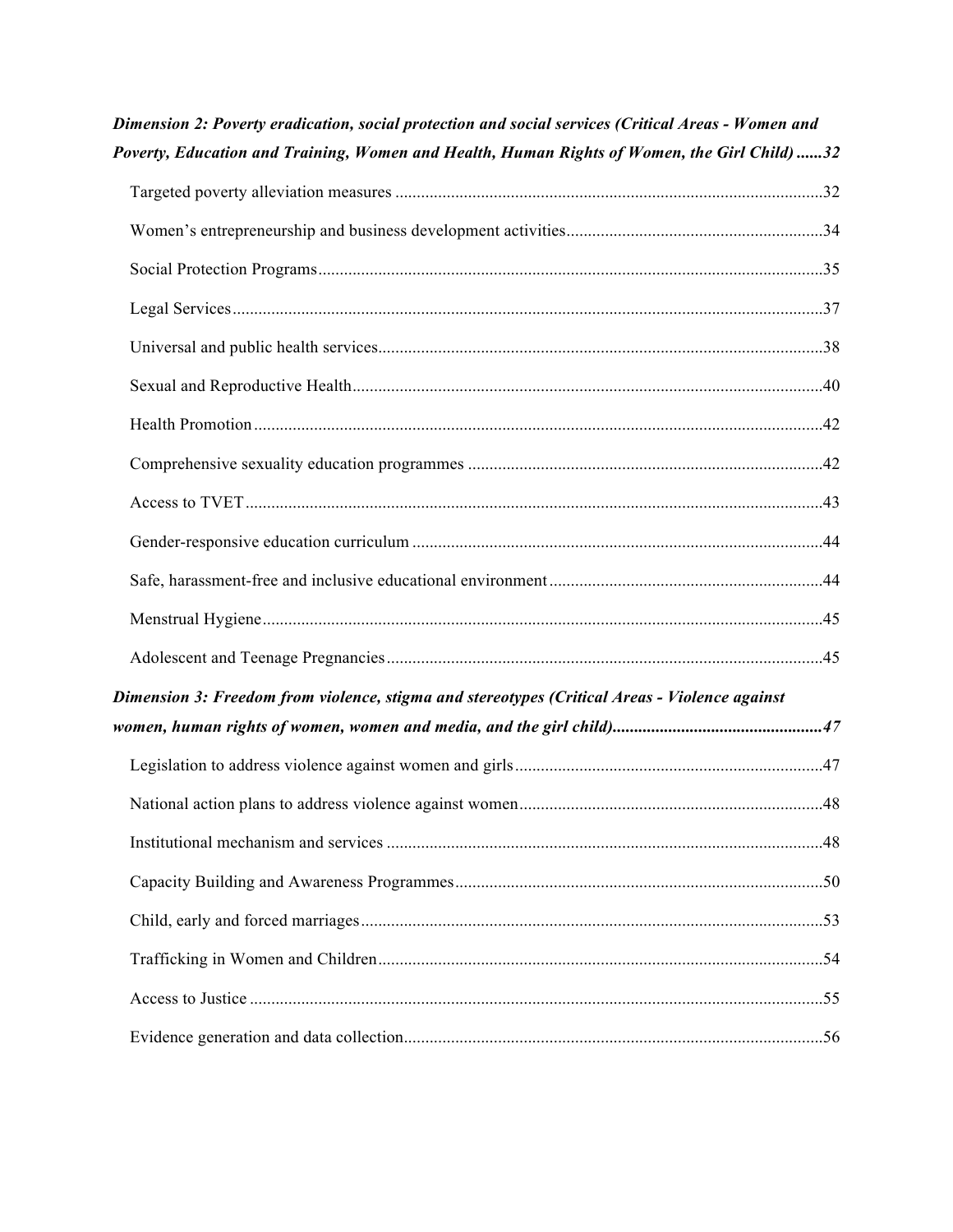| Dimension 4: Participation, accountability and gender-responsive institutions (Critical Areas: Women |  |
|------------------------------------------------------------------------------------------------------|--|
| in power and decision-making, Institutional mechanisms for the advancement of women, Human           |  |
|                                                                                                      |  |
|                                                                                                      |  |
|                                                                                                      |  |
|                                                                                                      |  |
|                                                                                                      |  |
|                                                                                                      |  |
|                                                                                                      |  |
|                                                                                                      |  |
| Dimension 5 - Peaceful and inclusive societies (Women and armed conflict, human rights of women      |  |
|                                                                                                      |  |
|                                                                                                      |  |
|                                                                                                      |  |
|                                                                                                      |  |
|                                                                                                      |  |
| Dimension 6: Environmental conservation, protection and rehabilitation (Human rights of women,       |  |
|                                                                                                      |  |
| Women's participation and leadership in environmental and natural resource management and            |  |
|                                                                                                      |  |
|                                                                                                      |  |
|                                                                                                      |  |
|                                                                                                      |  |
|                                                                                                      |  |
|                                                                                                      |  |
|                                                                                                      |  |
| Evidence generation and awareness on the impacts of environmental degradation and disasters 72       |  |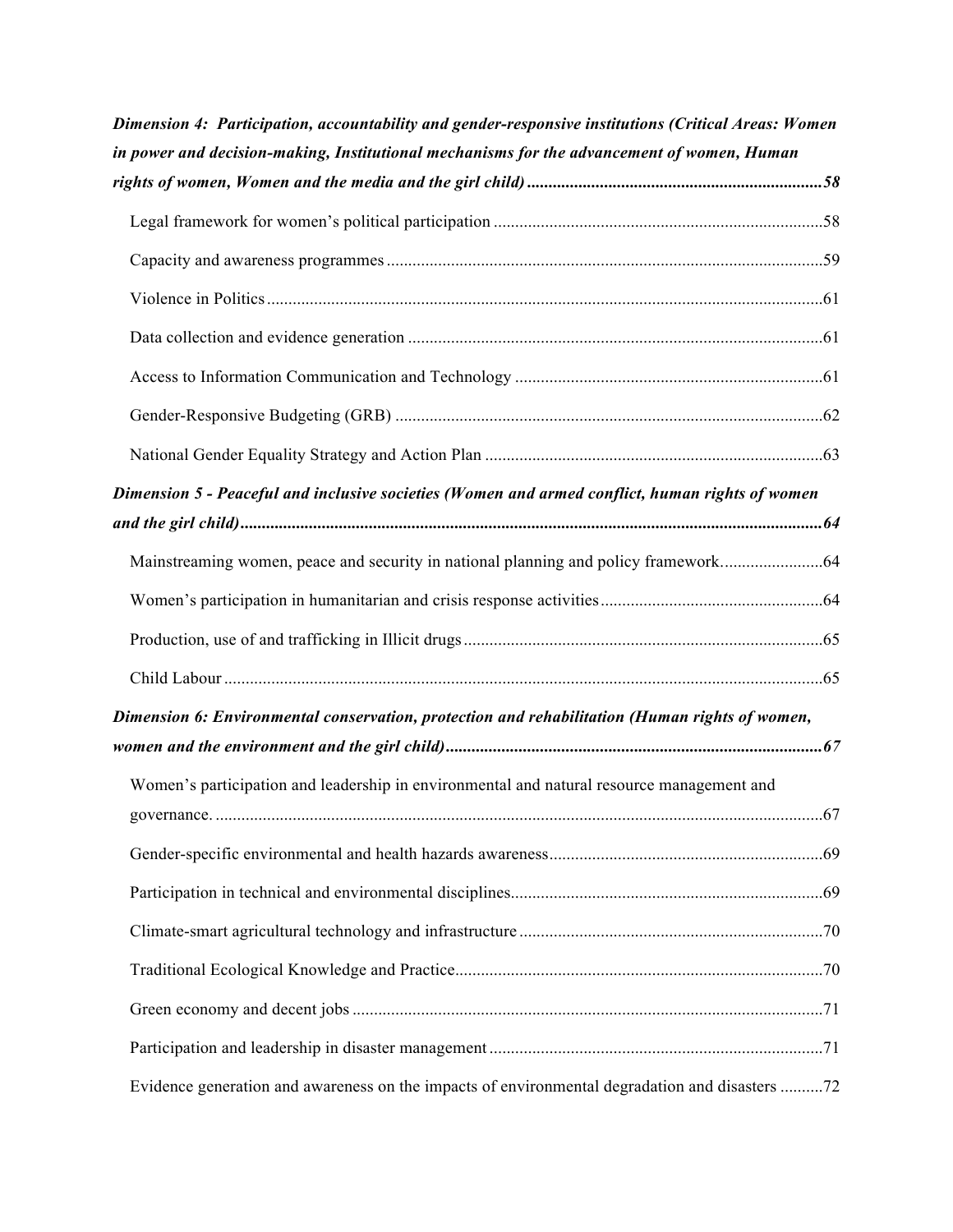| National Process and Institutional Mechanism to implement and monitor the critical areas of BPFA 74 |  |
|-----------------------------------------------------------------------------------------------------|--|
|                                                                                                     |  |
|                                                                                                     |  |
|                                                                                                     |  |
|                                                                                                     |  |
|                                                                                                     |  |
|                                                                                                     |  |
|                                                                                                     |  |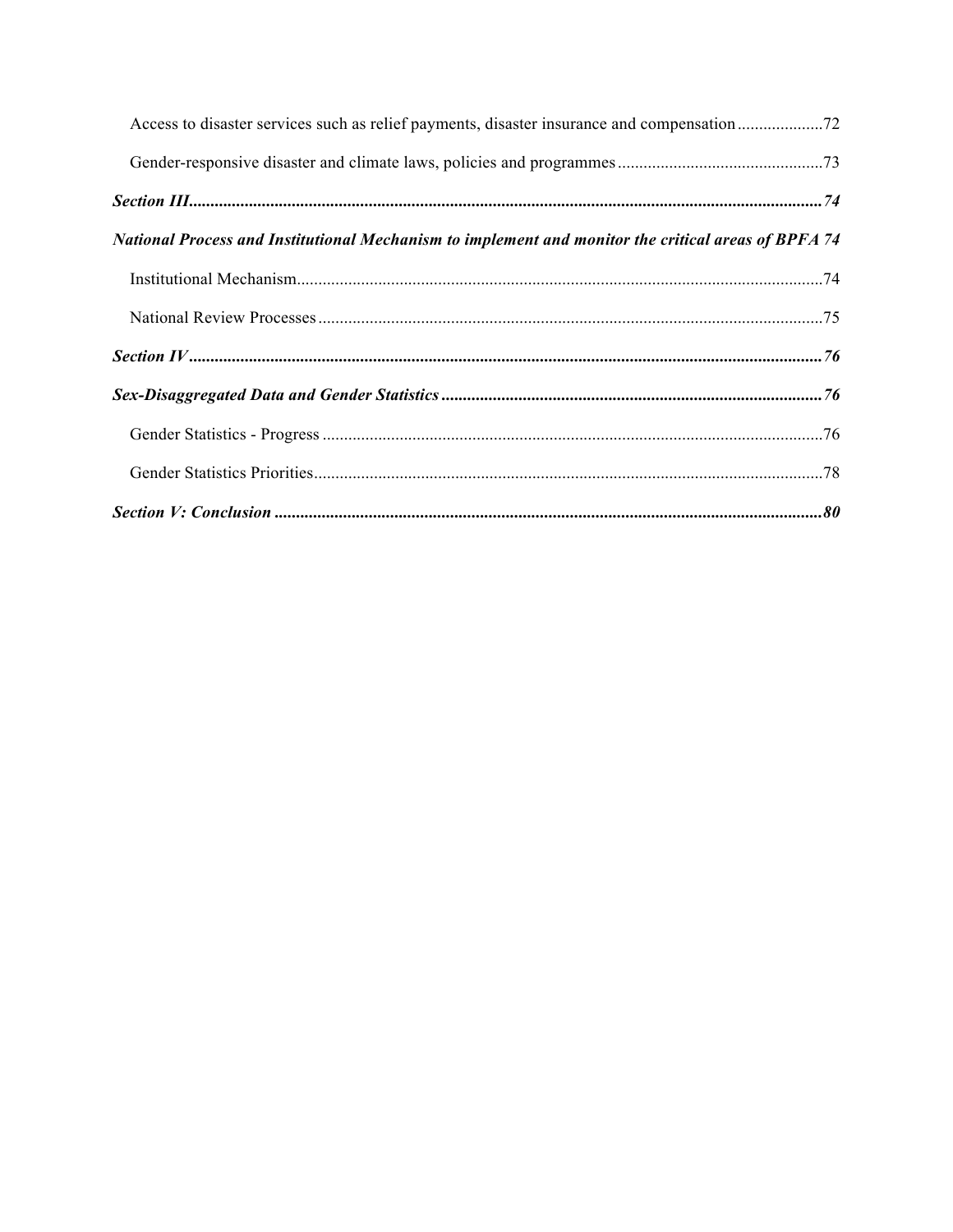# **List of Acronyms**

| ADB:          | Asian Development Bank                                                 |
|---------------|------------------------------------------------------------------------|
| AFHS:         | <b>Adolescent Friendly Health Services</b>                             |
| <b>BAOWE:</b> | Bhutan Association of Women Entrepreneurs                              |
| BCCI:         | Bhutan Chamber of Commerce and Industry                                |
| BCSR:         | Bhutan Civil Service Rule 2018                                         |
| <b>BDBL:</b>  | Bhutan Development Bank Limited                                        |
| <b>BLSS:</b>  | <b>Bhutan Living Standard Surveys</b>                                  |
| <b>BNCA:</b>  | <b>Bhutan Narcotic Control Agency</b>                                  |
| <b>BNEW:</b>  | Bhutan Network for Empowering Women                                    |
| <b>BNLI:</b>  | Bhutan National Legal Institute                                        |
| <b>BPFA:</b>  | Beijing Platform for Action                                            |
| CAA:          | Child Adoption Act 2012                                                |
| CBSS:         | <b>Community Based Support System</b>                                  |
| CCPA:         | Child Care and Protection Act 2011                                     |
| <b>CCPCB:</b> | Civil and Criminal Procedures Code of Bhutan 2001                      |
| CEDAW:        | Convention on Elimination of All Forms of Discrimination Against Women |
| CICL:         | Children in Conflict with Law                                          |
| CMIS:         | Central Management Information System                                  |
| CRC:          | Convention on the Rights of Children                                   |
| CSMI:         | Cottage, Small and Medium Industry Policy 2012                         |
| CSO:          | Civil Society Organizations                                            |
| DAMC:         | Department of Agriculture Marketing and Cooperatives                   |
| DCSI:         | Department of Cottage and Small Industries                             |
| DHI:          | Druk Holdings & Investments                                            |
| DLG:          | Department of Local Governance                                         |
| DLO:          | Department of Law and Order                                            |
| DNB:          | Department of National Budget                                          |
| DVPA:         | Domestic Violence Prevention Act 2013                                  |
| DVPRR:        | Domestic Violence Prevention Rules and Regulation                      |
| DYS:          | Department of Youth and Sports                                         |
| ECB:          | Election Commission of Bhutan                                          |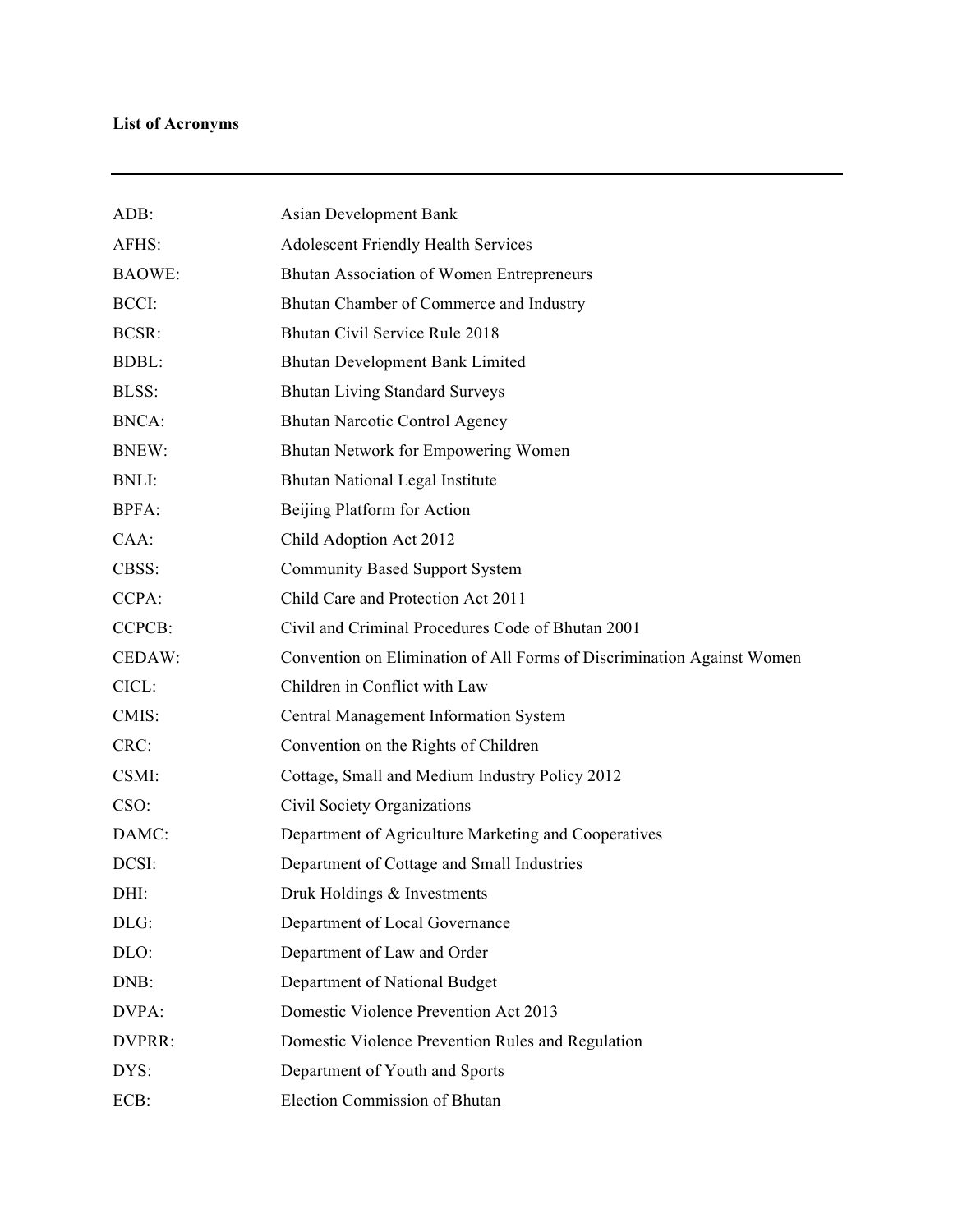| EDP:           | Economic Development Policy 2016                                      |
|----------------|-----------------------------------------------------------------------|
| GBV:           | <b>Gender Based Violence</b>                                          |
| GECDP:         | Gender, Environment, Climate Change, Disaster and Poverty Alleviation |
| GEG:           | Gender Expert Group                                                   |
| GEMS:          | Gender Equality Monitoring System                                     |
| GFP:           | Gender Focal Person                                                   |
| GNHC:          | <b>Gross National Happiness Commission</b>                            |
| GPI:           | Gender Parity Index                                                   |
| GRPB:          | Gender Responsive Planning and Budgeting                              |
| <b>JDWNRH:</b> | Jigme Dorji Wangchuck National Referral Hospital                      |
| LDPM:          | Local Development Planning Manual                                     |
| LEA:           | Labour and Employment Act of Bhutan 2007                              |
| MoAF:          | Ministry of Agriculture and Forest                                    |
| MoE:           | Ministry of Education                                                 |
| MoH:           | Ministry of Health                                                    |
| MoIC:          | Ministry of Information and Communication                             |
| MoLHR:         | Ministry of Labour and Human Resources                                |
| MRG:           | Mainstreaming Reference Group                                         |
| MSTF:          | Multi-sectoral Task Force                                             |
| NAPA:          | National Adaptation Plan of Action                                    |
| NCWC:          | National Commission for Women and Children                            |
| NEC:           | National Environment Commission                                       |
| NEP:           | <b>National Education Policy</b>                                      |
| NFE:           | Non-formal Education                                                  |
| NFIS:          | National Financial Inclusion Strategy                                 |
| NFLS:          | National Financial Literacy Strategy                                  |
| NKRA:          | National Key Result Area                                              |
| NPACWP:        | National Plan of Action on Child Wellbeing and Protection             |
| NPAGE:         | National Plan of Action on Gender Equality                            |
| NPAG:          | National Plan of Action on Gender                                     |
| NPAPGEEO:      | National Plan of Action to Promote Gender Equality in Elected Offices |
| NSB:           | National Statistical Bureau                                           |
| OAG:           | Office of the Attorney General                                        |
| OSCC:          | One Stop Crisis Centre                                                |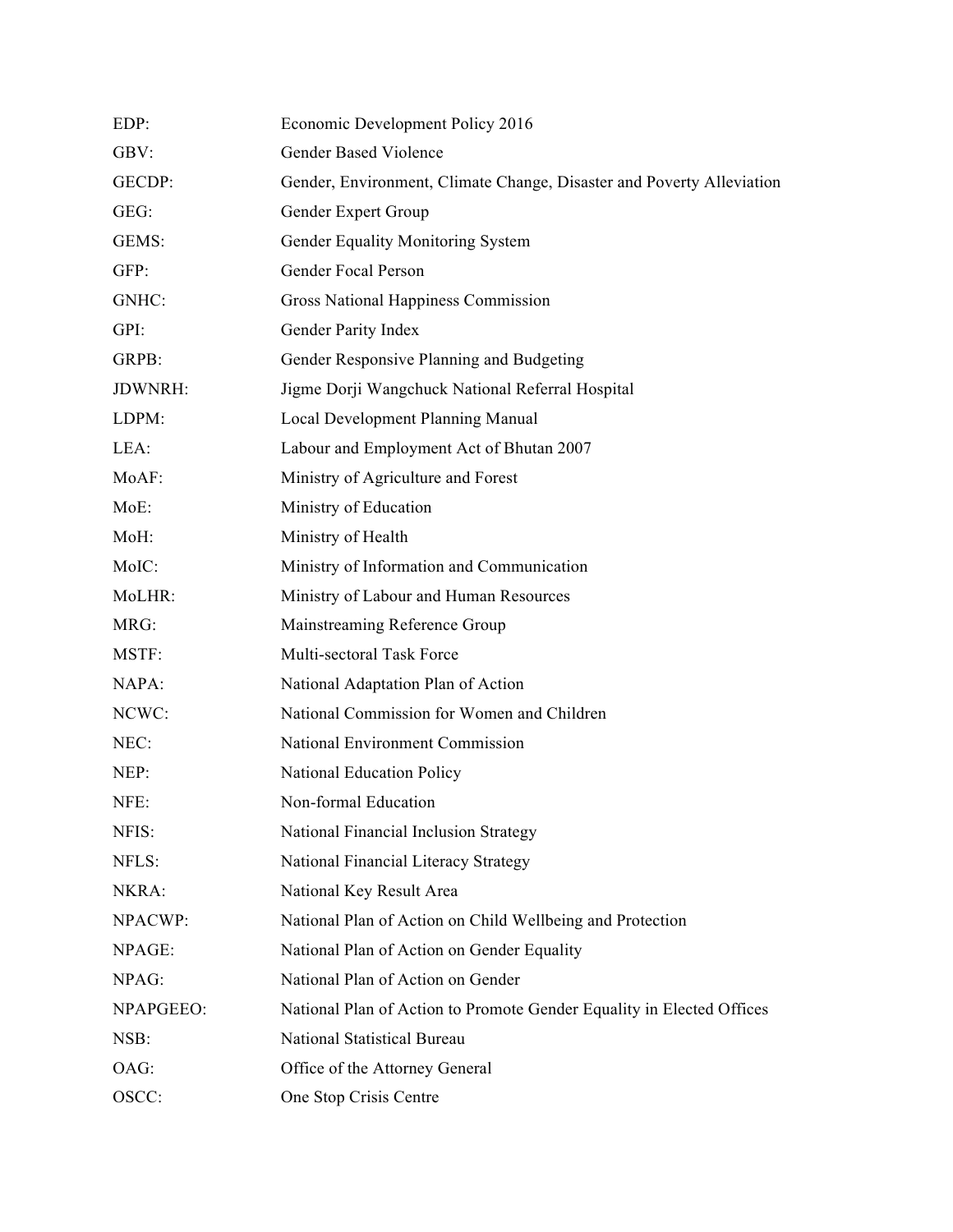| $P4P$ :        | Partners for Prevention                          |
|----------------|--------------------------------------------------|
| PCB:           | Penal Code of Bhutan 2004                        |
| PHCB:          | Population and Housing Census of Bhutan 2017     |
| PLHA:          | People Living with HIV/AIDS                      |
| PSL:           | Priority Sector Lending                          |
| PWD:           | Persons with Disability                          |
| $RBP$ :        | Royal Bhutan Police                              |
| RCSC:          | Royal Civil Service Commission                   |
| REAP:          | Rural Economy Advancement Programme              |
| <b>RENEW:</b>  | Respect, Educate, Nurture and Empower Women      |
| RMA:           | Royal Monetary Authority                         |
| RNR:           | <b>Rural and Natural Resources</b>               |
| RUB:           | Royal University of Bhutan                       |
| SAPA:          | Sectoral Adaptation Plan of Action               |
| SHG:           | Self Help Groups                                 |
| SoP:           | <b>Standard Operating Procedure (SoP)</b>        |
| STEM:          | Science, Technology, Engineering and Mathematics |
| TIP:           | <b>Trafficking in Persons</b>                    |
| TVET:          | Technical and Vocational Education and Training  |
| UNDP:          | United Nations Development Programme             |
| <b>UNFPA:</b>  | United Nation Population Fund                    |
| <b>UNICEF:</b> | United Nations Children's Fund                   |
| UNODC:         | United Nation Office of Drugs and Crime          |
| UNSC:          | United Nation Security Council                   |
| VAC:           | Violence Against Children                        |
| VAW/G:         | Violence Against Women and Girls                 |
| WCPD:          | Woman and Child Protection Division              |
| WCPU/Ds:       | Woman and Child Protection Units/Desks           |
| WHO:           | World Health Organisations                       |
| YDRC:          | Youth Development Rehabilitation Centre          |
| YDF:           | Youth Development Fund                           |
| YES:           | Youth Employment Skills                          |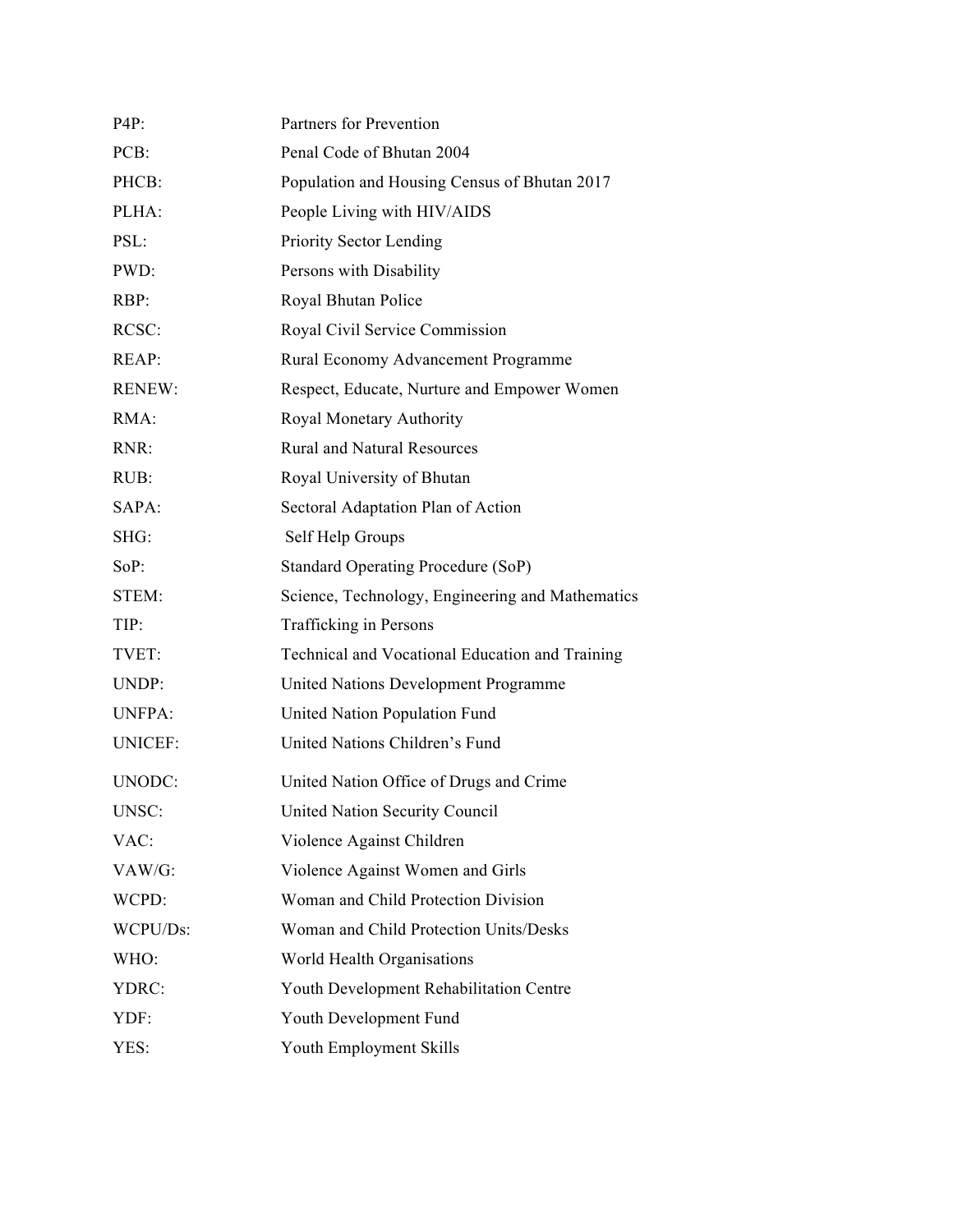### **Introduction**

The National Review is being undertaken in line with resolution E/RES/2018/8 of the United Nations Economic and Social Council which called upon all the states to undertake comprehensive national reviews of the progress made and challenges encountered in the implementation of the Beijing Declaration and Platform for Action.

The National Review represents the progress made by the Royal Government of Bhutan in implementing the 12 critical areas of concern of BPFA and outcomes of the 23<sup>rd</sup> special session of the UN General Assembly 2000 since 2014. It also provides an assessment of the current situation, identifies gaps and focuses on the priority area of interventions for the Royal Government of Bhutan in advancing gender equality and women's empowerment.

The review is conducted by the National Commission for Women and Children (NCWC) in consultation with all the relevant government ministries, agencies, non-governmental organisations, the UN system and the private sector.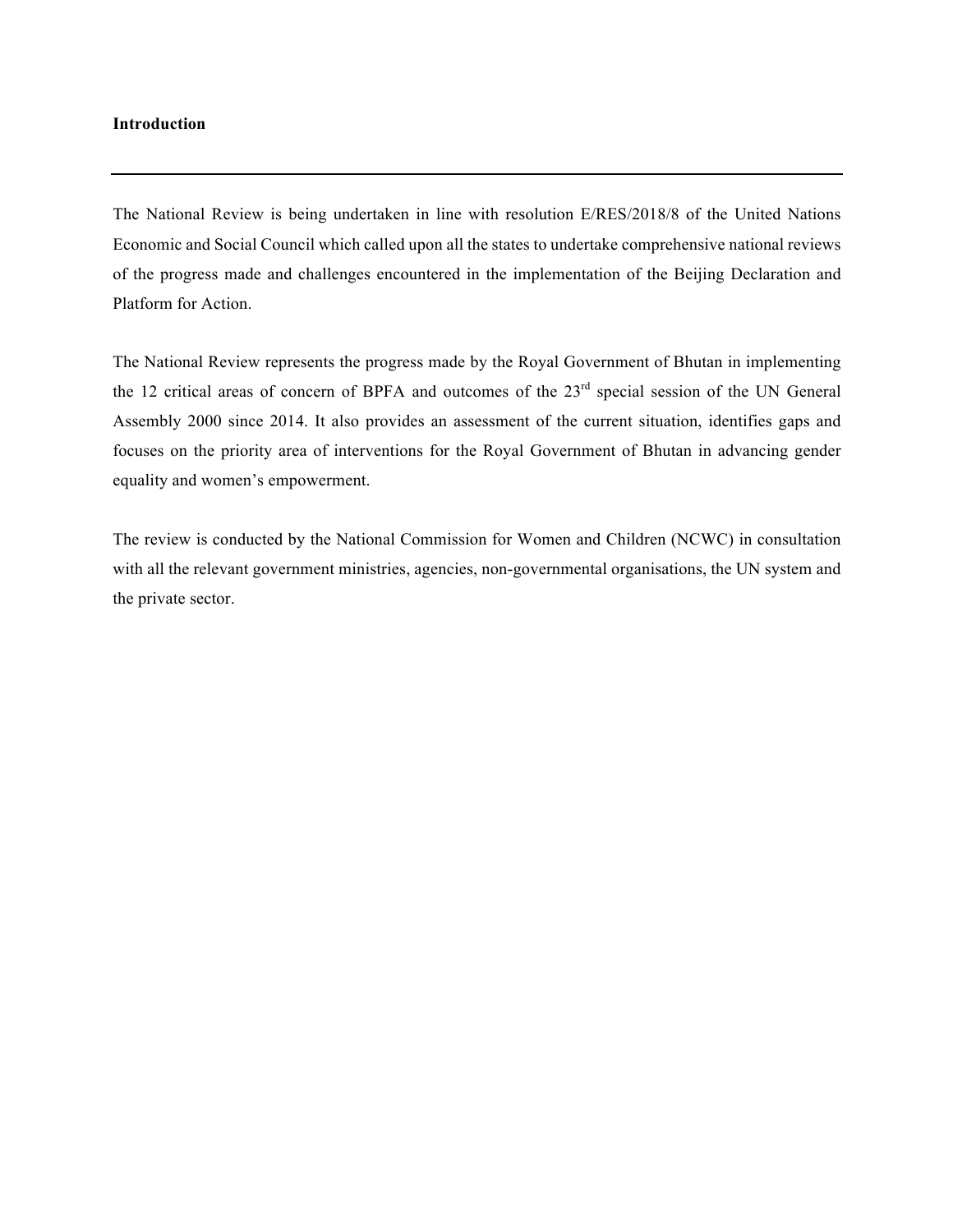#### **Section I**

#### **Overview Analysis of Achievements and Challenges and the Future Prospects**

#### **Analysis of major achievements (2014-2019)**

Bhutan has always believed in and maintained a **non-discriminatory approach to development**. This has been the tradition and it is ever more evident from the Constitution of the Kingdom of Bhutan 2008 wherein fundamental rights are equally bestowed on men and women; fundamental duties mandate every Bhutanese not to tolerate violence against women; principles of state policies intend and guide actions to eliminate discrimination against women and children; and recognises ratified international treaties like the Convention on the Elimination of All Forms of Discrimination Against Women (CEDAW) as a deemed law of the Kingdom.

**Bhutan ratified CEDAW in 1981** without any reservation, which underlines the Government's strong commitment to ensuring the rights of women. Since then, Bhutan has initiated many interventions through legislation, policies, institutional mechanism, strategies and actions to empower women and promote gender equality. The NCWC was established in 2004 as the National Women's Machinery (NWM) to coordinate, monitor, report and advocate for gender and child-related interventions in the country. The work of NCWC is largely guided by the Constitution of the Kingdom of Bhutan and related Acts such as the Child Care and Protection Act (CCPA) 2011, the Child Adoption Act (CAA) 2012 and the Domestic Violence Prevention Act (DVPA) 2013 and the respective Rules and Regulations adopted in 2015. The global obligations like the BPFA, CEDAW and Sustainable Development Goals (SDGs) also provide a guiding framework in pursuing NCWC's mission of creating an equal society.

**The institutional capacity of NCWC** has been strengthened in the last five years both in terms of number and technical capacity. In addition to the recruitment of additional legal and programme officers, seven protection officers and counsellors have been recruited which has enabled the NCWC to discharge its responsibility as the Competent Authority for the CCPA 2011, DVPA2013 and the CAA 2012 in an effective manner.

**The Gender Focal Persons (GFP) network established in 2005 with representation from** all the government ministries, autonomous agencies, Civil Society Organizations (CSOs) and the private sector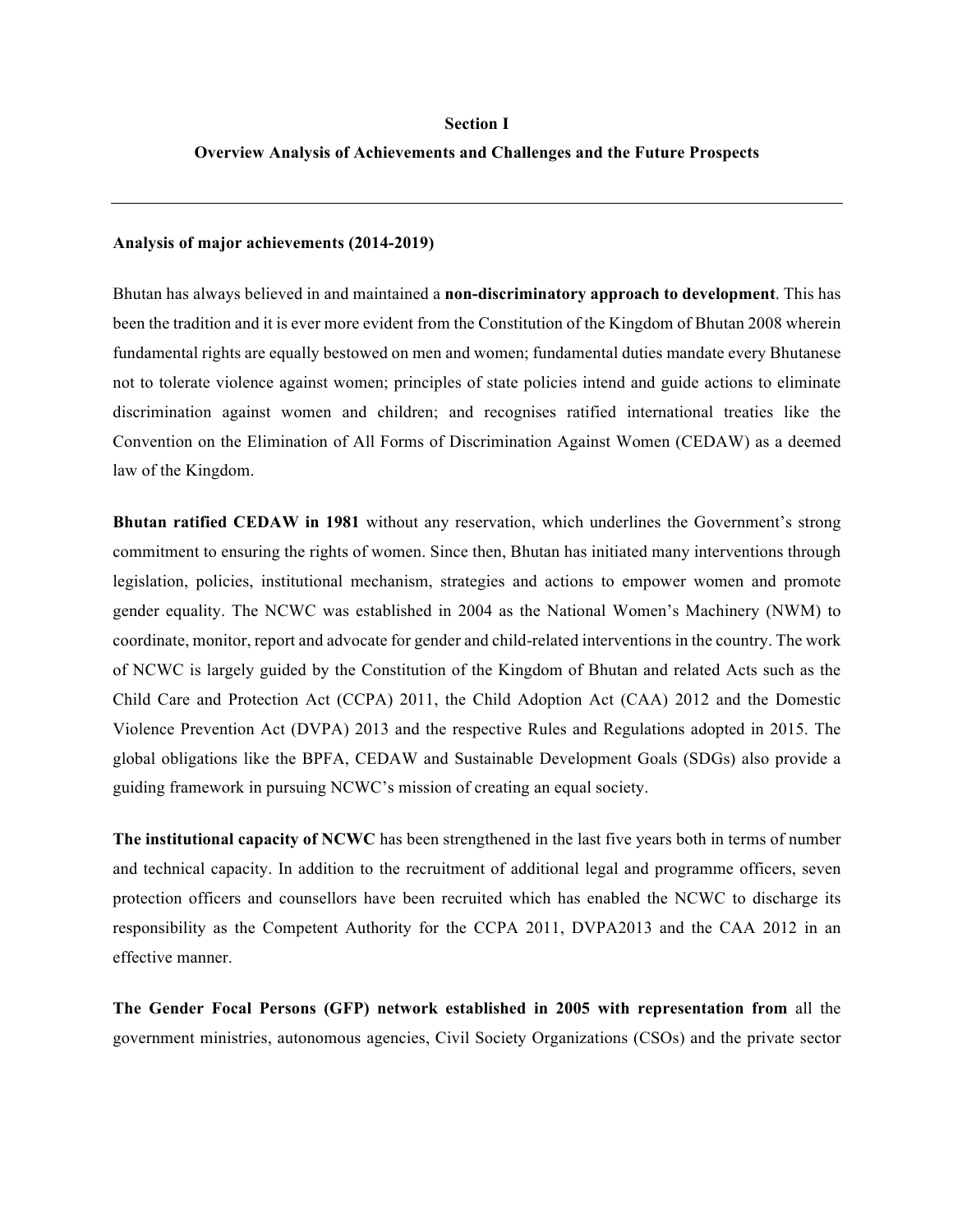was strengthened at the local level with the appointment of the *dzongkhag*<sup>*1*</sup> legal officers as the GFP in all the 20 districts and four *thromde<sup>2</sup>* . The GFPs are instrumental in mainstreaming gender issues in national and sub national levels plans, policies and programmes and in implementing targeted gender interventions at the sectoral level. The NCWC has carried out several capacity building programmes for them in the last five years. An **online Gender Equality Monitoring System (GEMS)** has been established to monitor the progress of gender mainstreaming initiatives in the sectors and generate periodic reports. The system has helped the NCWC in strengthening accountability of the sectors in gender mainstreaming. Additionally, a **Gender Expert Group (GEG)**, a pool of experts from different government and non-government agencies, has been instituted to provide technical support on gender.

**The Gross National Happiness (GNH) philosophy** guides Bhutan's developmental agenda and process. GNH is integral to Bhutan's growth process. More importantly, GNH strives to include every man, woman and child in the processes of development. Every policy in Bhutan today is mandatorily screened from a GNH perspective through the use of the GNH Screening Tool, which has gender equality as one of the parameters.

While Bhutan continues to strengthen its efforts to achieve gender equality, the 11<sup>th</sup> Five Year Plan (FYP) (2013-2018) as the central plan of the government addressed most of the gender issues. This is a huge positive shift to trigger stronger results and outcomes. The plan has reflected gender in the most significant and comprehensive manner with inclusion of 'Gender Friendly Environment for Women's Participation as a National Key Result Area (NKRA). The plan also included gender targets on employment, health, education, participation, protection, and awareness.

The government has initiated and approved **Gender Responsive Planning and Budgeting (GRPB)** as a key strategy to support the implementation of gender mainstreaming targets of the  $11<sup>th</sup> FYP$ . It was piloted in three key ministries: Ministry of Agriculture and Forests (MoAF), Ministry of Health (MoH), and Ministry of Education (MoE) where a gender assessment was conducted. In addition to the effort to include gender budgeting through the budget call circulars, a "Strategic Framework and Action Plan for Gender Mainstreaming and Gender Responsive Planning and Budgeting in Bhutan" was developed to provide strategic direction for GRPB. As such, **the Gender Budget allocation has increased by more than double in the last six year**s from Nu. 225.208 million in 2014-2015 to Nu. 531.164 million in 2019-2020.

<sup>1</sup> *Dzongkhag refers to the districts*

*<sup>2</sup> Thromde refers to the Municipal*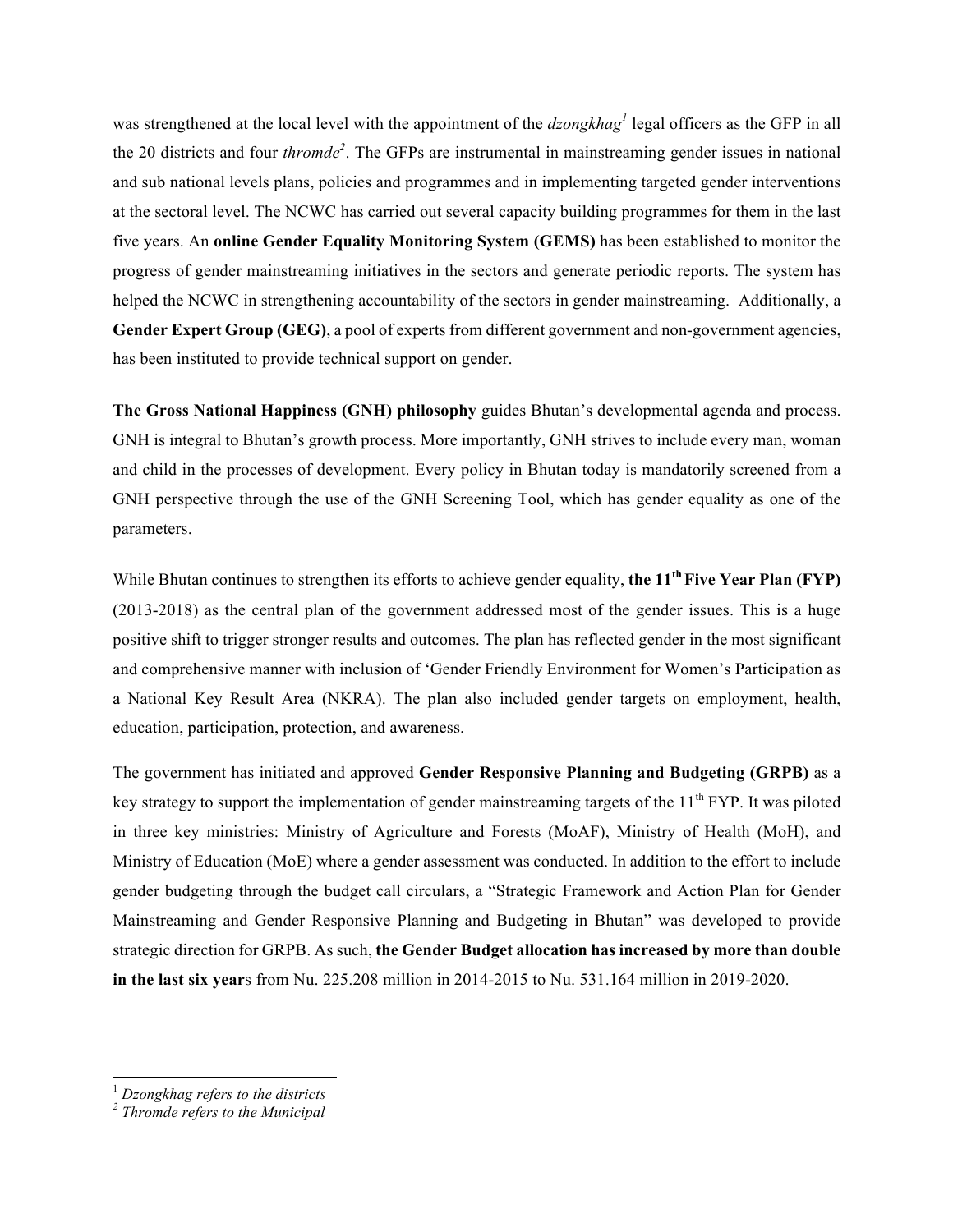**A National Plan of Action to Promote Gender Equality in Elected Offices (NPAPGEEO)** was developed based on consultation with various stakeholders to achieve the target of women's participation in politics. The plan outlines various interventions and options to increase women's political participation and identifies implementing agencies. Subsequently, numerous initiatives, ranging from awareness on the importance of women's political participation to capacity building and preparing women to take part in elections, were carried out by the relevant government agencies and CSOs. These interventions resulted in the increase in women's representation in the Parliament from 8.3 percent in 2013 to 15.5 percent in 2018. Likewise, the proportion of women at the local government level increased from 7.8 percent in 2011 to 11.3 percent in 2016.

**Subsequent to the endorsement of the Parental Benefit Proposal by the Cabinet in 2016,** the paid maternity leave was increased from three months to six months and paternity leave from five to 10 working days for parliamentarians, local government leaders, civil servants, and the employees of state-owned enterprises and Druk Holding & Investments (DHI) companies. The government also initiated the **establishment of childcare centres at workplace** to create an enabling work environment for working parents. Currently, there are 21 childcare centres in various ministries/agencies/local governments, corporations and informal sector as part of the initiative. An internal framework to address gender issues at workplace was also developed and implemented by the ministries, agencies, corporations and local governments to complement the efforts to create a conducive working environment for women. The internal framework consists of an institutional mechanism to address sexual harassment at the workplace and also provides guidelines for creating an enabling gender friendly environment in terms of facilities, parental support and decision making. Women's representation in the civil service has witnessed a gradual increase from 35 percent in 2015 to 37 percent in 2019. The proportion of women in the executive level has also increased from 10 percent in 2015 to 12.5 percent in 2019.

For the first time, the government in 2019 carried out a study on the **valuation on unpaid care and domestic work** which otherwise remains invisible to many policymakers, economists, and national statisticians with the objective of documenting gender patterns of unpaid care work and estimate the value of unpaid care work in Bhutan. The findings of the study will play an important role in informing policy decisions on reducing the burden of unpaid care work on women and encouraging their participation in paid and productive work. It will also play a significant role in enhancing awareness on gender stereotyping and division of roles in society and in encouraging men to share the burden of unpaid care work.

The government accorded significant importance to enhancing access to quality education at all levels. Particular focus was given to strengthening the school **environment to increase and sustain girls'**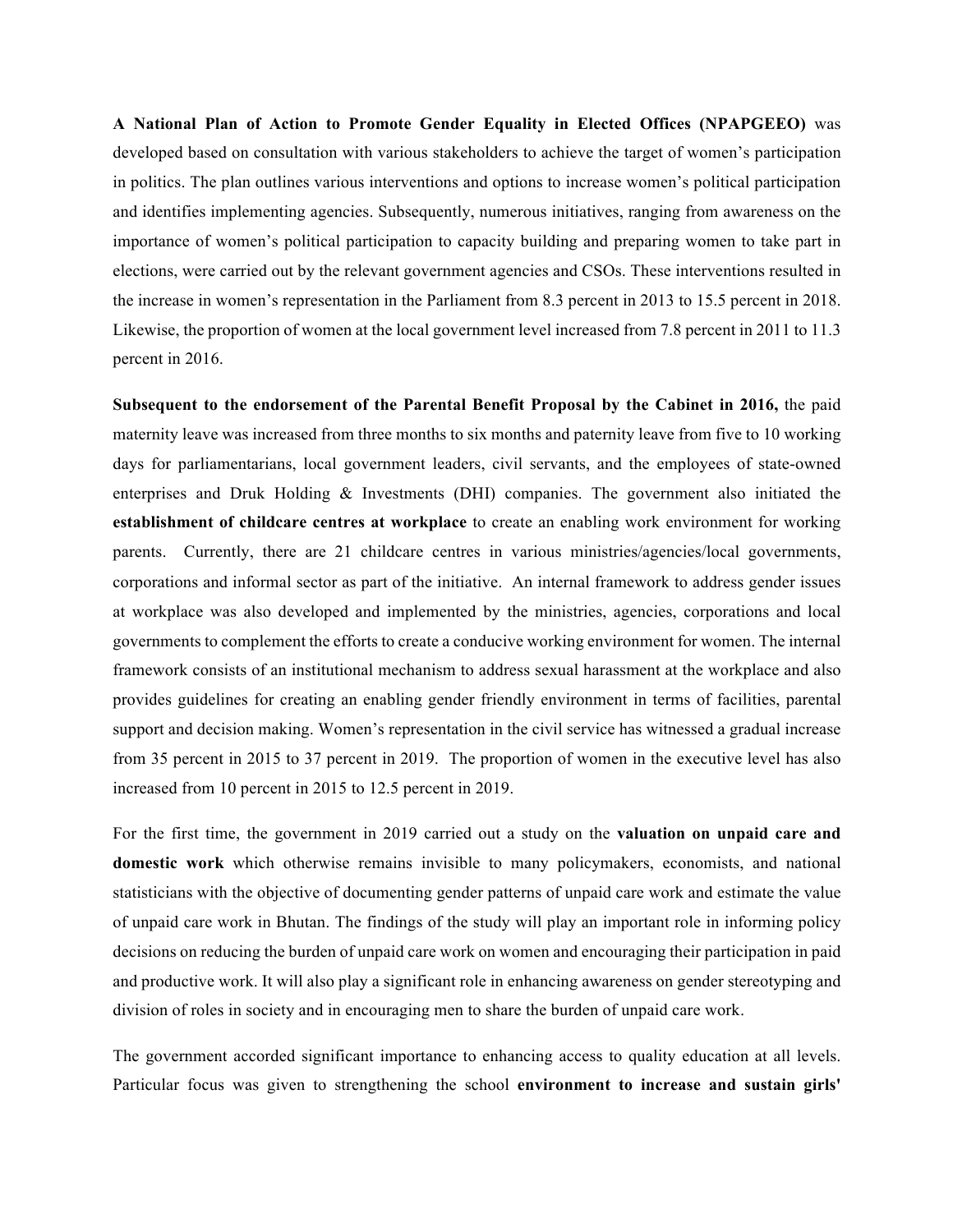**participation, especially at the tertiary level.** Gender-friendly school infrastructure and facilities were made accessible in schools across the country and considerable efforts were made to improve menstrual hygiene. Further, due consideration was given to gender differentiated needs of the students and teachers through gender-responsive teaching and classroom initiatives. The school curriculum was reviewed from the gender equality perspective to change the traditional social and cultural norms and practices related to gender. Gross enrolment ratio at tertiary level for girls increased from 32.4 percent in 2015 to 39.7 percent in 2018. Furthermore, Gender Parity Index at tertiary level improved from 0.80 in 2015 to 0.82 in 2018. The adult literacy rate for women (15 years and above) increased from 45.2 percent in 2015 to 57.1 percent in 2018 which can be attributed to the impetus given to Non-formal and Continuing Education programme by the government.

Significant achievement has been made in terms of improving legal and policy provisions to develop **technical, vocational and entrepreneurial skills of women and girls** through the inclusion of specific provisions in the macro-economic and employment policies. Additionally, infrastructure and facilities were established across the country and various long-term and short-term skills development programmes were carried out by the government and non-government agencies. The Bhutan Education Blueprint (2014-2024) was developed in 2016 with the objective to increase the access to TVET through the facilitation of certification and lateral transition of students between the mainstream education, TVET institutes and universities

With major investments in facilities and services, the health outcomes and indicators have improved significantly over the last five years. The number of health facilities increased from 875 in 2014 to 909 in 2017 covering around 96 percent of the population now living within two hours' walking distance from a health facility. **The institutional delivery has increased 37.7 percent in 2012 to 93.4 percent in 2017 and the Infant Mortality Rate (IMR) per 1000 live births reduced from 40.1 in 2005 to 15.1 in 2017 and the Under Five Mortality Rate per 1000 live births declined from 84 in 2005 to 37.3 in 2012.** Access to safe drinking water increased from 84.2 percent in 2005 to 98 percent in 2017 and access to improved sanitation increased from 54.8 percent in 2010 to 66.3 percent in 2016. Some of the significant developments that contributed to the increased health outcomes for women included: **construction of the 150-bedded Gyaltsuen Jetsun Pema Mother and Child Hospital to accelerate Maternal and Child Health**; development of Strategic Plan for Cervical Cancer Programme (2019-2023), development and implementation of the Suicide Prevention Action Plan (2015-2018) and establishment of Adolescent Friendly Health Services (AFHS) unit in 10 *dzongkhag* hospitals.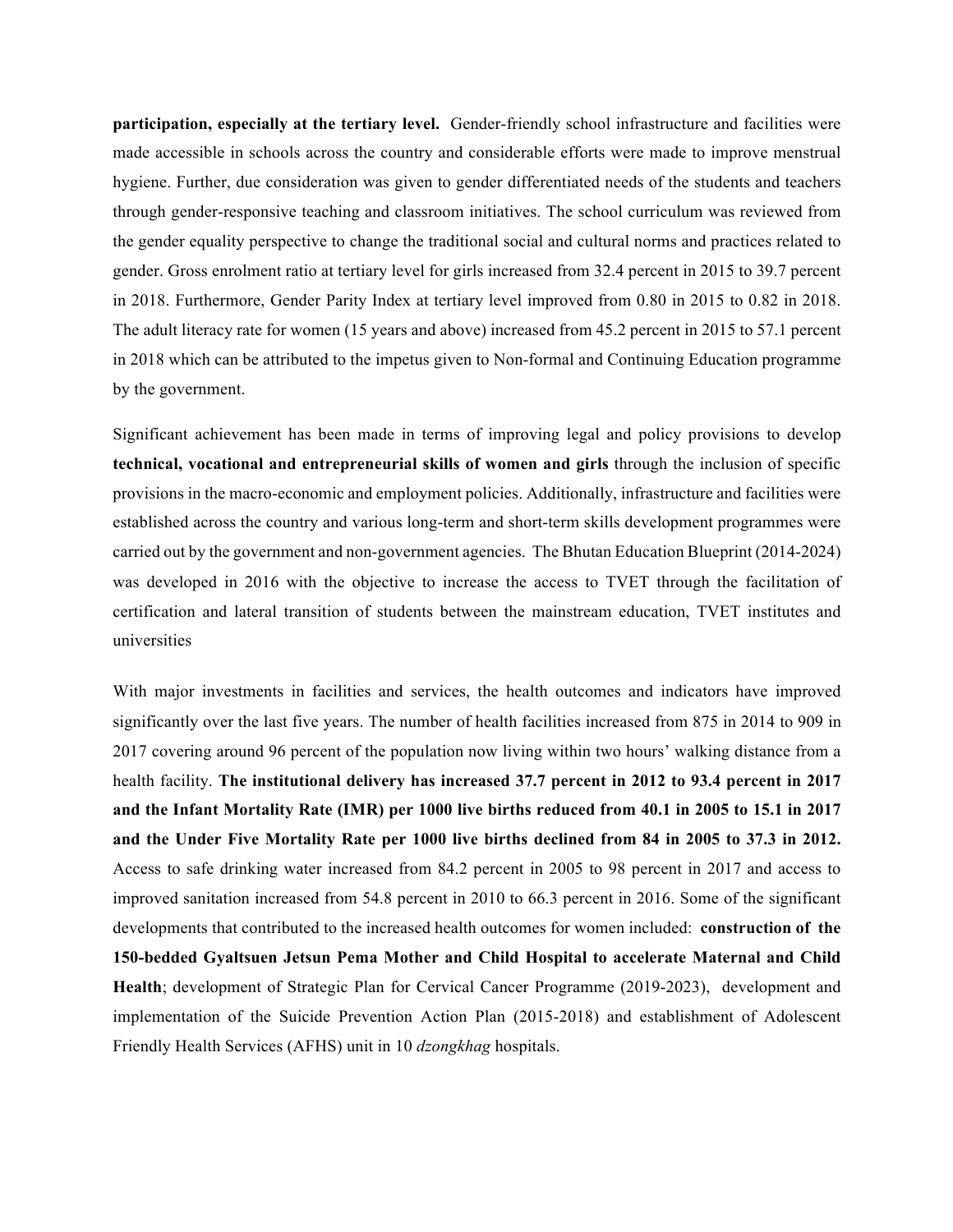While the Constitution provides a broad legal basis to initiate and strengthen institutional mechanisms to eliminate domestic violence, the **DVPA 2013 specifies a focused approach to preventing domestic violence,** protecting victims and holding the perpetrators accountable. The Act also provides a legal basis for all the relevant agencies to work in a collaborative manner to address the issue. Accordingly, the Domestic Violence Prevention Rules and Regulations (DVPRR) was formulated and approved in 2015 to implement the provisions of the Act. Furthermore, various guidelines and Standard Operating Procedures (SoP) were developed to ensure minimum standards in the provision of services to women and children and enhance coordination among the various agencies. As such, these legal provisions, guidelines and SoPs have contributed to the **establishment of a comprehensive and sustainable protection mechanism** for women and children in difficult circumstances and improvement of service delivery.

The delivery of protection and other services is also enhanced by the expansion of **Women and Child Protection Unit/Desks (WCPU/D)** of the Royal Bhutan Police (RBP), establishment of Family and Child Bench at the Thimphu district court, the One-Stop Crisis Centre (OSCC) at Jigme Dorji Wangchuck National Referral Hospital (JDWNRH), the establishment of the National Women and Children Welfare Committee (WCWC) and the *Dzongkhag/Thromde* Women and Children Committee (D/TWCC). A 24x7 Women and Children Helpline (1098) service and a Central Management Information System (CMIS) as an online case management system and repository of data related to women and children, were also established in 2017 and 2018 respectively to ensure well-coordinated services for women and children. The service provision for women and children was also strengthened by the presence of dedicated CSOs working towards eliminating Gender-Based Violence (GBV) like Respect Educate Nurture and Empower Women  $(RENEW)^3$ , Bhutan Youth Development Fund  $(YDF)^4$  and Nazhoen Lamtoen<sup>5</sup>.

Several national level studies were commissioned on violence against women and children in order to generate data for evidence-based interventions. The rate of **intimate partner physical and/or sexual violence** decreased from 13 percent in 2012 to around six percent in 2017. Similarly, the acceptance of violence has decreased from 74 percent to 53 percent during the same period. With regard to **child marriage,** the proportion of women (20-24 years) who married before the age of 18 years decreased from 8.7 percent in 2012 to 5.5 percent in 2017.

*<sup>3</sup> RENEW is a CSO dedicated to the empowerment of women and girls with special focus on the survivors of genderbased violence*

*<sup>4</sup> YDF is a CSO working on the empowerment of youths* 

*<sup>5</sup> Nazhoen Lamtoen is a CSO that works towards supporting children in difficult circumstances and children in conflict with law*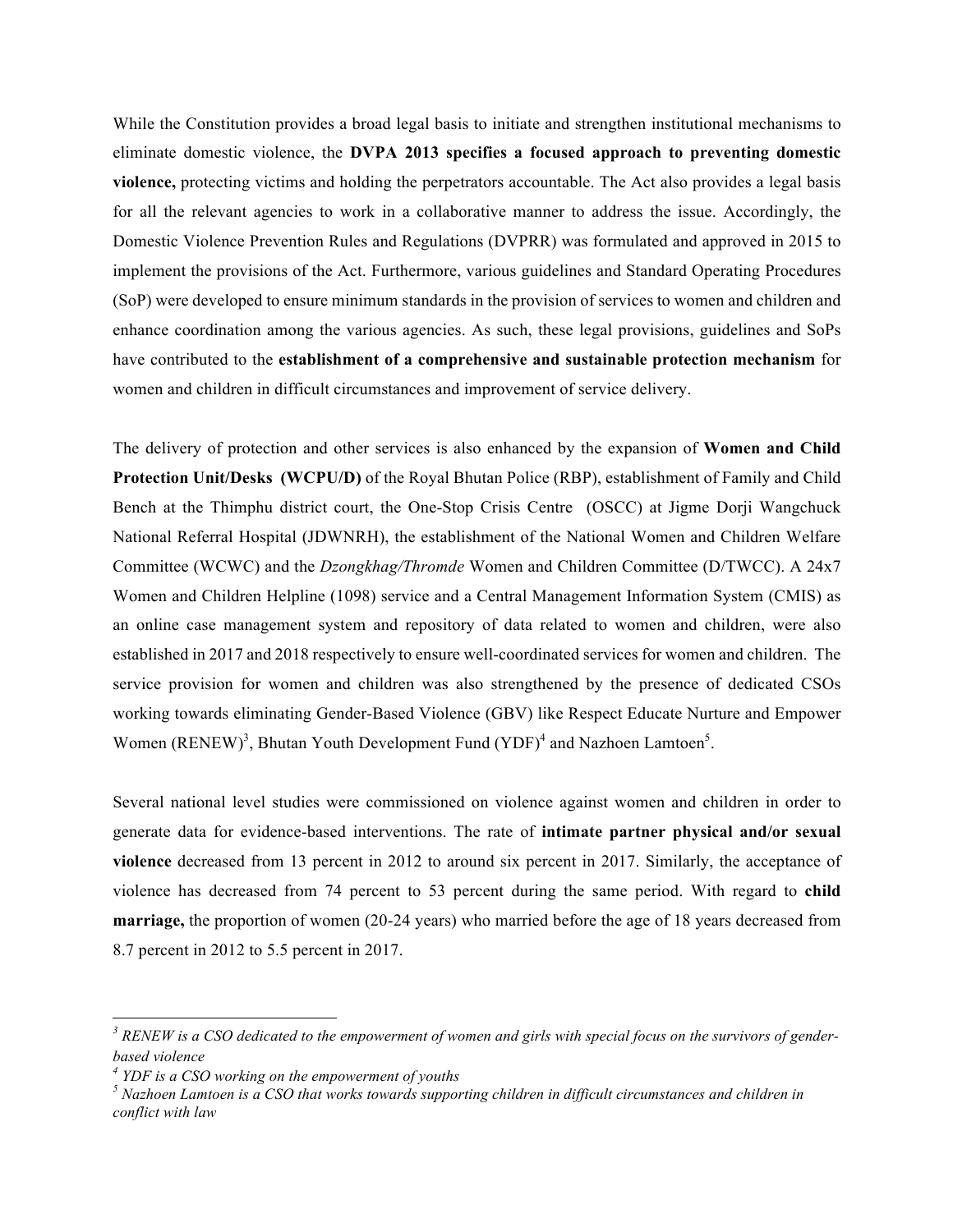**Women's access to credit** has improved over the last five years with concerted efforts made by the government and relevant CSOs. Specific provisions on women's access to credit and financial inclusion were included in relevant economic and financial policies and interventions carried out to implement the provisions. One of the significant initiatives to improve women's access to credit, particularly that of the rural women's, was the **formal registration of CSOs working on women's empowerment** like RENEW, Bhutan Association of Women Entrepreneurs  $(BAOWE)^6$  and Tarayana Foundation<sup>7</sup> as micro credit institutions. Other interventions, including the formation of microcredit groups, financial literacy training and introduction of various micro credit schemes, also contributed to a significant increase in the number of women availing credit and financial services.

Poverty reduction was one of the NKRA of the  $11<sup>th</sup> FYP$  and the government set specific targets to reduce income poverty as well as **multidimensional poverty**. Several **targeted programmes** were initiated to reduce poverty. Under the National Rehabilitation Programme initiated on the command of His Majesty the King, 245 landless households were granted about 655 acres of land in addition to support for housing, water supply, education, health, power supply, road connectivity, culture and income. Further, 133,287.765 acres of land was granted to 123,265 beneficiaries as Land Kidu. Land Use Right System was launched in 2017 and 61 acres of land allotted to 58 youth for commercial farming.

The Rural Economy Advancement Programme (REAP) provided support for socio-economic development to 75 poorest villages comprising about 1,600 households selected using a Multi-Dimensional Poverty Index (MPI). **Gender equality** was included as one of the indexes and all the interventions took into consideration the gender equality concerns. Furthermore, efforts were also made at the household level through the Targeted Household Poverty Programme (THPP) whereby 2,678 poorest households were identified for targeted interventions to enhance their living standard. The intervention under the programme ranged from the provision of basic facilities such as **housing, water and sanitation to improving their access to income generating activities. Support to ECCDs and Childcare facilities** were also provided to reduce the childcare burden of women. As a result, the country witnessed a **substantial reduction of the multidimensional poverty rate** from 12.4 percent in 2013 to **5.4 percent** in 2017 and the income poverty rate from 12.4 to **8.21 percent.** 

**Concerted efforts have been made by the government to mainstream gender concerns** in the environment and climate change policies and interventions. Gender concerns have been well integrated into the National Climate Change Policy and Climate Action Plans and a few studies have been carried out to

*<sup>6</sup> Tarayana Foundation works towards poverty alleviation of rural population*

*<sup>7</sup> BAOWE is a CSO working to empower women entrepreneurs*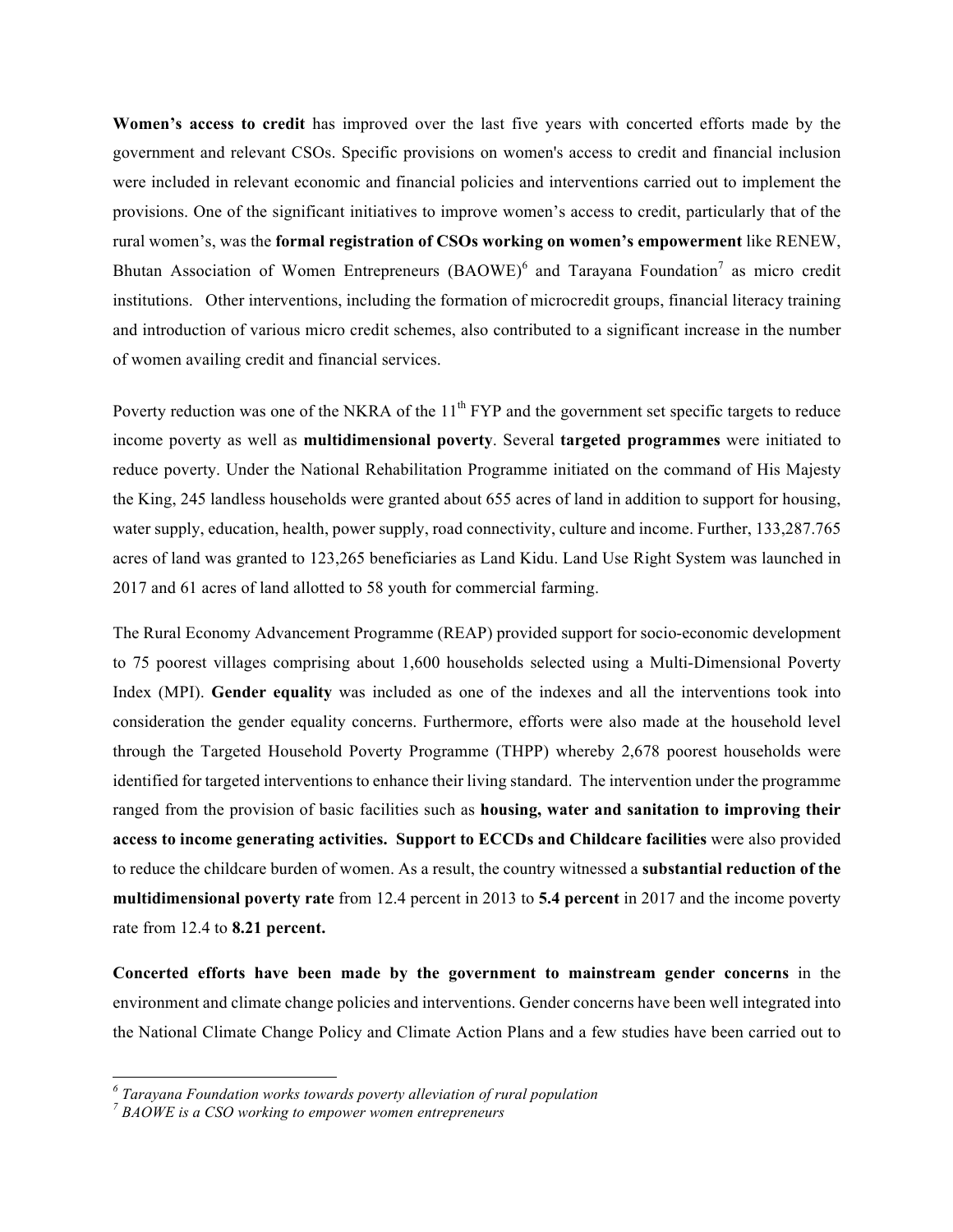assess gender-differentiated impact of key environment and climate change issues such as waste management and water. CSOs have been extensively involved in identifying and addressing gender issues in the area of environmental conservation and extracting optimum gender-specific benefits from the environment related activities.

**Growing partnership with development partners and CSOs** and their endeavours in promoting gender equality have also been successful in contributing to the achievements. While partnership with the NCWC has been growing, the development partners have also been successful in tabling and pursuing gender targets in every sector they support. This has brought enhanced level of awareness on the importance of the issue and also acknowledgement. Furthermore, the government has made increasing efforts to ensure that the **voices of CSOs are incorporated into any initiatives**, be it laws, policies, programmes or projects formulated by the government.

## **Analysis of major Challenges**

Despite strong constitutional and policy mandates backed by political will and improved awareness levels, **understanding of gender issues still appears to be inadequate** among decision makers and implementers. This translates into lesser priority to address gender issues at the sectoral level and ownership of gender intervention, thereby limiting the achievement of gender mainstreaming targets. Similarly, the low level of **awareness on gender issues among the general public** continues to be one of the major challenges in addressing gender issues. The **traditional norms and practices** related to gender and gender division of roles prevalent in the country pose challenges to gender interventions, particularly at the local level. The belief that women are **better caregivers and the strongly gender stereotypical roles** impedes efforts to increase women's participation in decision making.

The **limited capacities** on gender at the national as well as local level continues to be one of the challenges for **effective gender mainstreaming** at the sectoral and the local government level. It also limits the **translation of the enabling legal, policy and political environment into actions.** The situation is also aggravated by the **high attrition** rates of officials (including GFPs) in the government and CSOs. Furthermore, women's empowerment issue is spread across the country in various forms and magnitudes. Given the fact that there are already capacity constraints, **challenging topography and demography** with mountainous terrain, scattered settlements, high rural population, porous borders etc. make it doubly challenging from a financial and human resource perspective to reach possible beneficiaries.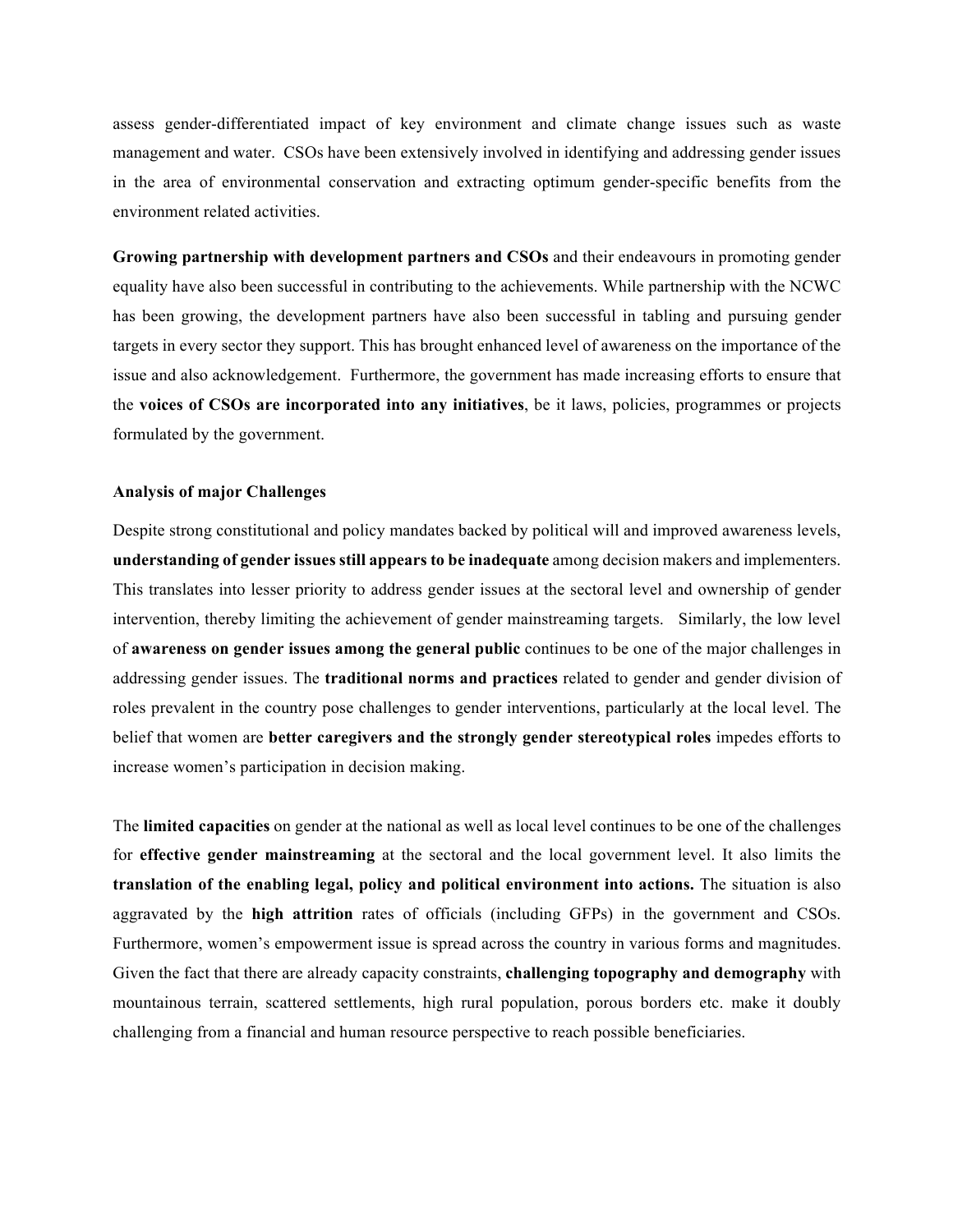The crosscutting and evolving nature of gender issues requires **multi-sectoral approach to address them at all levels and inadequate collaboration and coordination** among different agencies remains a challenge. This is partly attributed to limited awareness and resources, including budget of the sectors. Therefore, there is a need for consistent resource flow on capacity development of officials working on gender issues.

While considerable progress has been made in collecting **sex-disaggregated data** by most sectors over the last five years, lack of data is still an issue in some of the sectors**.** Further, **effective use of data in the planning and decision-making process** is limited which can also be attributed to the lack of capacity on data analysis and use. In addition, the systematic compilation of disaggregated data, particularly in sectors such as urban development and infrastructure, economy, transport, the environment and energy, limits the scope to implement gender interventions.

**The presence of only a few dedicated and specialised services for the promotion and protection of the rights of women and children, that too mostly concentrated in the urban areas, limits the provision** of effective services in a timely manner. This also constrains women's access to services such as counselling, protection, legal, medical and police and reintegration services, particularly in the rural and remote areas. In a similar manner, lack of family court/bench or arrangements such as dedicated days for proceedings on cases related to violence against women at the local level also continues to remain a challenge. Furthermore, **lack of a national level policy or system** to address the needs of women in the informal sector remains a challenge in providing protection and other services for them. There are also very **few social protection schemes** for vulnerable groups of people which are not delivered in a coordinated manner mainly due to the lack of a national level social protection policy or a mechanism.

#### **Future Prospects**

The NCWC Bill will be drafted in 2020. The concept note for the bill has been approved by the government. The bill, if enacted, will provide a strong legal framework to position NCWC as the lead agency for the protection and promotion of the rights of women. It will also provide a legal basis for strengthening accountability of other institutional mechanisms for gender equality and child protection. Further, the bill is envisaged to improve the coordination and collaboration between the NCWC and its partners working on women and children**.** 

**The Organizational Development (OD) exercise** for the NCWC was carried out in 2018 with the objective of repositioning itself meaningfully within the context of the changing political, economic, social, cultural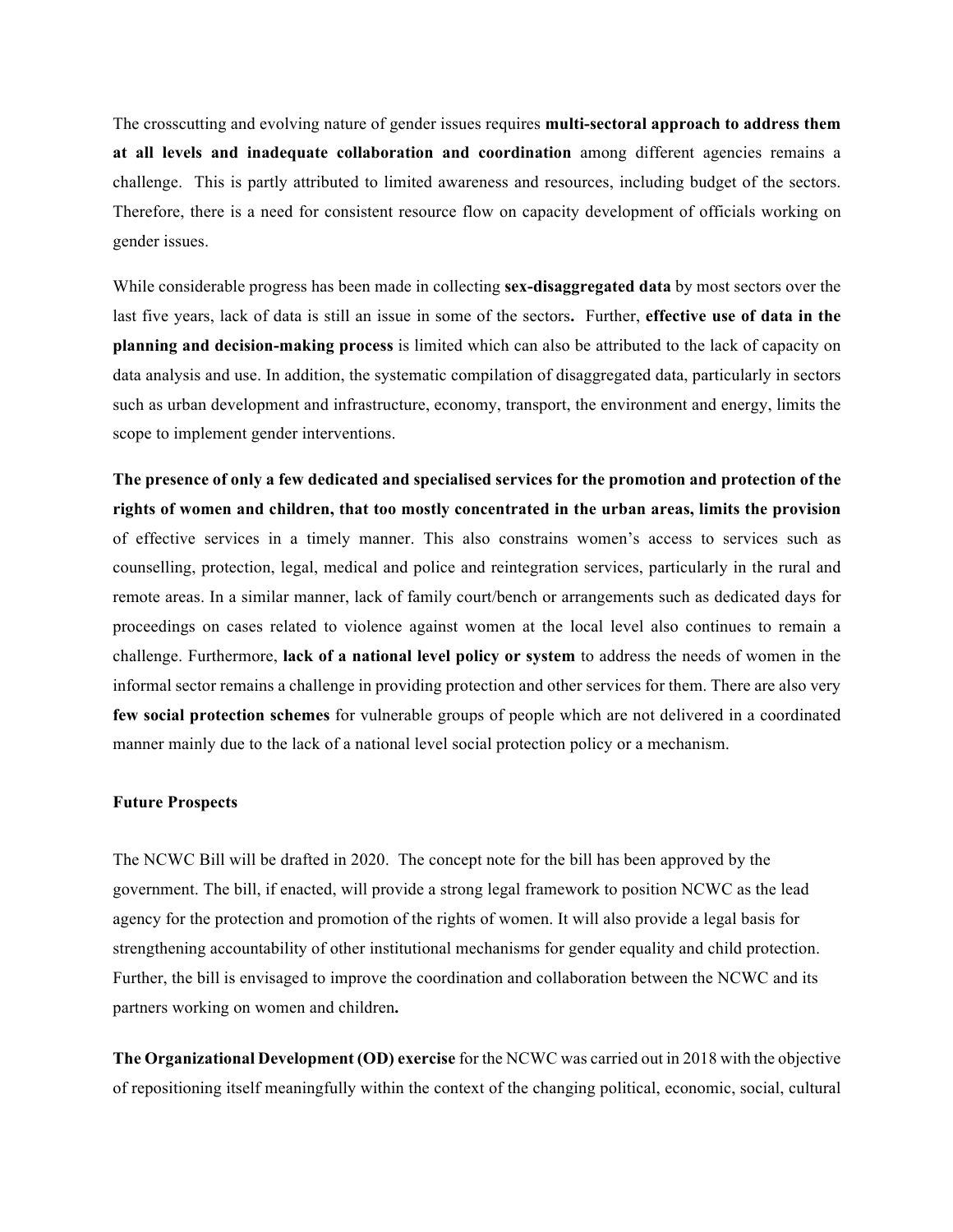and legal situations. The document will be submitted for approval to the Royal Civil Service Commission (RCSC) in 2019. Once approved, it will enable NCWC to restructure its programmes, structure, and human resources towards fulfillment of its roles and responsibilities in an efficient and effective manner.

The two-pronged approach to women's empowerment and gender equality in the  $12<sup>th</sup> FYP$  with a dedicated **NKRA 10 and mainstreaming gender across several other NKRAs** provides the biggest window of opportunity to leverage various women's empowerment and gender equality initiatives. From a planning perspective, gender mainstreaming has been strengthened significantly. The key performance indicators of the NKRAs and its related outcomes, outputs and activities are gender-sensitive. It attempts to ensure achievement of the targets through strategies such as the implementation of GRPB, collection and use of sex-disaggregated data, collaboration and coordination among the agencies and building capacities for and awareness on gender equality.

The draft **National Gender Equality Policy (NGEP)** submitted to the Cabinet for endorsement will provide clear policy directives for the government on gender equality and women's empowerment. It will also provide overall directives on strengthening institutional mechanisms, coordination and collaboration, and ownership of gender equality interventions, thus strengthening accountability. Simultaneously, a National Plan of Action on Gender Equality (NPAGE) will also be developed to implement the policy directives.

A **National Child Policy,** which will serve as a guiding framework for policies, plans, programmes and projects to ensure the protection and wellbeing of children, will be formulated over the next one year or two. The Concept Note for the Policy was approved by the Government. Furthermore, a draft National Plan of Action on Child Wellbeing and Protection (NPACWP) was developed through a series of consultations and discussions. These developments will leverage significant opportunities to initiate and implement actions to protect and promote the rights of the girl child.

**The implementation of revised the NPAPGEEO** will bring about huge opportunities for the Election Commission of Bhutan (ECB) to work in close coordination with the NCWC and other partners such as the Bhutan Network for Empowering Women  $(BNEW)^8$  to implement interventions aimed at increasing women's political participation. Similarly, **the Gender Equality Strategy (2018-2023)** developed by the RCSC in collaboration with the NCWC will lead to the implementation of strategies targeted at increasing

 <sup>8</sup> *BNEW is a CSO that promote, facilitate and strengthen women's representation in governance, leadership and development at all level*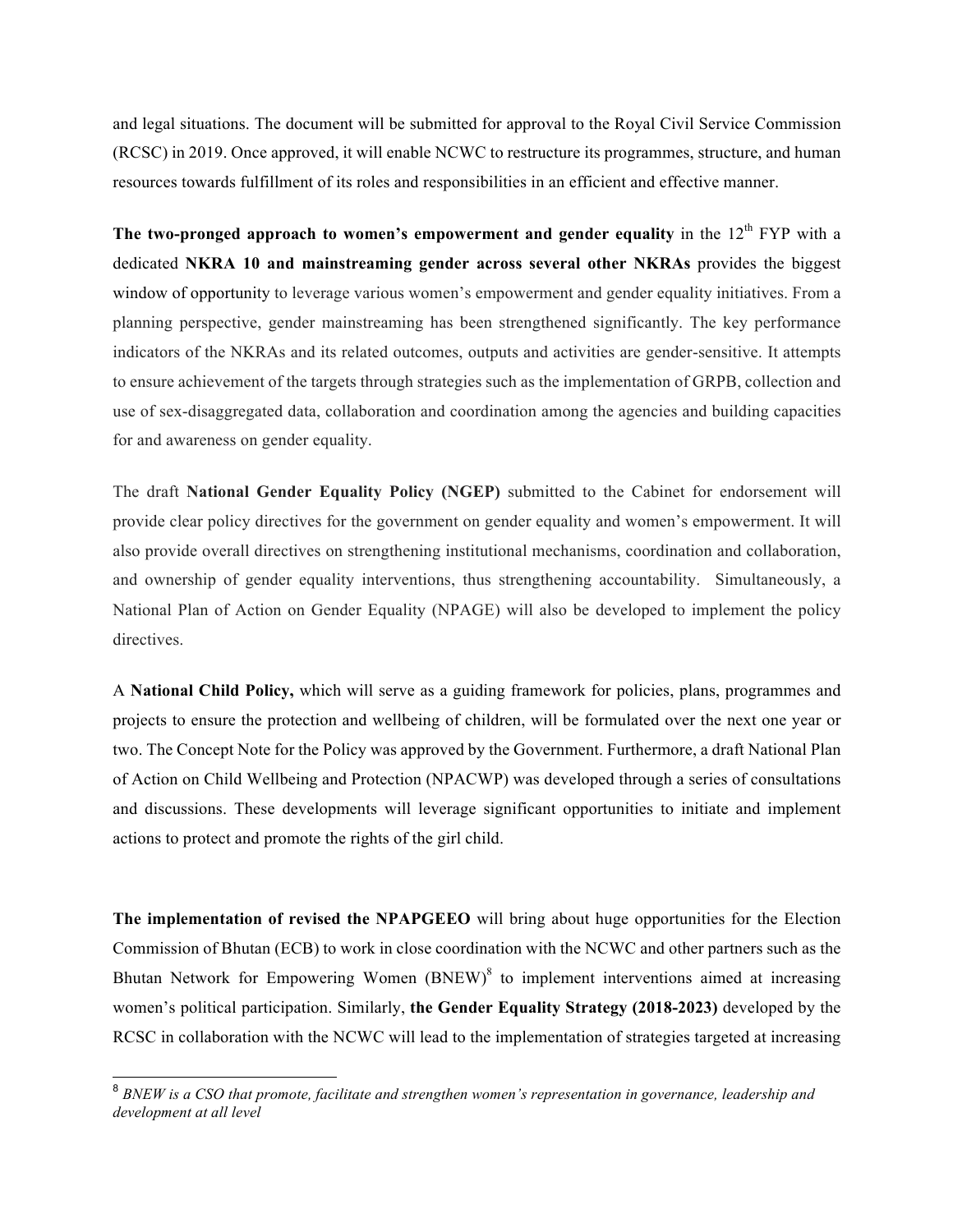women's representation at the **executive level** over the next five years. It will also support the institutionalisation of gender mainstreaming efforts in the civil service.

Continued efforts to increase and sustain **girls' participation at the tertiary level** education and in particular, the Science Technology Engineering and Mathematics (STEM) courses will be made by the government in collaboration with relevant partners in the  $12<sup>th</sup> FYP$ . The government targets to improve the **Gender Parity Index to 0.87** and increase the enrolment of girls in **STEM courses to 30 percent**. The draft National Education Policy (NEP) provides enabling policy directives to improve the **accessibility and quality of education** and support for girls' participation through a **gender-responsive teaching and learning** environment. Additionally, the TVET flagship programme in the 12<sup>th</sup> FYP will provide significant opportunities to improve women's and girls' access to technical and vocational education which will contribute to increasing their **employability** in the labour market. Furthermore, the inclusion of TVET as an **elective in the mainstream education** will provide them with greater choices for skills upgradation and career pathways.

Mainstreaming of gender-based violence against women and girls in the  $12<sup>th</sup> FYP$  of the MoH will strengthen the **health sector's responses** to GBV, and the establishment of Comprehensive Forensic Services in the two regional hospitals will increase access to medico-legal services. Likewise, the RBP's plan to expand the **WCPU/Desks** to all the police stations and inclusion of women- and child-friendly police procedures in the curriculum of Police Training Institute (PTI) will provide the enabling environment for women and girls seeking police services. Further, the establishment of D/TWCC will contribute to the institutionalisation and better coordination and provision of women and child protection services at the local level.

The prioritisation of Cottage and Small Industries (CSI) and agriculture sector for financial inclusion and micro-credit through the implementation of **Priority Sector Lending initiative** will hugely benefit women in the agriculture sector who otherwise have limited access to such services. Furthermore, the inclusion of gender-related provisions in the revised Cottage and Small and Medium Industry Policy (CSMI) 2019 and the **National Financial Literacy Strategy (NFLS)** serves as significant avenues for the government and CSOs to initiate interventions to increase **women's access to credit and skills.** Furthermore, the draft Financial Inclusion Policy provides for significant opportunities in enhancing access to finance for women, including rural women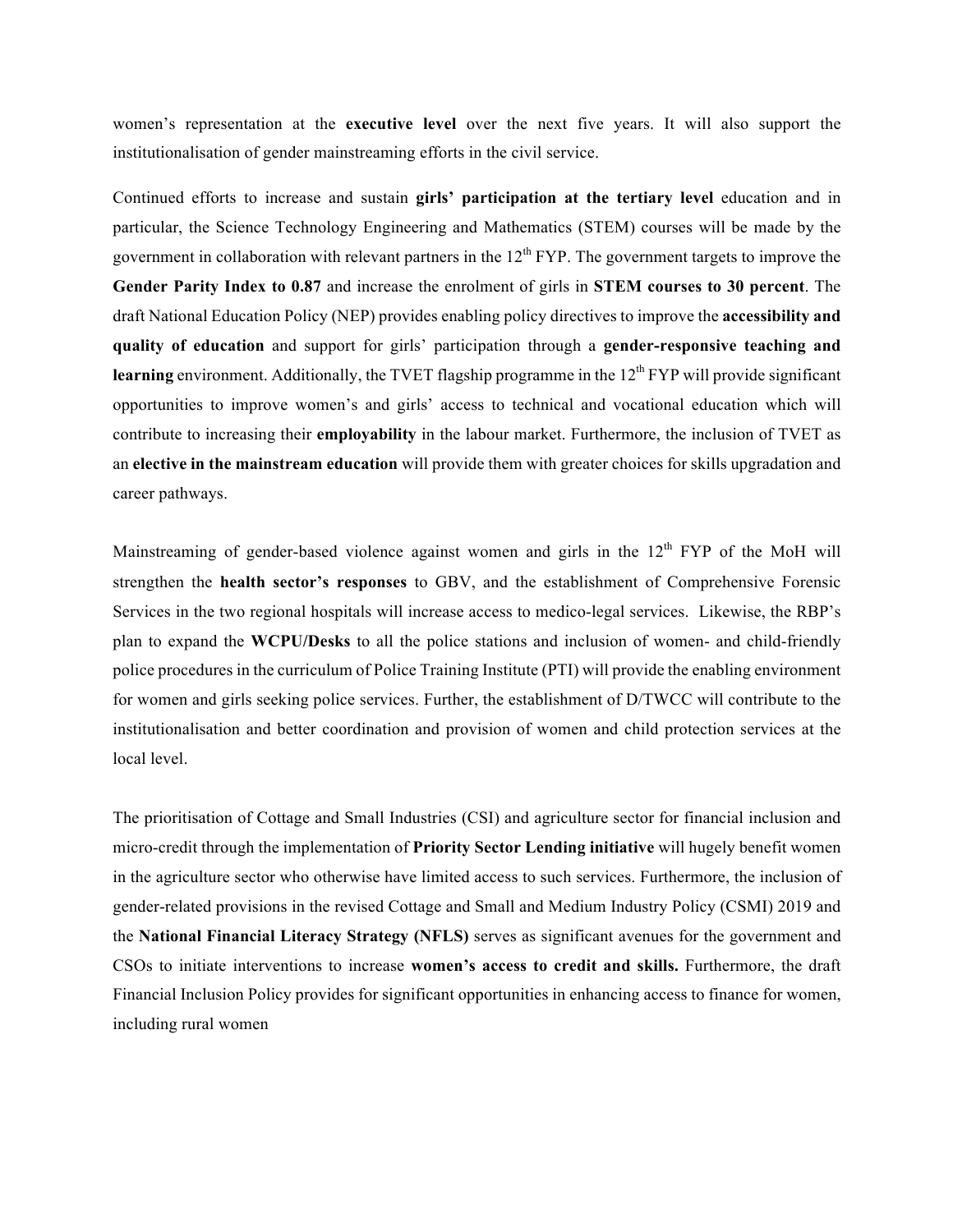# **Section II**

# **Analysis of the implementation progress across 12 critical areas of concern of the BPFA (2014- 2019)**

The implementation progress across the 12 critical areas have been clustered based on the six overarching dimensions that highlight the alignment of BPFA and the Agenda 2030: Sustainable Development Goals.

# **Dimension 1: Inclusive Development, Shared Priority and Decent Work (Critical Areas - Women and Poverty, Women and Economy, Human Rights of Women and the Girl Child)**

## **Non-discrimination in recruitment, retention and promotion of women in public and private sector**

- 1. The Labour and Employment Act of Bhutan (LEA) 2007 clearly defines discrimination at the workplace to protect the welfare of employers/employees and to create a conducive environment at the workplace. According to section 237 of the LEA 2007, "discrimination" means "if a person is treated less favourably, either directly or indirectly, on the basis of race, colour, sex, marital status, pregnancy, religion, political opinion, social origin or involvement in a workers' association or as an occupational health and safety representative". In addition, section 11 of the Act states that "an employer and an employment agent shall not discriminate against employees or job applicants for vacancies in connection with recruitment, dismissal, transfer, training and demotion."
- 2. The Regulation on Working Condition 2012 contains various offences and penalties for contravening the provisions of the LEA 2007 and includes a complaints procedure. This serves as a remedial mechanism at the workplace to curb discrimination against a certain group of workers. The compliance to nondiscrimination provisions of the Act is further strengthened by the mandatory requirement for all private and corporate agencies with more than five employees to have internal services manual that includes provisions for non-discrimination, sexual harassment, and leave entitlements, among others.
- 3. In a similar manner, the Bhutan Civil Service Rules and Regulations (BCSR) 2018 provides for equal opportunity for all eligible citizens for employment and career advancement in the Civil Service on the basis of merit, qualification, and fair and open competition without discrimination on grounds of sex, language, religion and other status. To avoid discriminatory practices, all matters related to promotion, recruitment, and transfers of employees within the sector are processed by the Human Resource Committee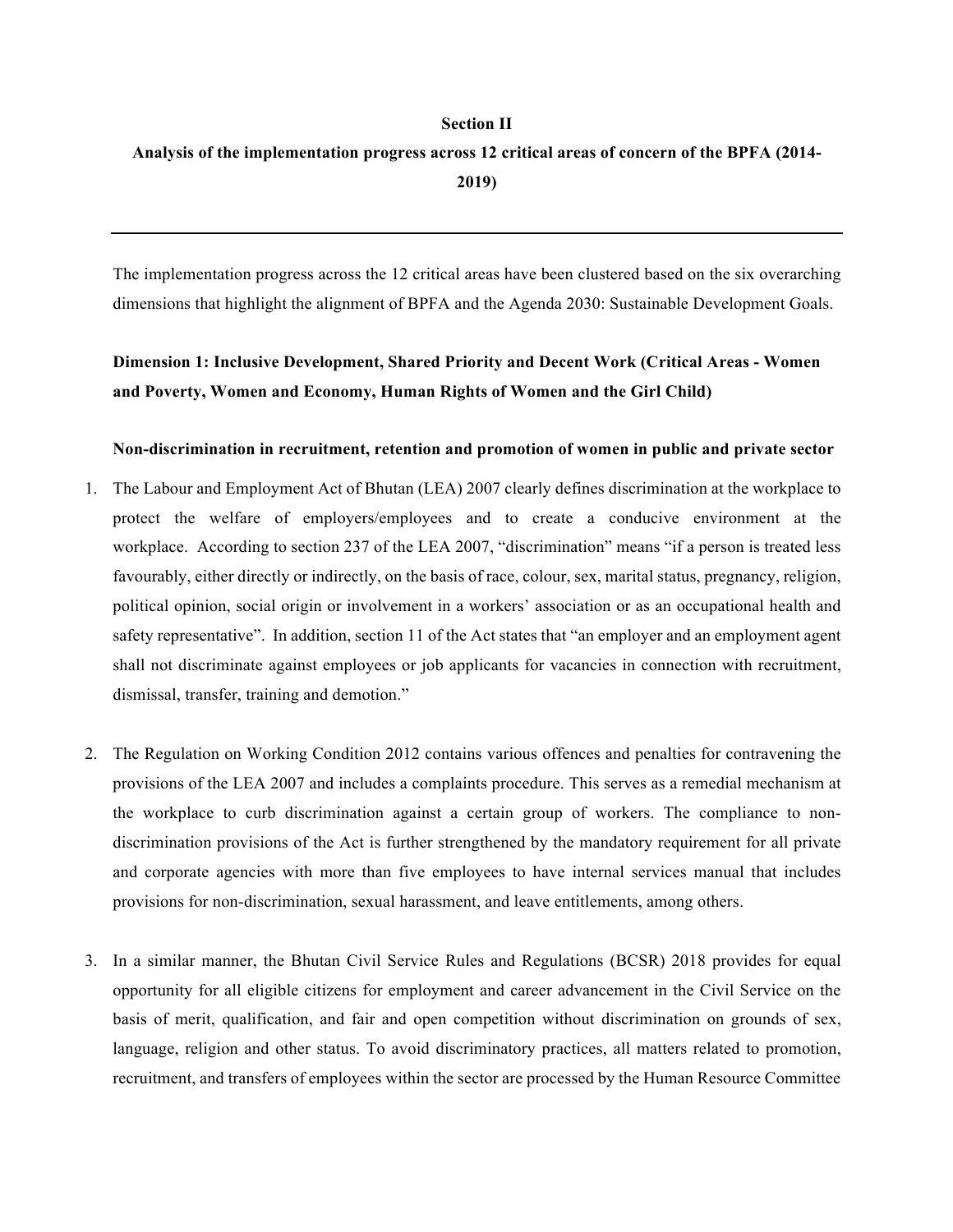(HRC) comprising the heads of all departments, divisions and services and chaired by the Head of the Agency.

- 4. The establishment of Civil Service Support Desk (CSSD) by the Royal Civil Service Commission (RCSC) in 2014 for all the public servants ensures the implementation of the non-discrimination provisions of the Civil Service Act of Bhutan 2010 and the BCSR 2018.
- 5. The 12<sup>th</sup> FYP Human Resource Development (HRD) Masterplan for the Economic Sector (2018-23) seeks to provide different HRD interventions, including equity and inclusive access to HRD opportunities. The masterplan provides a framework for concerted efforts to provide equal access to both genders for different skilling avenues and opportunities and training partners to provide gender equity during the enrollment and execution of training programmes.
- 6. To ensure non-discriminatory practices in recruitment, training, promotion and transfer against female police personnel, the RBP has appointed a permanent senior female officer in the HRC since 2018. Further, the Police Service Board also has female representation.

## **Gender-responsive labour market policies**

- 7. The National Employment Policy 2013 has specific provisions for targeted interventions to increase employment opportunities for women and other vulnerable groups at different levels, including the local level. It aims to increase women's participation in the labour market through the promotion of a genderfriendly environment at the workplace. The policy also states that "Women Self-Help Groups shall be promoted and further supported by the Royal Government to ensure better access to credit, infrastructure and skills for female entrepreneurs."
- 8. The Economic Development Policy (EDP) 2016 aims to contribute towards the achievement of the government's goal of full employment (97.5 percent) and self-reliance by 2020. It acknowledges the existence of gender skill gaps and aims to support the skills development of women entrepreneurs to enhance their economic participation. It states that "the government shall identify critical training needs and provide training free of cost to potential entrepreneurs on a regular basis with particular focus to encourage women entrepreneurship." Further, the policy encourages the involvement of women in the hydropower sector which is traditionally a male-dominated area.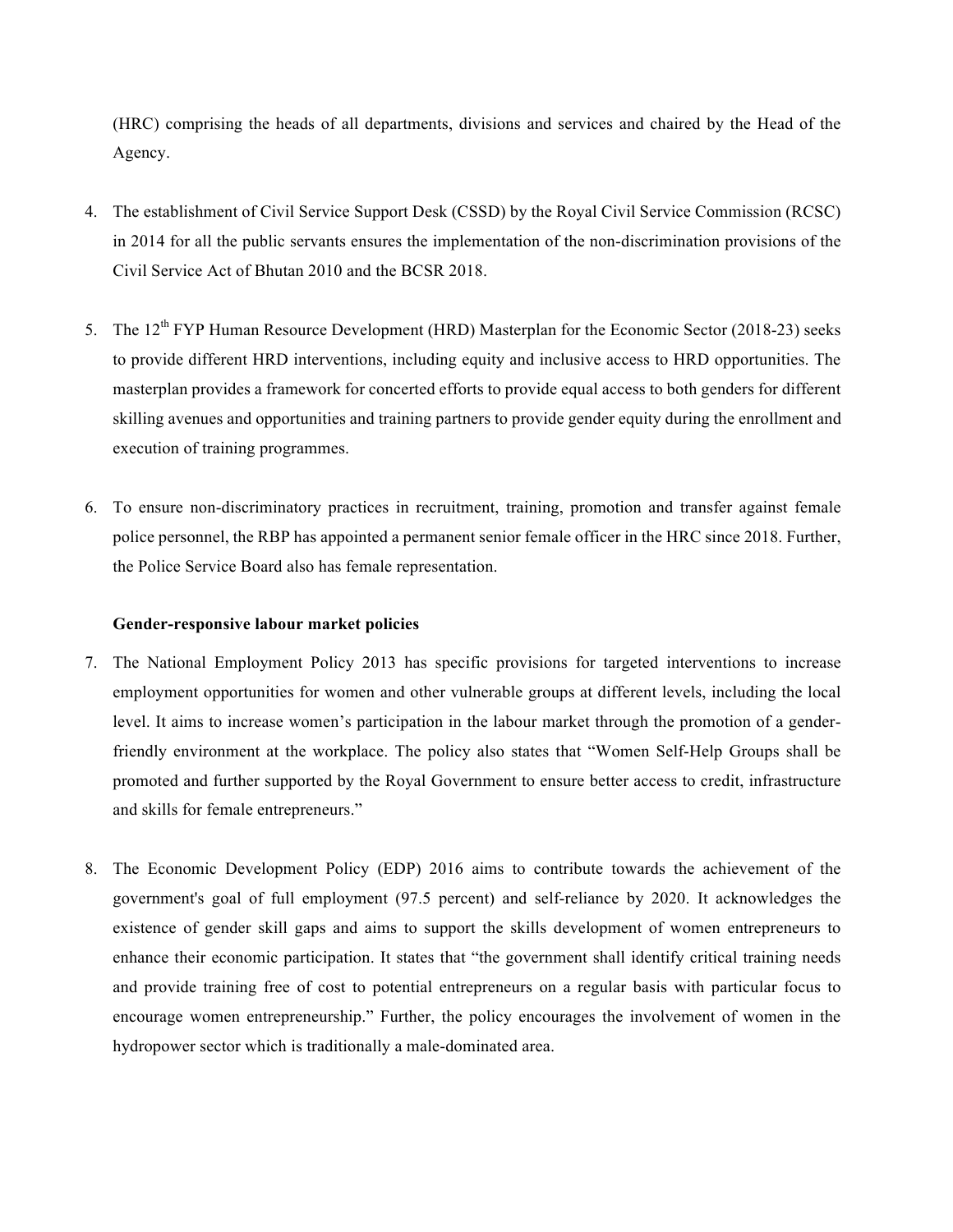- 9. The CSMI Policy 2012, aims to set up effective Micro Finance Institutions (MFI), consistent with the Government's Financial Inclusion Policy, with a focus on economic development, gender equality and poverty reduction in the rural areas. It also aims to promote women entrepreneurship in CSMI to maximize the economic contribution of both genders.
- 10. The draft NEP takes into consideration gender, socio-economic status and other vulnerabilities as criteria for entry into tertiary education institutions and award of government undergraduate scholarships within and outside the country. The policy intends to enhance the enrolment of girls in tertiary education through the provision of adequate infrastructure and facilities, including hostels. The policy also lays emphasis on gender-friendly curricula and pedagogy. It states that the curriculum framework shall take into consideration the gender-differentiated needs of the students.
- 11. To increase women's representation in the decision-making and leadership positions, the RCSC, in collaboration with the NCWC, developed the Gender Equality Strategy (2018-2023). The strategy aims to increase women in executive positions to 15 percent by 2023. In addition, a specific Agency Key Results Area, "Gender equality in the Civil Service promoted" is included in the  $12<sup>th</sup> FYP$ . In 2019, the percentage of women at the executive level stands at 12.5.

### **Sexual harassment at workplace**

- 12. The BCSR 2018 defines sexual harassment as "unwelcome verbal, visual, physical conduct of sexual nature that affects the working condition or creates a hostile working environment" and prohibits all civil servants from indulging in sexual harassment of any nature, including the use of position to gain or force sexual favours.
- 13. Under the CSSD initiative established in 2014, the RCSC provides windows for civil servants to complain and report sexual harassment, including the NCWC as a reference point if specialised interventions are required. The initiative also covers domestic violence issues and "Go To Person" to take up sexual harassment and related issues in the civil service.
- 14. All the Human Resource Officers (HROs) were sensitised on sexual harassment at the workplace by the RCSC in collaboration with relevant agencies in 2018. The sensitisation on sexual harassment at the workplace is also provided to 650 new recruits during their orientation programme in the same year.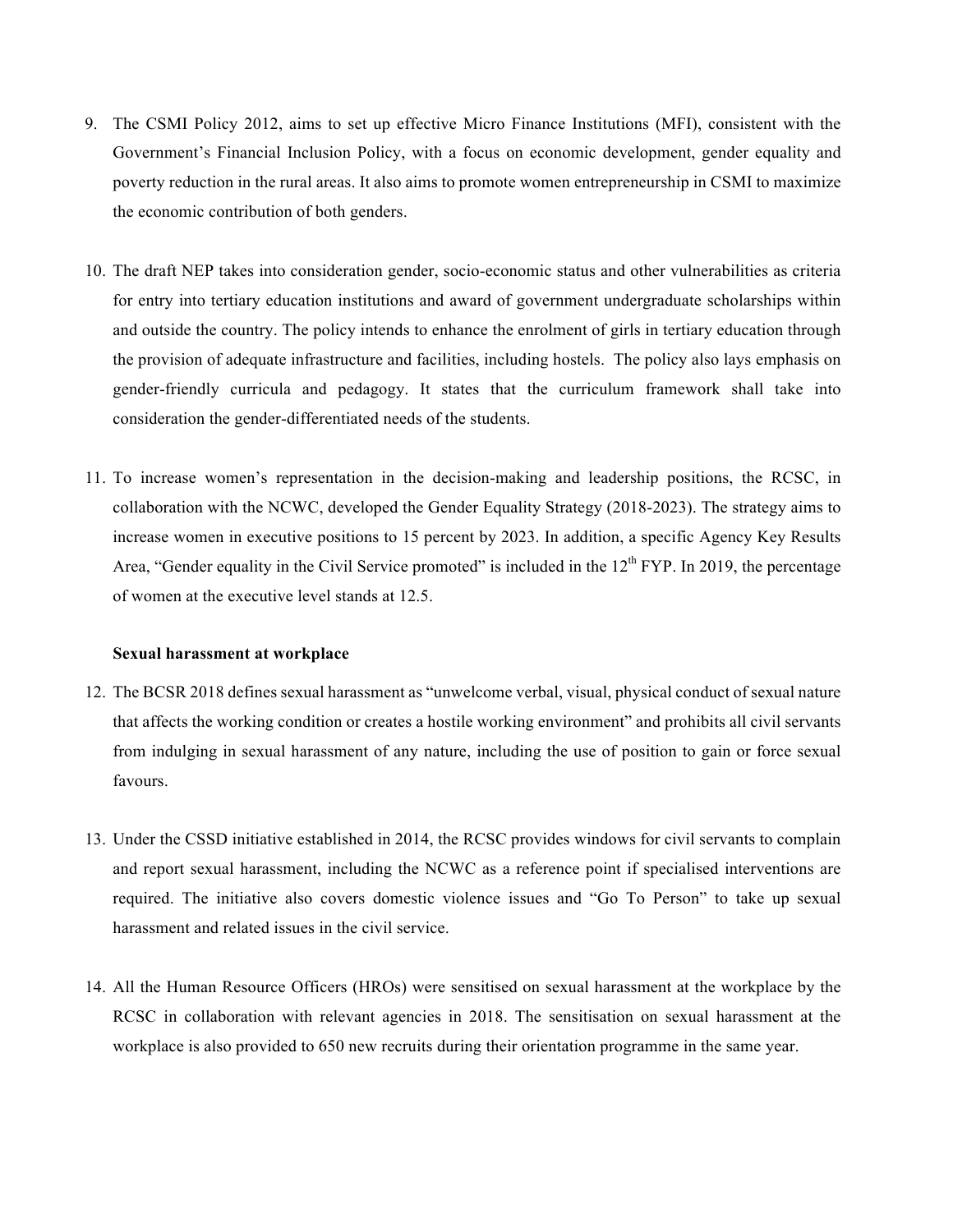- 15. To institutionalise a complaint and response mechanism for sexual harassment and ensure a gender-friendly environment at the workplace, an "Internal Framework to Address Sexual Harassment and Gender Issues at the Workplace" was developed and implemented by various ministries and agencies. There are 29 ministries and agencies, including the local government and corporations, with an internal framework as on May 2019. As per the internal framework, the GFPs of the organizations carry out awareness and sensitization on sexual harassment and gender equality issues.
- 16. With regard to the corporate and private sectors, the Regulations on Sexual Harassment 2012 prohibits sexual harassment at the workplace and during recruitment. It contains both internal and external sexual harassment complaints procedures. Furthermore, the internal service rule of all the corporate and private organisations with five and more employees are required to have provisions to address sexual harassment at the workplace. As per the complaints mechanism on sexual harassment, every employee has the right to register a complaint with the Ministry of Labour and Human Resources (MoLHR).
- 17. The MoLHR conducts regular orientation and training for their staff on gender and child protection issues. Likewise, regular awareness programmes are carried out on legal provisions on sexual harassment and existing mechanisms in place to address sexual harassment.

### **Land rights and tenure security**

- 18. The Land Act of Bhutan 2007 provides for equal right and access to land ownership for all individuals irrespective of sex. It has a provision to access an equal share of land by all family members. Likewise, the Inheritance Act of Bhutan 1980 guarantees equal entitlement to a true member of the joint family to receive a share from the inheritance of the main house irrespective of gender.
- 19. As of 2018, 45 percent of women in rural areas own land as compared to 51 percent of men. The percentage of women with land ownership in urban areas is also 45 percent while 49 percent of men own land in urban areas. The percentage of joint ownership is 4 and 6 percent respectively in rural and urban areas.
- 20. The Land Use Certificate (LUC) programme for youth was introduced in 2016 to enhance the productive use of land and promote gainful employment. This is intended to encourage youth to take up large scale economic activities such as commercial farming. Around 2,500 graduates were oriented on the programme and its benefits. As of 2018, six youth groups comprising 58 members have availed themselves of the programme and are working on various projects.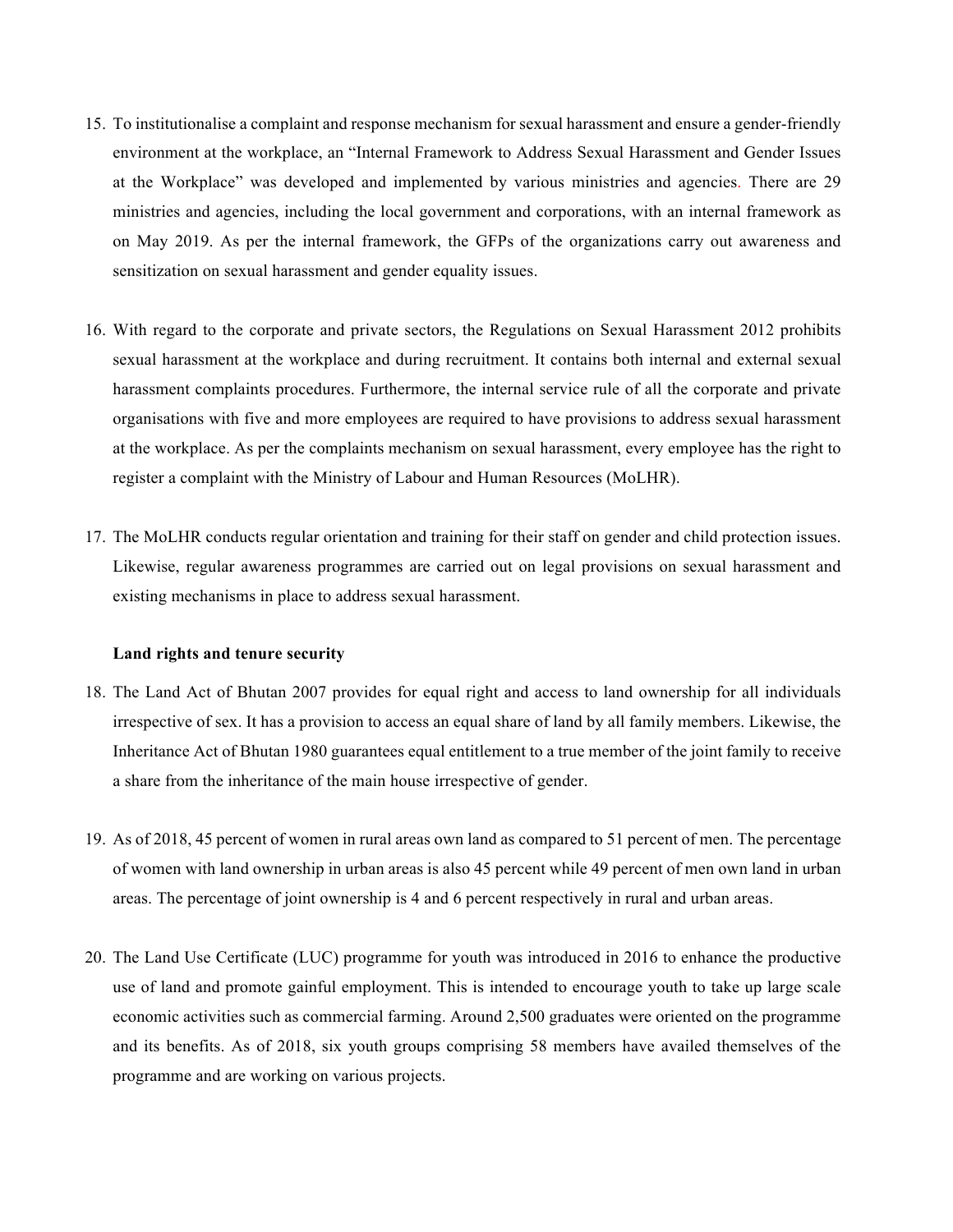## **Financial inclusion and access to credit**

- 21. The CSMI policy (2012) provides a clear directive to promote women entrepreneurship in CSMI and also implement effective Micro Finance Institutions (MFI) with focus on economic development, gender equality and poverty reduction in rural areas. The policy is being revised and the revision re-emphasises women's access to skills and promotion of women entrepreneurship.
- 22. To operationalise and achieve the policy objectives, the CSMI Development Strategy (2012-2020) and Action Plan (2015-2018) were developed. The strategy outlines interventions to promote women entrepreneurs and facilitate their access to finances. It also intends to incentivise cottage and small industries.
- 23. The Action Plan also includes specific actions to promote women entrepreneurship and improve their access to finances. Accordingly, five microfinance institutions, namely BAOWE, RENEW, Rural Enterprise Development Corporation Limited (REDCL), Tarayana Foundation, and Bhutan Care Credit Limited were formally registered to improve access to finance among the disadvantaged groups, including women in rural areas. Besides, women's entrepreneurship award was institutionalised as part of the Annual Bhutan Enterprise Award.
- 24. Instituted in 2013, the  $REDCL<sup>9</sup>$  also provides an avenue for collateral-free financing for non-formal rural enterprises. In 2018, the REDCL supported 3,964 small and micro projects.
- 25. To support the government's effort in making access to finance easier for unreached sections of the society, especially women in rural areas, CSOs like RENEW, Tarayana Foundation, Bhutan Care Credit Limited and BAOWE provide microfinance services.
- 26. The microfinance initiatives by RENEW and BAOWE benefited around 22,022 from 2015 to 2019 of which 90 percent are women.
- 27. The group saving and lending schemes operated and managed by the Self-Help Groups (SHGs) supported by the Tarayana Foundation and BAOWE also provide an avenue for access to finance. The scheme benefited around 3,000 members of which 70 percent are women.

*<sup>9</sup> REDCL is an enterprise which provides funds for non-formal activities at low interest*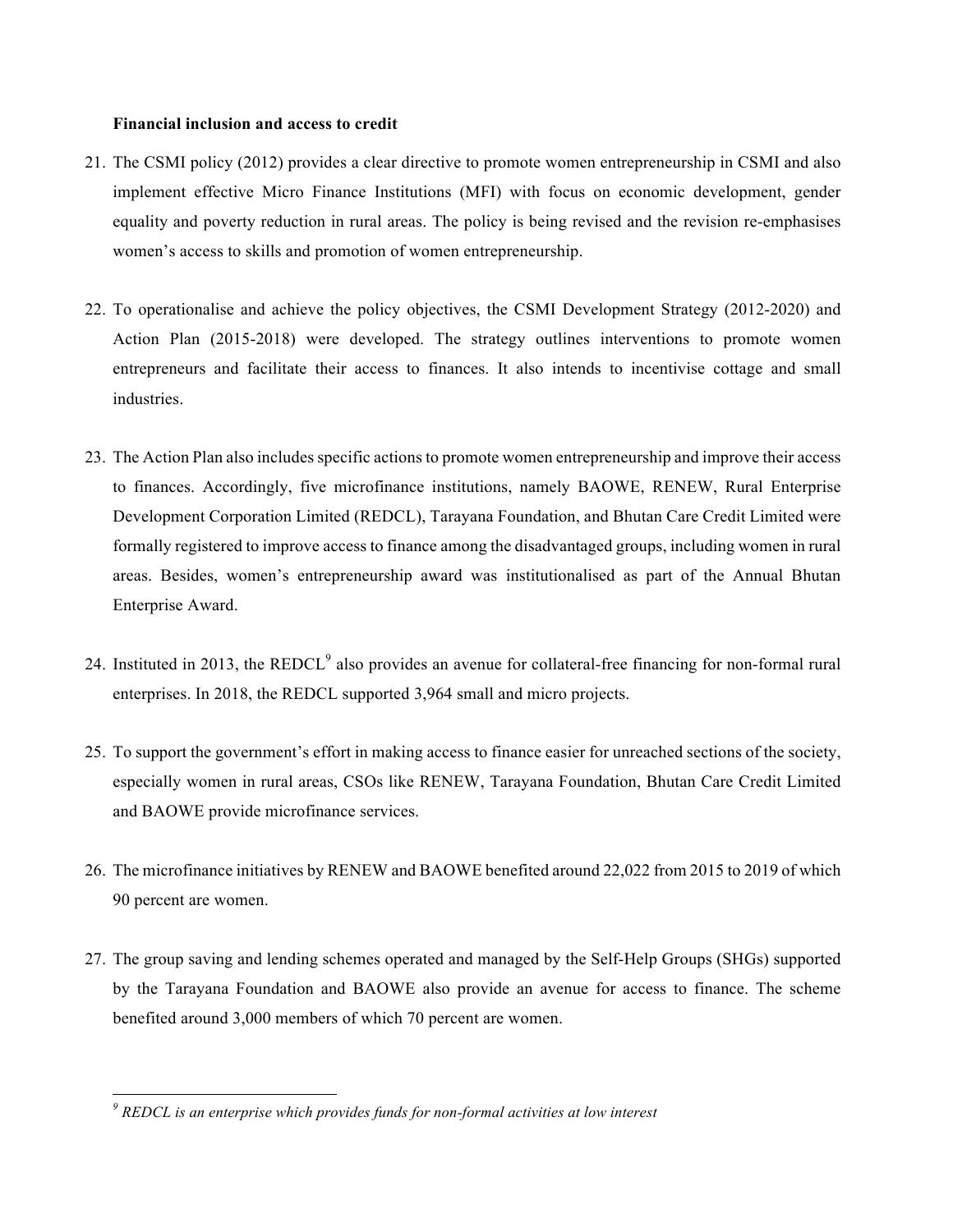- 28. The NFIS (2018-2023) articulates the country's road map for financial inclusion. Recognising the gender gap in terms of access to credit, the strategy identifies CSI and the agriculture sector where women are mostly engaged as the priority sectors for financial inclusion in the next five years. Subsequently, the priority sector lending guideline was developed in 2017 by the Royal Monetary Authority (RMA) to promote and develop CSI through improved access to finance.
- 29. The accessibility to credit in the rural area is enhanced by the introduction of Farmers' Outreach and Gewog  $10B$ anking introduced by the Bhutan Development Bank Limited (BDBL) which provides specific services aimed at rural poverty alleviation.
- 30. "Drinchen Ama Saving Scheme" was introduced in 2014 by BDBL to inculcate the habit of savings among women and to reduce economic burden for the rural Female Headed Households (FHHs). Likewise, Royal Insurance Corporation of Bhutan Limited (RICBL) has initiated "Ashi Nangsa Living Policy" targeted exclusively at women aged between 18 and 45 years.
- 31. The Bhutan Chamber of Commerce and Industries (BCCI), in collaboration with the BDBL, also initiated a Group Guarantee Lending and Saving Scheme in 2010 to increase accessibility to formal financial services for entrepreneurs. The scheme is now changed to 'Micro and Small Enterprises (MSE) Development loan and has benefited over 4,500 entrepreneurs of which 75 percent are women.
- 32. A Memorandum of Understanding (MoU) has been signed between the Department of Agriculture Marketing and Cooperatives (DAMC) and Asian Confederation of Credit Union (ACCU) in 2015 to form five champion savings and credit cooperatives in the country. Subsequently, six credit cooperatives were registered and are operational. Six additional saving and credit cooperatives were also formed in five *dzongkhags* to diversify their business.
- 33. The initiatives to increase financial access is further complemented by the establishment of the Financial Inclusion and Literacy Unit in the RMA in January 2017. The unit aims to improve people's financial wellbeing through the advancement of their financial literacy capacity, knowledge, skills and behaviour. Subsequently, the NFLS (2018-2023) was developed in 2018. The strategy has provisions for significant opportunities for enhancing women's access to finance and their participation in income-generating activities through the women-focused financial literacy programme.

*<sup>10</sup> Gewog refers to block*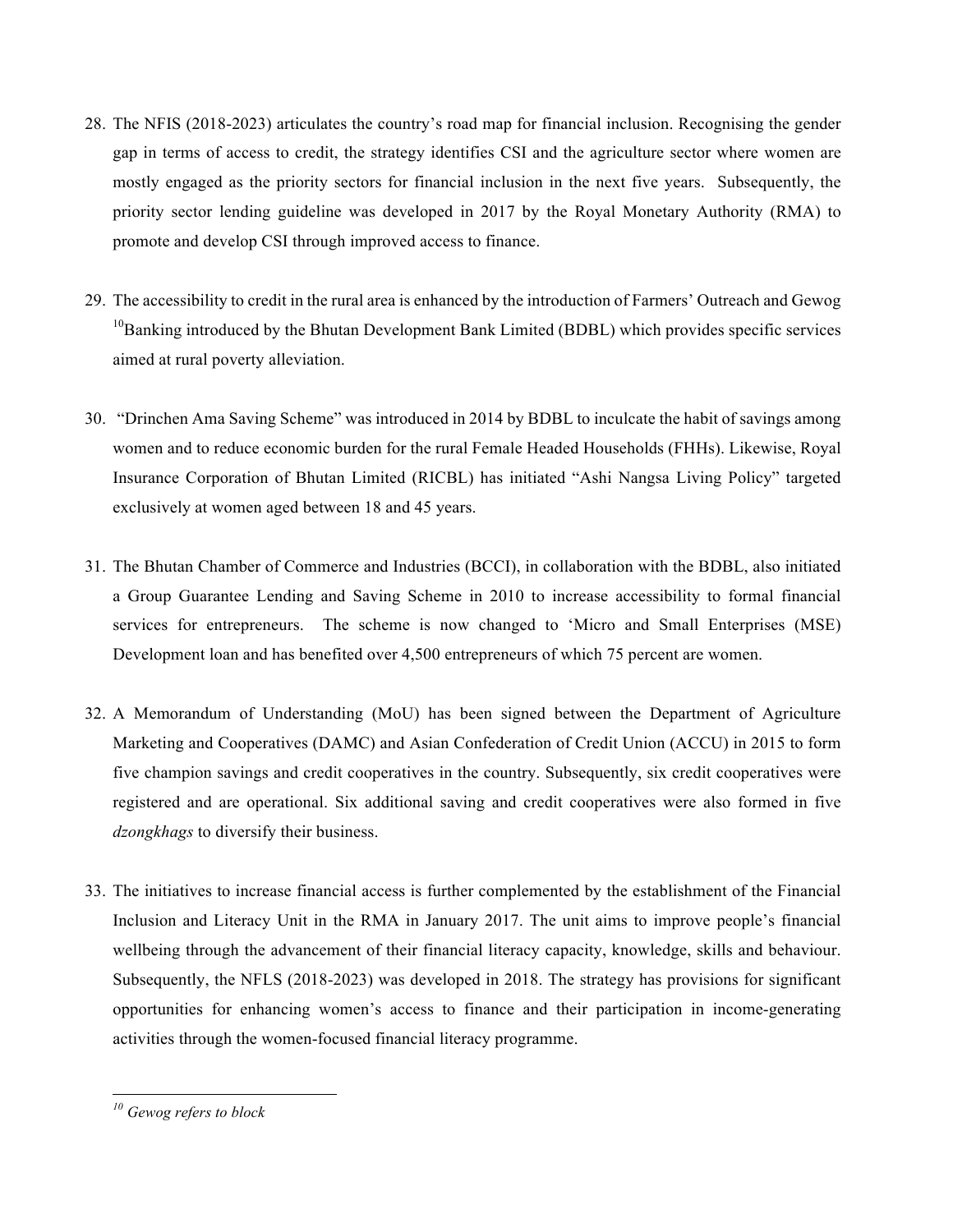- 34. Advocacy materials on basic financial literacy, including the concept, was developed and disseminated with the objective to inculcate entrepreneurism and saving culture in young people. Furthermore, since 2014, various capacity development programmes, including basic accounting, bookkeeping and marketing were conducted by the Department of Cottage and Small Industries (DCSI), NCWC, MoLHR, RMA and relevant CSOs for the CSI entrepreneurs, members of the Self-Help Groups, Farmers' Groups and Cooperative.
- 35. The MoAF in 2018 conducted training for 1,265 members who include 740 women from the SHGs and cooperatives. The training programmes were on financial management, leadership, record and bookkeeping, and formulation of by-laws and business plans.

#### **Access to agricultural technology, infrastructure and services**

- 36. Farm mechanisation and increasing access to modern technologies was given high priority and included as one of the key objectives in the  $11<sup>th</sup> FYP$  to enhance agricultural productivity. Institutional development of the Farm Mechanisation Centres (FMCs) and Farm Mechanisation Training Centres (FMTCs) were carried out to enable them to provide adequate and efficient services to the farmers. Around 12,782 acres of land was brought under farm mechanisation to reduce drudgery and improve food production. In addition, 1,084 power tillers were distributed to the farmers across the country. Furthermore, during the plan period, 259 agricultural machinery, including power tillers, were provided to the socio-economically disadvantaged villages under the REAP.
- 37. Additionally, the Agriculture Machinery Centre (AMC) rolled out women-friendly machinery such as rice reaper, electric rice mill, oil expeller, hedge cutter, drum seeder, cone weeder and mini tiller which women can operate easily. Between 2018 and 2019, around 125 women have been trained to operate seeder machines. Similarly, FMCL has also introduced women-friendly farm machines such as mini tillers, brush cutters and electric rice mills.
- 38. The Agriculture Research and Extension Division was created in 2016 to strengthen the extension services for the agriculture sector in the country. The division conducted capacity building training on field experiments on agriculture science, developing research proposals and scientific paper writing, which was attended by 31 women from Agriculture Research Centres and Agriculture Machinery Centre.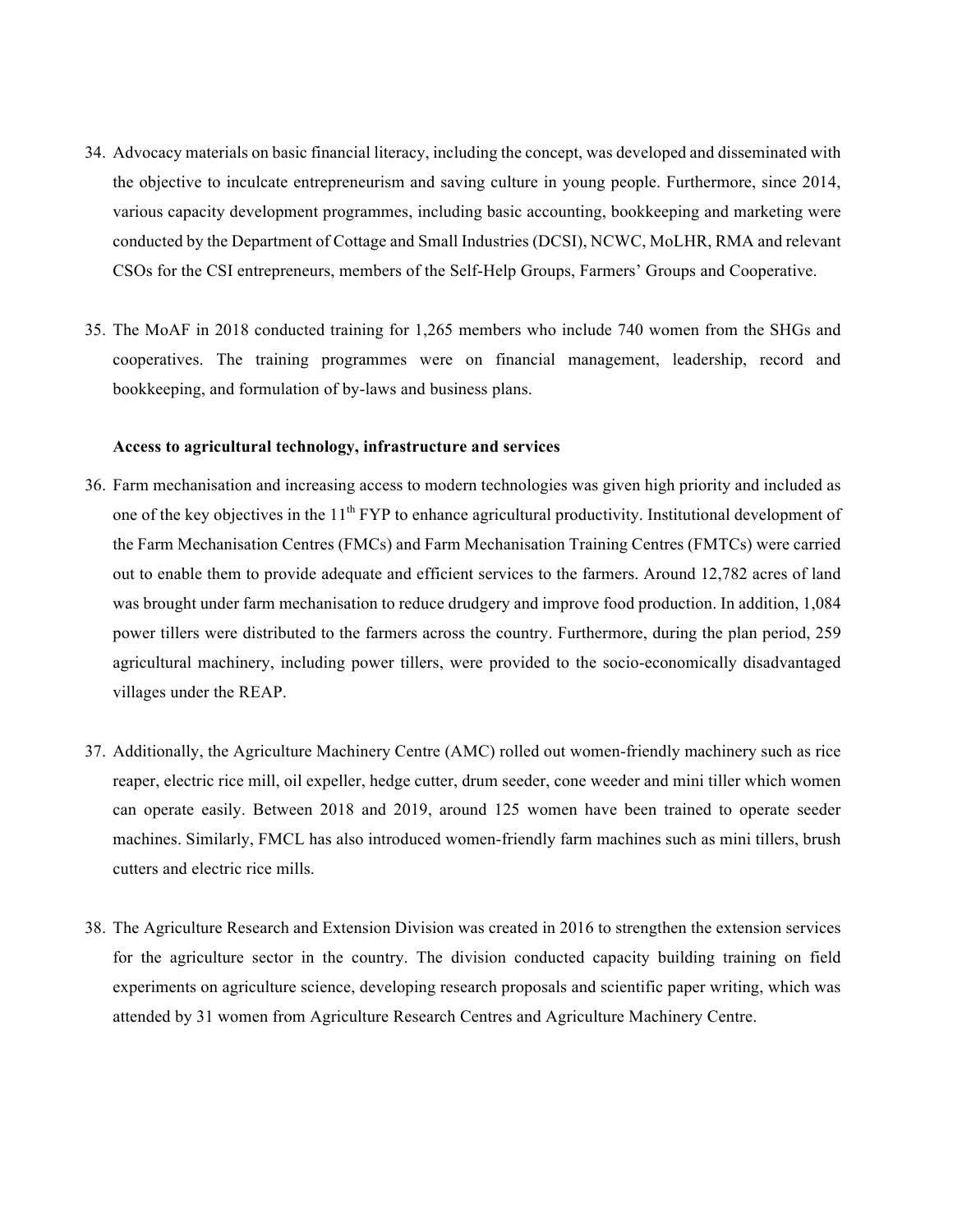### **Women's participation in Economic Decision-making bodies**

- 39. The BCSR 2018 provides for equal participation of men and women in the decision-making bodies of the civil service. This is complemented by the adoption of "the internal framework to address gender equality at workplace" which requires the ministries and agencies to include women employees in the major decision-making committee within their organisations.
- 40. The Corporate Governance Rules and Regulations 2018 provides for equal representation of men and women in the Board of Directors and Senior Management Team which are the highest decision-making bodies in the banks, insurance companies, and pension and provident fund authorised by the government. In 2019, women comprise 35 percent of the total Board of Directors and Senior Management Team of the Central Bank (RMA).
- 41. The Corporate Governance Guidelines for State Enterprise 2019 outlines gender as a requirement for the formation of the board of directors, which is the governing body of the state enterprises. It further ensures that gender and sectoral representation is adequately considered during the nomination process for the board directors. As of 2018, women comprise 9.9 percent of the total board members.
- 42. The BCCI is the apex body of the private sector in the country and facilitates private sector development. It also acts as an advisory body to the government on all matters related to private sector development. The current elected president of BCCI is a woman.

### **Childcare Facilities**

- 43. To support women's participation in the labour market and ensure proper care and protection for children of working parents, the government has initiated the establishment of childcare centres at the workplace during the 11<sup>th</sup> FYP period. The childcare centres were established based on a needs assessment conducted in all the government offices, including local government and the informal sectors. As of June 2019, there were 21 childcare centres established for children between 0 and 3 years in various sectors (including ministries, agencies, local government, informal sector, corporations).
- 44. Based on the directives of the Cabinet in 2015, a guideline for childcare centres in Bhutan has been developed by the NCWC in consultation with the MoE and MoH. The guideline outlines minimum standards for the establishment of childcare facilities at the workplace and ensures collaborative efforts among the relevant agencies.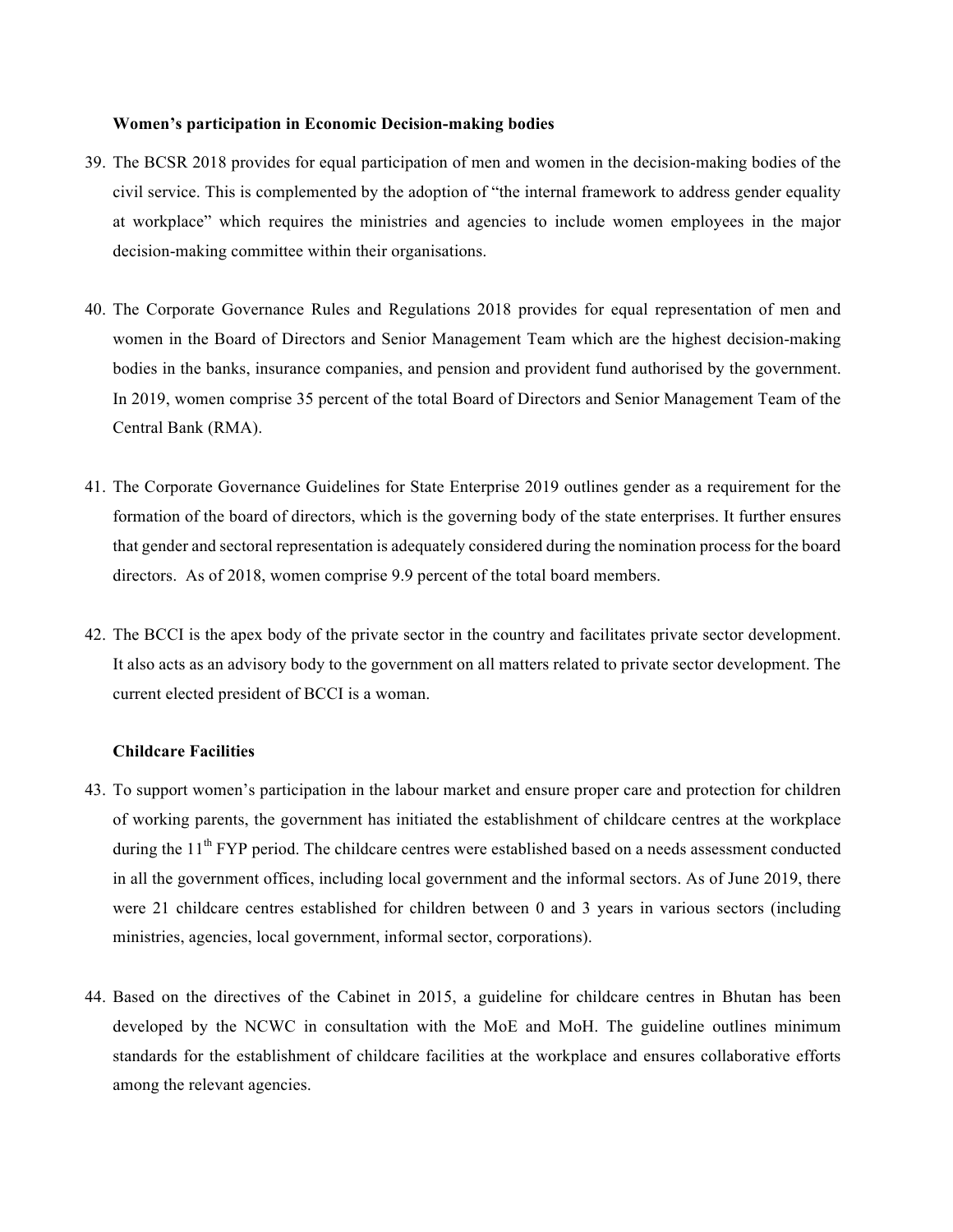- 45. Several rounds of training for the caregivers, including those from the CSOs and private sector, were conducted by the NCWC in collaboration with relevant agencies in 2018 and 2019.
- 46. The government continues to accord high priority to support the provision of affordable childcare facilities for working parents, and "establishment of childcare centres at work place to create enabling environment for women's participation in all spheres" is being reflected as one of the national Key Performance Indicators (KPI) under NKRA 10: Gender Equality Promoted and and Women and Girls Empowered. The government will also continue to encourage corporations and private companies to provide such facilities for their employees.
- 47. To ensure a holistic approach to physical, emotional, social and cognitive development of children between 3 and 5 years and to prepare them for school life with the right attitudes and dispositions, the MoE emphasises the establishment of Early Childhood Care and Development Centres (ECCDs) across the country. In 2018, there were 340 ECCD centres in the country catering to 8,499 children (4,204 girls and 4,295 boys) and 764 facilitators (710 women and 54 men). The Ministry aims to reach the facility to 50 percent of the children between 3 and 5 years in the  $12<sup>th</sup> FYP$ .
- 48. The CSOs equally contribute to the establishment of ECCDs in rural areas. There are 35 Buzip centres and five ECCDs established by Tarayana and Loden Foundation respectively. These centres aim to provide equal opportunities for rural children to early learning and help rural communities reduce the double burden of unpaid care and domestic work, especially during the peak agricultural season. Tarayana Foundation has trained 35 high school leavers as ECCD facilitators in different *dzongkhags*.

### **Support for elderly persons**

- 49. Support for the empowerment of vulnerable groups, including elderly people, comes from the highest level. The Office of the Gyalpoi Zimpon initiated a programme to support the eldery and other vulnerable groups since 2011. Under the programme, monthly allowances are provided to these people for their living expenses.
- 50. A retreat centre for elderly people was built under the His Majesty's People's Project in 2018. The centre with 13 cottages can accommodate around 78 people. The facility will cater to elderly people from poor socio-economic background and those without any caregiver. It provides specialised services, including healthcare and a full-time nurse.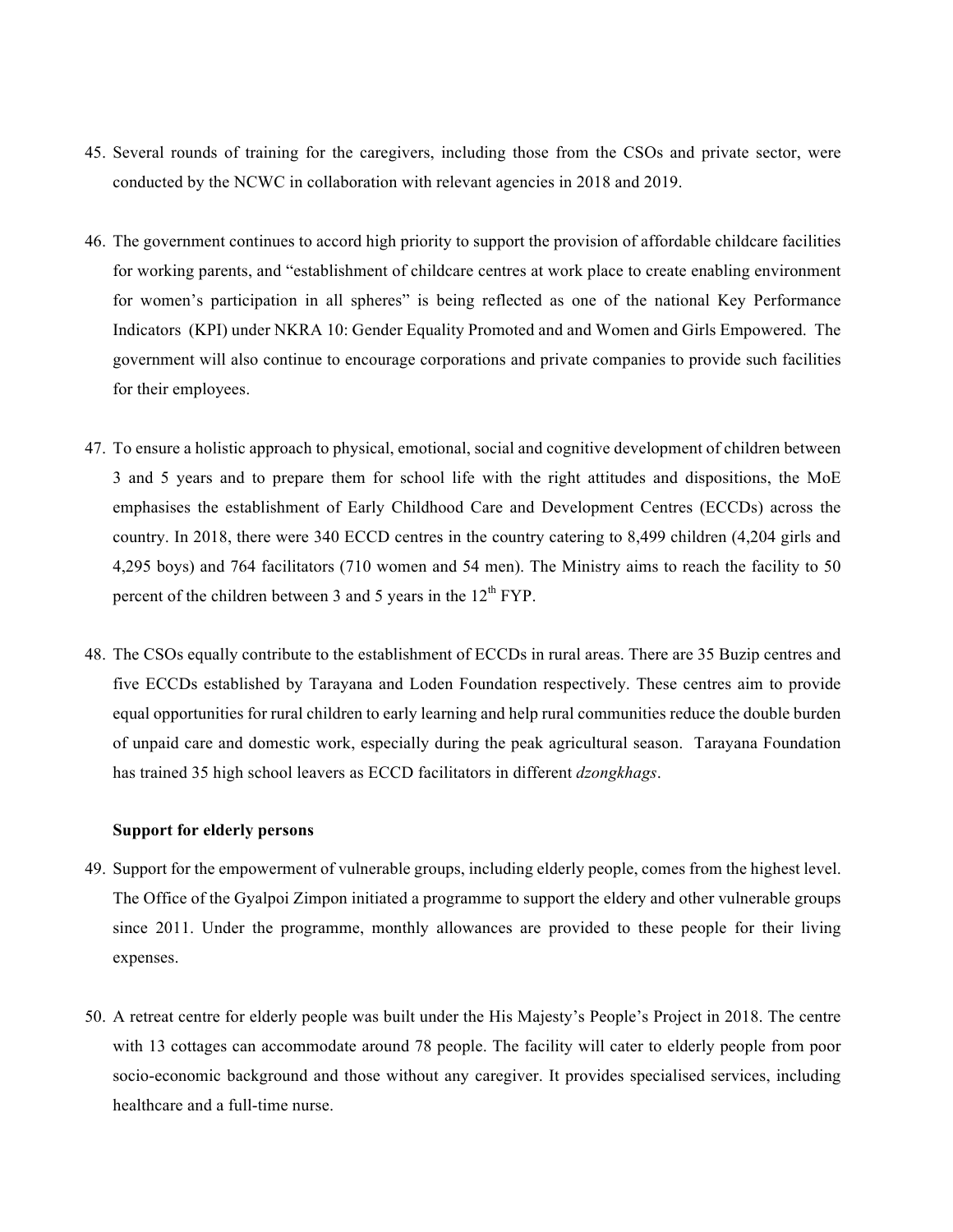- 51. To address the needs of the aging population, community-based elderly care programmes have been introduced in over 85 percent of the health facilities. Likewise, priority seats for elderly people are provided in hospitals and on public transport buses.
- 52. The Central Monastic Body established an old age home for retired monks in Punakha. The home with recreational centres can accommodate 70 monks.
- 53. A CSO, Royal Society for Senior Citizens, was established in 2011 to provide a platform for the senior citizens to share experiences and engage in meaningful activities. It also aims to provide support and assistance to underprivileged senior citizens such as legal assistance and advice, livelihood and information on other available services.
- 54. There were similar homes established in Rangjung, Trashigang and Mongar by other CSOs and Community-Based Organisations (CBO).

#### **Leave**

- 55. The RCSC in 2016 revised and increased paid maternity leave for women in the civil service from three months to six months. Flexitime is also implemented for additional six months to facilitate breastfeeding and proper care for children. Similarly, paternity leave has been increased from 5 to 10 working days.
- 56. 17 state-owned companies, 12 companies under the DHI and the colleges under the Royal University of Bhutan (RUB) have also increased maternity leave from three months to six months and paternity leave from five days to 10 days.
- 57. There is a provision of 6 months of maternity leave and 14 working days of paternity leave under the Parliamentary Entitlement Rules and Regulations for Members of Parliament. Similarly, the Local Government Entitlement Rules and Regulations 2018 provides for 6 months of paid maternity leave and 10 working days of paternity leave.
- 58. CSOs also provide paid maternity leave between three and six months. Efforts are being made to encourage similar revisions in the private sector by the NCWC and MoLHR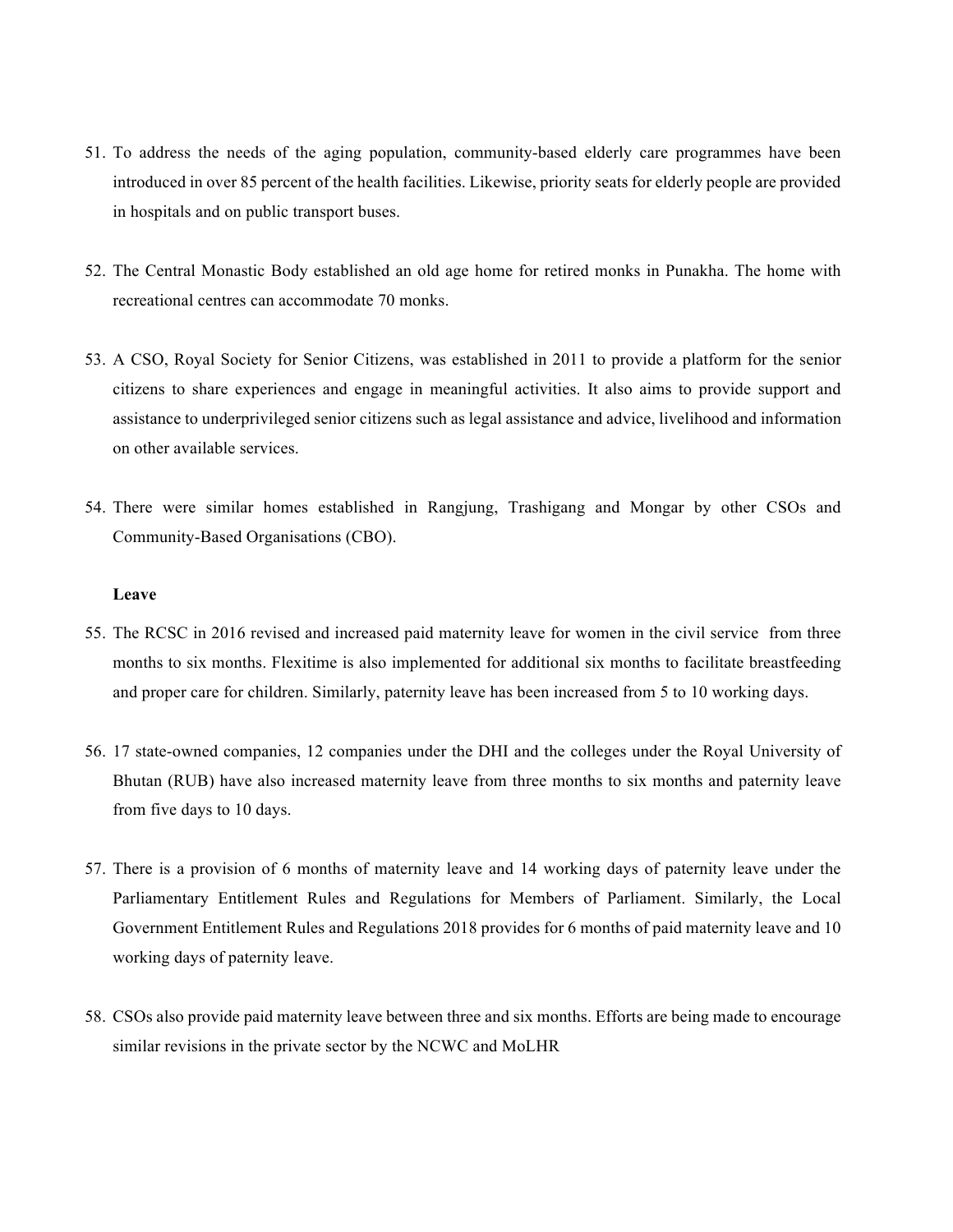59. The regulations on working conditions in 2012 and the BCSR 2018 also guarantee the right to other forms of leave such as casual, earned, study and extraordinary leave, medical and bereavement leave.

#### **Access to labour-saving public infrastructure**

- 60. Significant progress has been made in the recent past in improving public infrastructure such as transport, electricity, water and sanitation to increase labour productivity, particularly in rural and remote areas. As per the Population and Housing census (PHCB) 2017, 98 percent of the population has access to safe drinking water and 99 percent of the rural households has access to electricity.
- 61. Supply of 24x7 safe drinking water is prioritised as one of the key NKRAs in the  $12<sup>th</sup> FYP$  and will be implemented as a flagship programme. The programme will ensure that water resources are protected and managed in an economically efficient and sustainable manner so that every household has access to safe and reliable drinking water.
- 62. The Draft National Sanitation and Hygiene Policy 2017 aims to achieve universal coverage and access to safe sanitation and hygiene services for a healthy, happy and productive society. The policy gives special attention to gender-differentiated needs in the implementation of sanitation and hygiene interventions.
- 63. 147 of the 205 *gewogs* have been connected with public transport services in the last five years. Public transport system in the major towns has been enhanced with the provision of additional services that are friendly to different groups of people such as priority seats for the elderly, pregnant women, individuals carrying small children and ramps for people living with disabilities.

### **Awareness of unpaid care and domestic work**

- 64. Numerous awareness and advocacy programmes on gender division of roles, women's participation in productive activities and gender stereotypes and prejudices were carried out by the NCWC and other government and non-government partners in all the 20 districts for the general public, schools, sector heads, and non-government officials. These programmes were carried out with the objective of enhancing the understanding of women's participation in productive work and encouraging men and boys to share the burden of unpaid care and domestic work shouldered by women and girls.
- 65. In 2017, NCWC in partnership with the Asian Development Bank (ADB) conducted a study on valuation of women's unpaid care work to document gender patterns of unpaid care work, reduce the burden of unpaid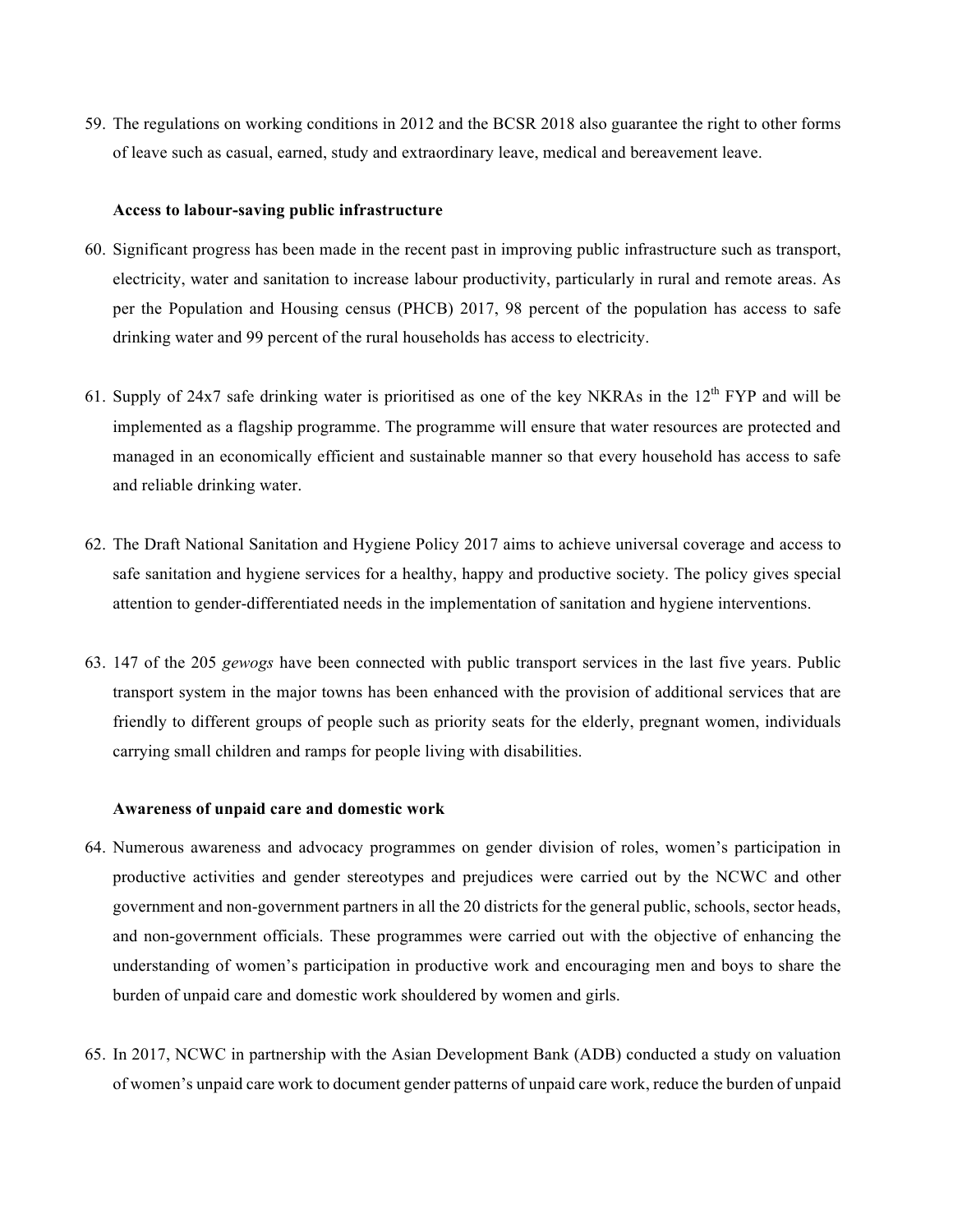care and domestic work on women and highlight the quantitative significance of unpaid care work to the national economy. The findings from the study were disseminated to the decision makers and other government and non-government officials during the awareness and advocacy programmes. In order to continue collecting information on unpaid care work, possibilities through strengthening of the Labour Force Survey and Gross National Happiness Survey questionnaires are being looked into.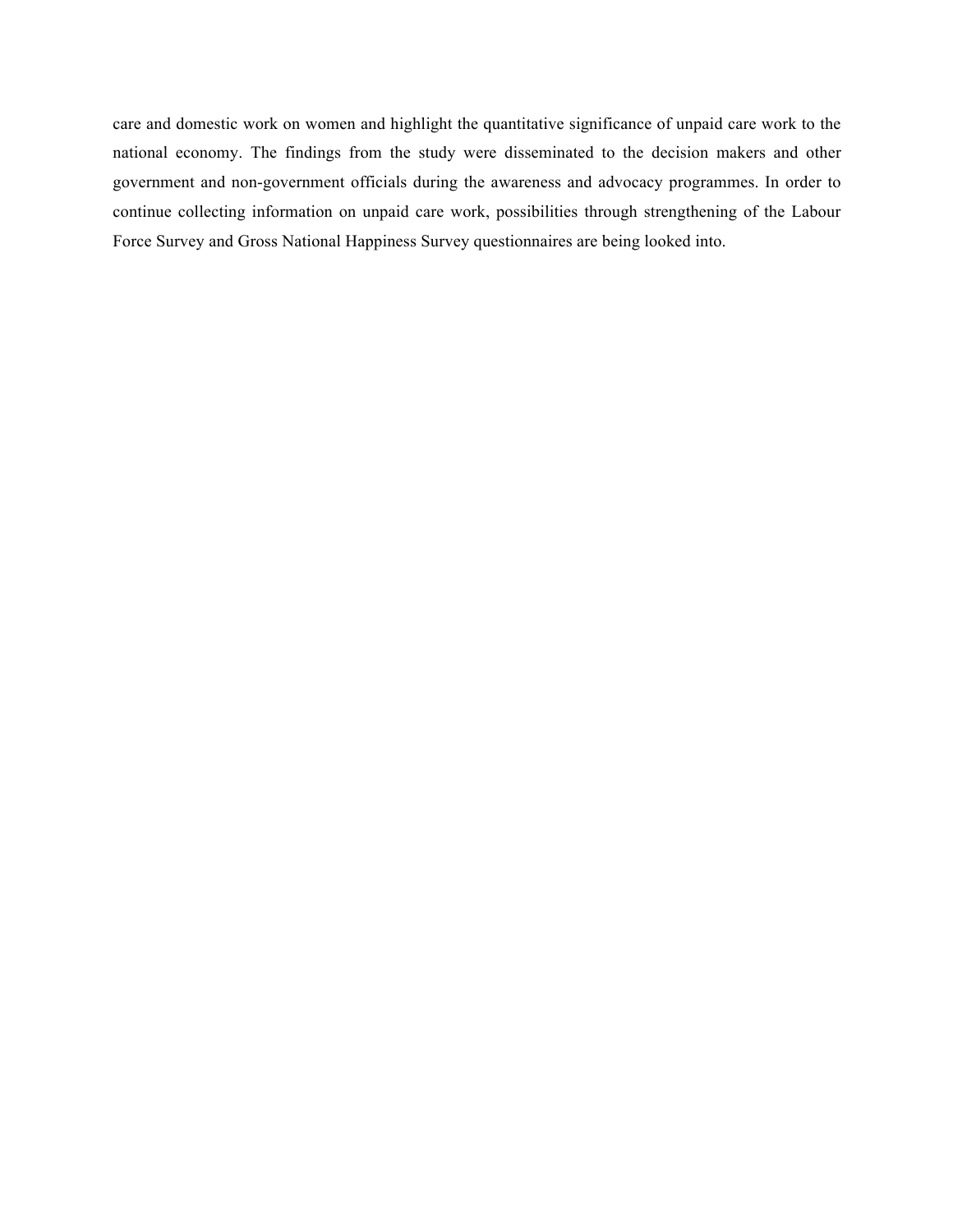**Dimension 2: Poverty eradication, social protection and social services (Critical Areas - Women and Poverty, Education and Training, Women and Health, Human Rights of Women, the Girl Child)**

# **Targeted poverty alleviation measures**

- 66. REAP II was implemented during the  $11^{th}$  FYP to alleviate poverty in some of the poorest communities. 75 poorest villages across 18 *dzongkhags* were prioritised in the project based on multidimensional poverty index developed with women empowerment as one of the indicators. The project is based on five principles, including "gender sensitivity" whereby the activities under the programme were gender-sensitive and ensures equitable outcomes.
- 67. Under this programme, 829 houses were constructed and renovated, and 94 SHGs were established with 70 percent woman members. The programme also supplied 259 women-friendly machines and built 777 pour flush toilets.
- 68. To enhance agricultural productivity and product quality, increase access to the market and generate income for farmers, increasing emphasis is being placed on the formation of farmers' groups and cooperatives. As of 2018, there were 332 cooperatives and farmers' groups registered with 10,948 members, with 46.6 percent of them women.
- 69. Through its vegetable value chain programme in the east, MoFA supports farmers' groups and cooperatives to produce and market vegetables to schools and local markets. About 70 percent of the beneficiaries under this programme are women, thus creating income opportunities for women and reducing the economic burden on woman-headed households.
- 70. The NCWC, in collaboration with BAOWE and Tarayana Foundation, established 21 SHGs with 68.2 percent women members. To ensure the sustainability of these SHGs, 31 marketing agreements were signed with various institutions to market their products.
- 71. Similarly, the DAMC also supported 111 farmers' group and cooperatives to enter an agreement with 64 educational institutions for the supply of RNR products.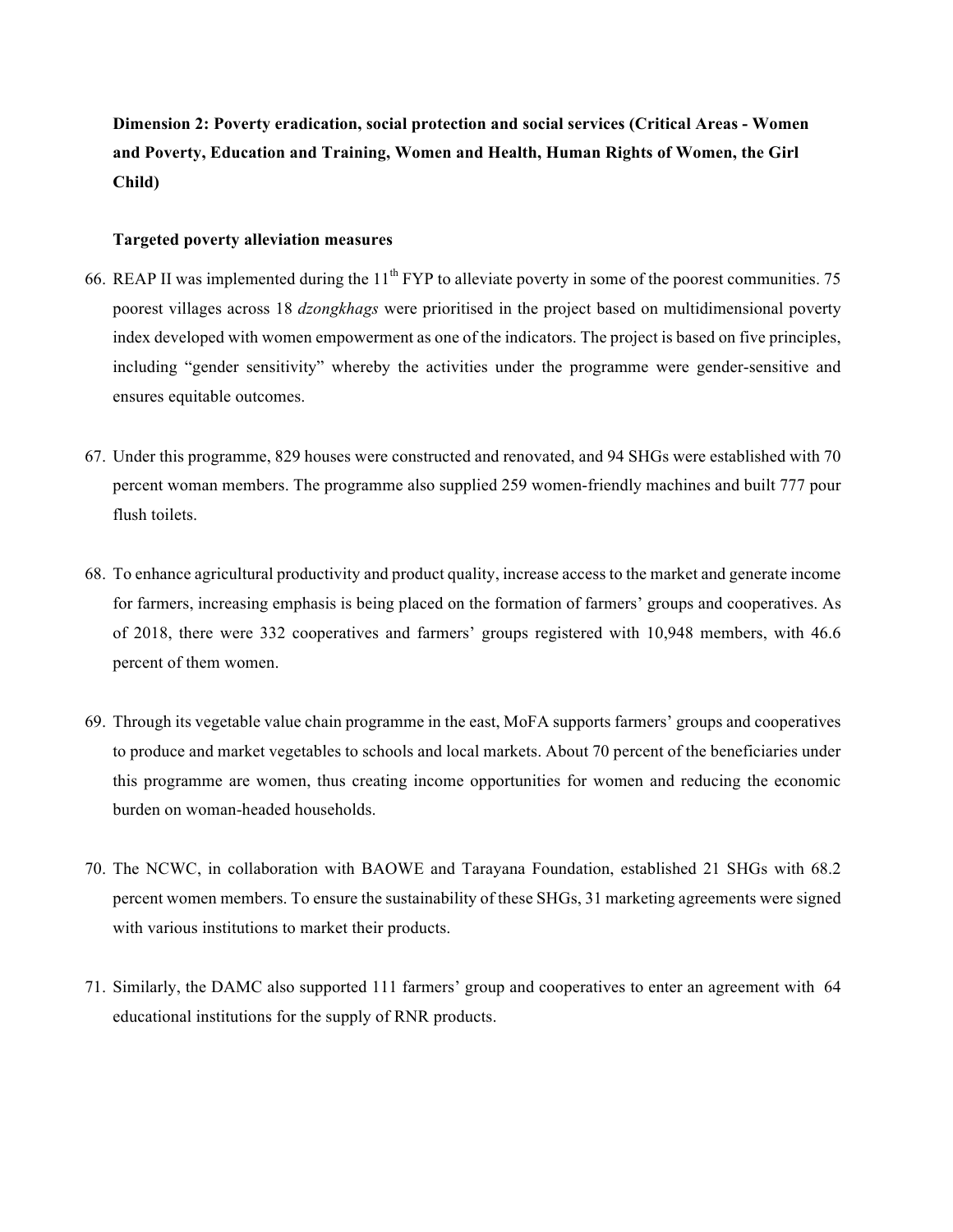- 72. More than 2,000 members (80% women) of the SHGs were trained on Value Chain Development (VCD), Cost-Benefit Analysis and market access for their products. Further, to enhance production capacity and group dynamics of SHGs, 43 various training programmes were conducted from 2013 to 2018.
- 73. Commercial Agriculture and Resilient Livelihood Enhancement Programme (CARLEP) and Food Security and Agriculture Production Project (FSAP) focused on rural-based vegetable and dairy product value chain to enhance crop production and access to the market. The CARLEP project is implemented in six *dzongkhags* and FSAP in five *dzongkhags*. Between January and December 2018, the FSAP project directly benefited 3,597 women and 30 percent of the beneficiaries of the CARLEP project are women.
- 74. A capacity building programme to diversify the rural livelihood and reduce poverty has been conducted by the Department of Forests and Park Services in collaboration with International Centre for Integrated Mountain development (ICIMOD) under Kangchenjunga Landscape conservation and development initiative in which 23 women were trained for eco-tourism, seven for integrated farming, 13 for homestay operators,12 for cooking and hospitality and 48 for eco-friendly marketing events.
- 75. BAOWE initiated "BAOWE Bazar" in the most frequented areas of Phuentsholing Bus Terminal, creating livelihood opportunities for over 20 single parents (women) residing in Phuentsholing. The programe provided infrastructure such as sales outlets and necessary equipment like yoghurt processing equipment. BAOWE also initiated a programme called "Touching Lives through English" which provided English courses for over 110 women in Thimphu with little or no education.
- 76. In addition, BAOWE also introduced Women-Owned Open Market (WOOM) to empower economically disadvantaged women in the major urban centres. The initiative provides vendors' market from where they can sell their vegetables, home-made food and dairy products. There are currently 110 women who are single mothers, and uneducated and unemployed youth benefiting from this initiative.
- 77. An innovative competition-based scheme called "Cooperative Business Development Scheme" was introduced by the MoAF in 2017 to support agricultural groups and cooperatives for the successful operation of their business. Around 106 groups and cooperatives have benefitted from this scheme in the form of essential equipment.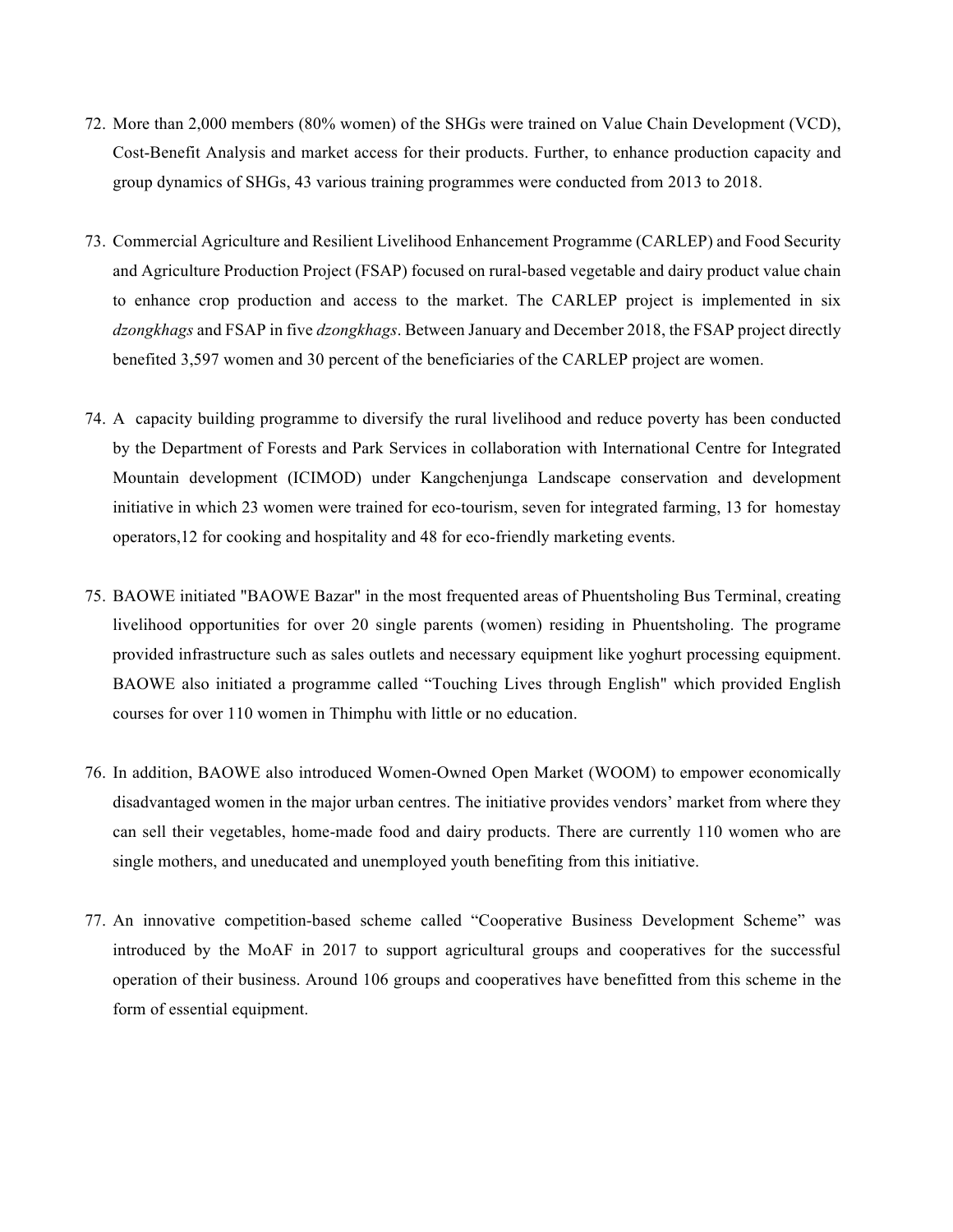- 78. To enhance the business of the groups and cooperatives by creating market avenues, Bhutan Co-operative Shop or B-Coop Shops have been established at strategic locations since 2014. Currently, there are 6 B-Coop Shops benefiting farmers' groups and cooperatives.
- 79. The Rural Development Training Centre (RDTC) established in 2004 continues to enhance the skills and knowledge of modernday farming to increase the opportunity of economic sustainability for Bhutanese farmers. It conducts outreach programmes that are inclusive of responsiveness to the needs of the women's groups such as skills-based farm business training and community leaders training for groups and cooperatives. A total of 1,052 people, including 355 women, have undergone such training in the  $11^{th}$  FYP. Moreover, other relevant skills were integrated into the training modules based on the reassessment of the same carried out by the MoAF in 2017 to ensure an inclusive approach to capacity building.

#### **Women's entrepreneurship and business development activities**

- 80. Numerous initiatives to create employment opportunities, particularly for women, through skills development training and business advocacy workshops were undertaken by the Department of Cottage and Small Industries (DCSI). As of May 2019, 162 women entrepreneurs were trained in the areas of upholstery, bamboo and cane furniture making, apparel designing and tailoring, basic spa therapy, baking, hairdressing, small business management and natural dyes.
- 81. The "Women Entrepreneur of the Year" award was initiated as one of the categories for the Bhutan Enterprise Award 2015 to encourage more women entrepreneurs to take up entrepreneurial activities in the country. Since then, it has become an annual event.
- 82. The Youth Employment Skills (YES) programme was initiated by the MoLHR to promote gainful employment of the youth. Various capacity development programmes for 236 youth (167 female) in the area of ECCD, Sales Executives, Bakery, Commercial Cooking, Front Office, Food and Beverage Services, and Housekeeping were carried out under this programme. 89.5 percent of the youth trained in hospitality programmes was successfully employed. Similarly, 178 additional female youth were trained in Beauty and Spa in India.
- 83. The Graduate Skills Programme (GSP) was introduced in 2014 to support skills development of university graduates aspiring to set up their own business or seek employment in the private sector. Similarly, Skills for Employment and Entrepreneurial Development (SEED) introduced in the same year is an initiative to provide vocational skills to aspiring entrepreneurs.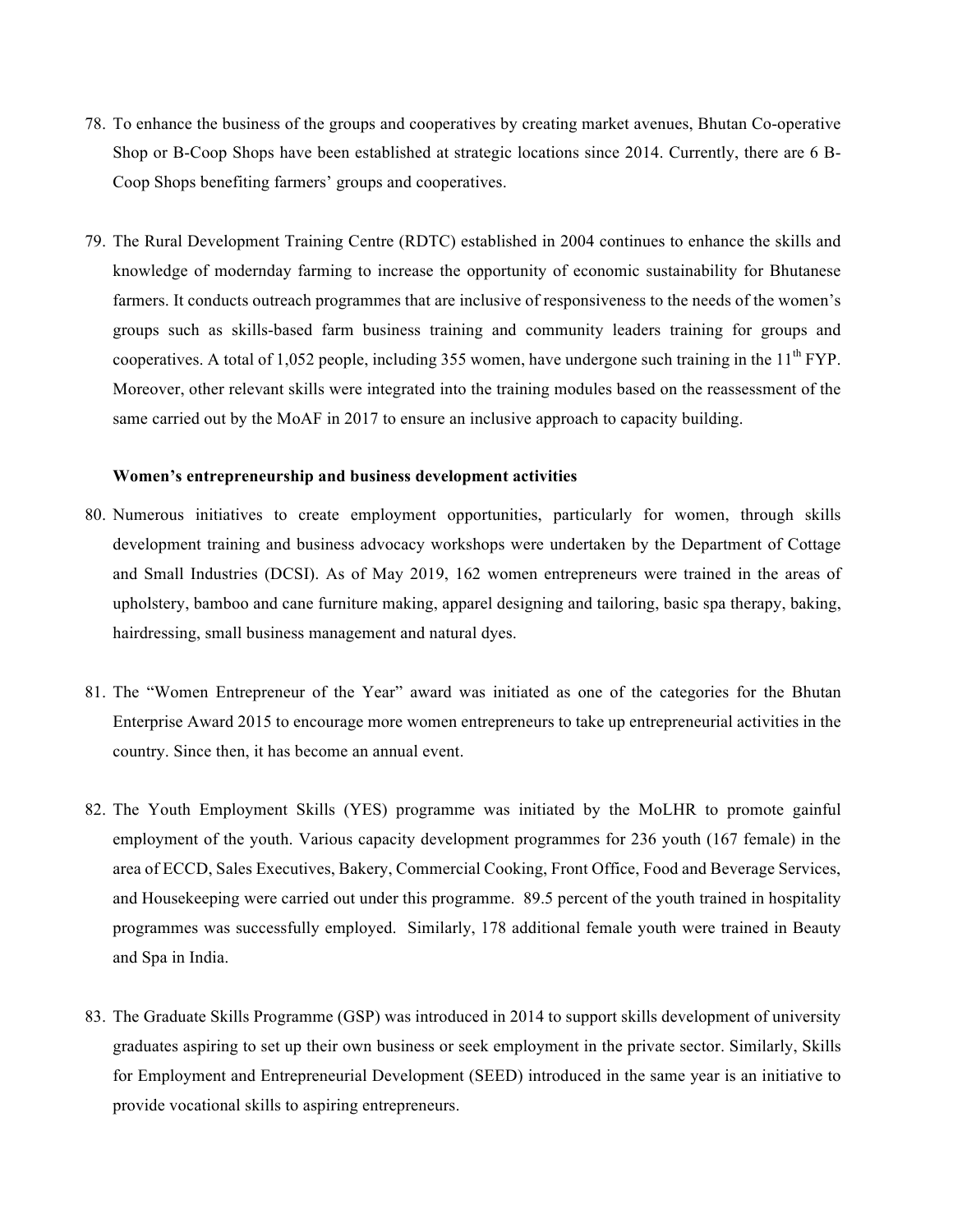- 84. The BCCI provided marketing and promotion avenues to women entrepreneurs through in-country and excountry expos and trade fairs for better business networking. In order to enhance Business to Business linkages, facilitation of participation of women entrepreneurs in the regional conference/workshops and training programmes of the SAARC Chamber Women Entrepreneur Council (SCWEC) has been initiated.
- 85. To sustain self-employment and enhance employment opportunities in the private sector, the BCCI facilitated various in-country and ex-country training programmes. A total of 305 women have availed various training programmes from 2014 to 2019 in marketable fields like advanced tailoring and marketing, product designing and packaging, crockery, value chain management, advanced cosmetology and spa therapy.

#### **Social Protection Programs**

- 86. The Constitution provides a legal framework for the government to promote the extended family system and community life as a traditional social safety net. Article 9 section 19 on the Principles of State Policy states that "The State shall endeavour to promote those conditions that are conducive to co- operation in community life and the integrity of the extended family structure."
- 87. The budget allocation for social services remained at around 25 percent over the past five years (2014- 2019). However, in absolute terms, the budget allocated for the sector increased by Nu. 6,372.862 million (40%). The budget allocated for social services in FY 2014-2015 was Nu. 9,895.072 million and it has increased to Nu. 16,267.934 million in FY 2019-2020.
- 88. The draft Social Protection Policy 2013 intends to protect workers and reduce poverty by strengthening the delivery of social protection programmes that promote social justice, equality, economic security, employment, and productive capacity.
- 89. The draft National Policy for Persons with Disability (PWD) provides policy directives to empower the PWDs to enjoy their rights, promote inclusive development through mainstreaming disability initiatives in plans, policies and programmes in all sectors and improve access to opportunities and services for PWDs.
- 90. The National Pension and Provident Fund (NPPF) launched the pension and provident fund scheme in 2002 with the objective to increase the welfare of its members by providing post service retirement benefit and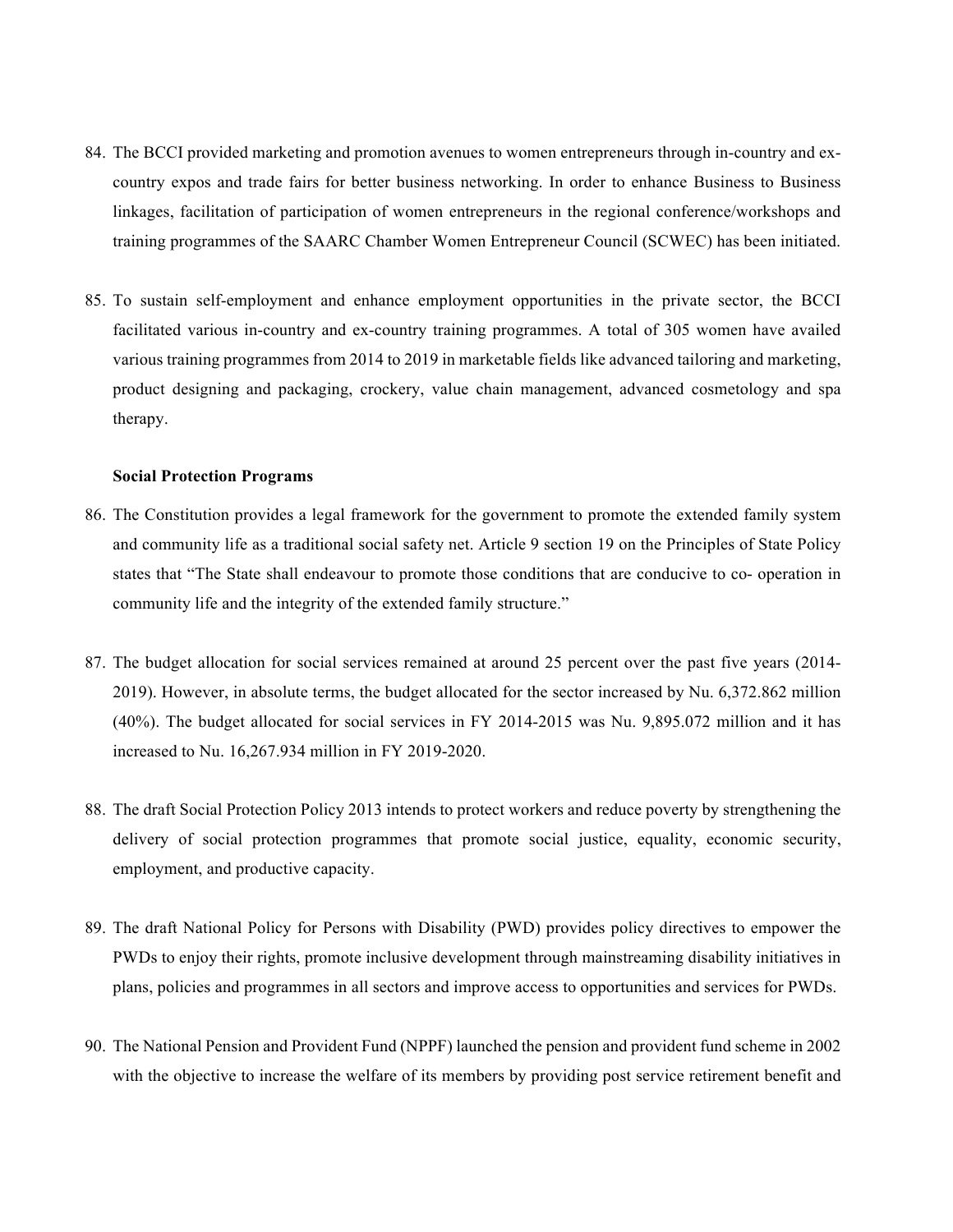social support to surviving families. It is also aimed at establishing mechanism and developing a system for saving plans, housing facilities and maintaining long-term financial viability.

- 91. The government revised the Rural Life Insurance Scheme to Nu. 30,000 from Nu. 15,000 in July 2017 to provide financial support to rural communities in times of bereavement.
- 92. The government has initiated Guaranteed Employment Programme (GEP) to reduce youth unemployment to 5 percent by the end of fiscal year 2014-2015. Since the start of the programme in July 2014, a total of 6,534 youth have been employed in government, corporations, private sector and CSOs of which 50.8 percent of those employed are women.
- 93. A conditional cash transfer programme is being designed under the accelerated Mother and Child Health 1,000 days plus is being designed to deliver incentives for breastfeeding mothers who are not entitled for paid maternity leave.
- 94. His Majesty's Secretariat takes the initiative to monitor and ensure that every Bhutanese citizen is protected from the basic needs perspective, especially in the rural areas. Through the land rehabilitation programmes of the Secretariat, land has been granted to the landless and socio-economically disadvantaged groups. Other supports have been provided through housing, agriculture, health, water, electricity and income generating interventions.
- 95. The Rural Livelihood Fund was established under the Kidu Programme in 2013 to support the sustainable rural livelihood to improve the rural people and contribute towards rural poverty reduction. The majority of the beneficiaries of this programme are elderly people.
- 96. The "Gyalpoi Tozey"<sup>11</sup> scheme support is provided to needy students to enable them to receive education at par with other students. "Gyalpoi Tozey" beneficiaries comprise orphans, children of single parents without any source of income, and disabled students from poor socio-economic background, among others. They receive a certain amount of annual or monthly allowance based on their level of education. His Majesty's Scheme on education for needy students supports a total of 1,478 girls (Class PP to Class XII – 1,410 girls; Tertiary Education – 68 girls).

*<sup>11</sup> Gyalpoi Tozey is a scheme under his Majesty's Project that supports needy students with scholarship*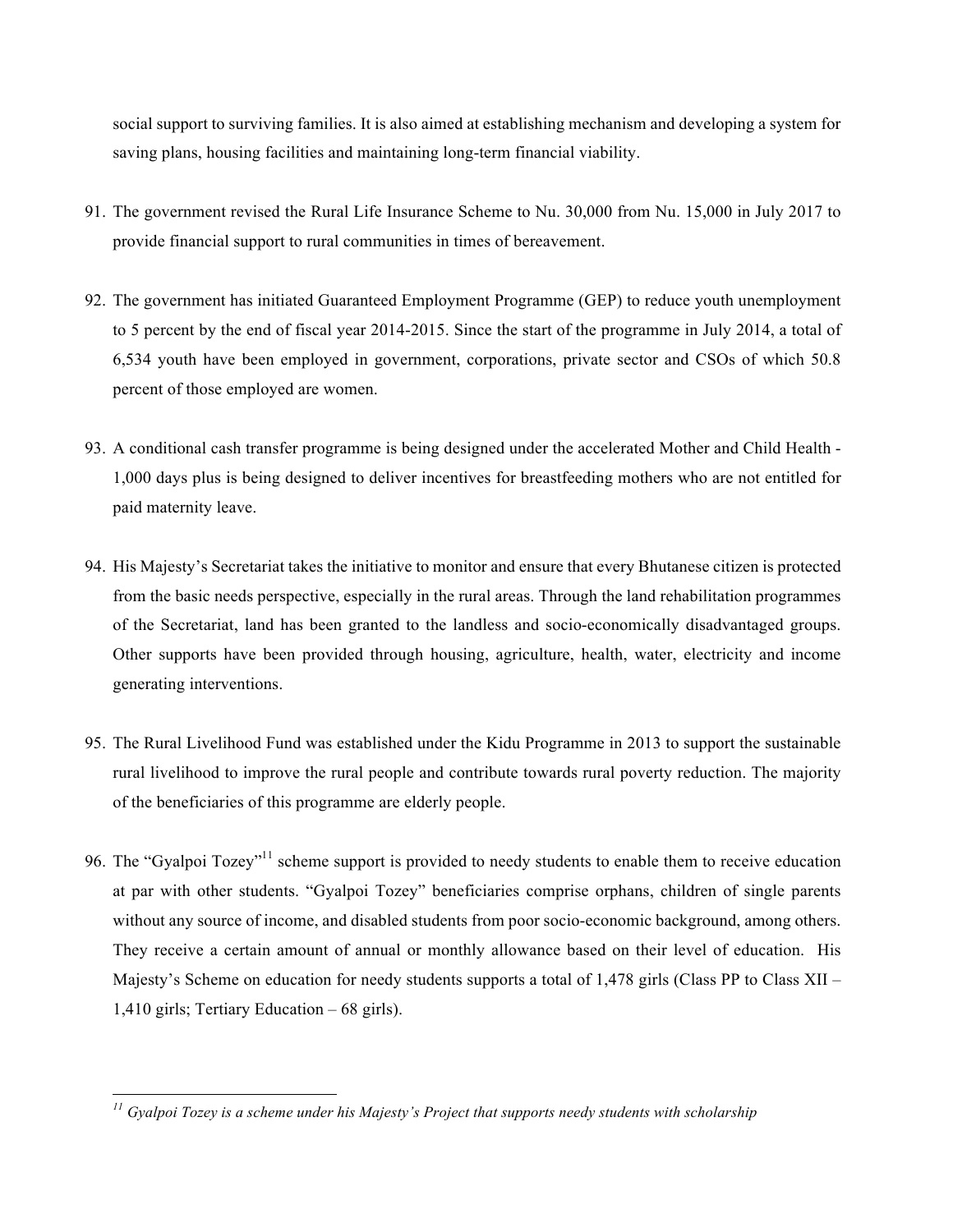- 97. His Majesty's Secretariat provide a monthly allowance to the economically disadvantaged people with no family support system to meet their daily expenses. Currently, there are 850 beneficiaries, including elderly and economically disadvantaged people.
- 98. A "Winter Youth Enrichment Programme" to support the empowerment of vulnerable girls was organised by His Majesty's Secretariat in collaboration with the Division of Scouts and Culture Education Division from 2014 to 2016. More than 10,000 disadvantaged girls have benefitted from this programme.
- 99. The Department of Youth and Sports (DYS) conducted the annual Youth Leadership Training (YLT) programme for 1,543 economically disadvantaged girls from 2014 to 2016 with the objective of protecting the vulnerable girls from exploitation and harm during the school winter vacation. An assessment of these girls was carried out during the programme and the girls are placed in the central schools under the "Gyalpoi Tozey" scheme based on the assessment.
- 100. Various targeted intervention programmes such as REAP were implemented by the government during the 11<sup>th</sup> FYP for the poorest communities across the country to alleviate poverty.
- 101. The poverty intervention initiatives of the government were supplemented by the CSOs through the provision of support to disadvantaged rural girls to continue their education and livelihood interventions in the rural and remote communities. RENEW supported scholarships for 101 girls. In addition, Lhak-Sam supports education for children living with HIV/AIDS and a total of 89 children were supported since 2016.
- 102. The NCWC facilitates adoption and alternative care services for children in difficult circumstances to ensure that these children grow up in a stable living arrangement with love, care and protection. The Guidelines for the Alternative Care of Children and Child Adoption Guidelines were developed in 2017 to provide minimum service standards.

## **Legal Services**

103. Legal aid provision is enabled in Bhutan by the Jabmi Act of Bhutan 2003 (JA) and the Civil and Criminal Procedures Code of Bhutan 2001 (CCPC). However, to provide clear guidance on legal aid and explore different models, a draft report on legal aid in the country was drafted by the Office of the Attorney General (OAG) in 2016. The report highlighted an overview of various legal aid models provided in some jurisdictions, with emphasis on the advantages and disadvantages to enable us to develop a national regulatory framework that reflects the best international standards and practices to suit Bhutan's context.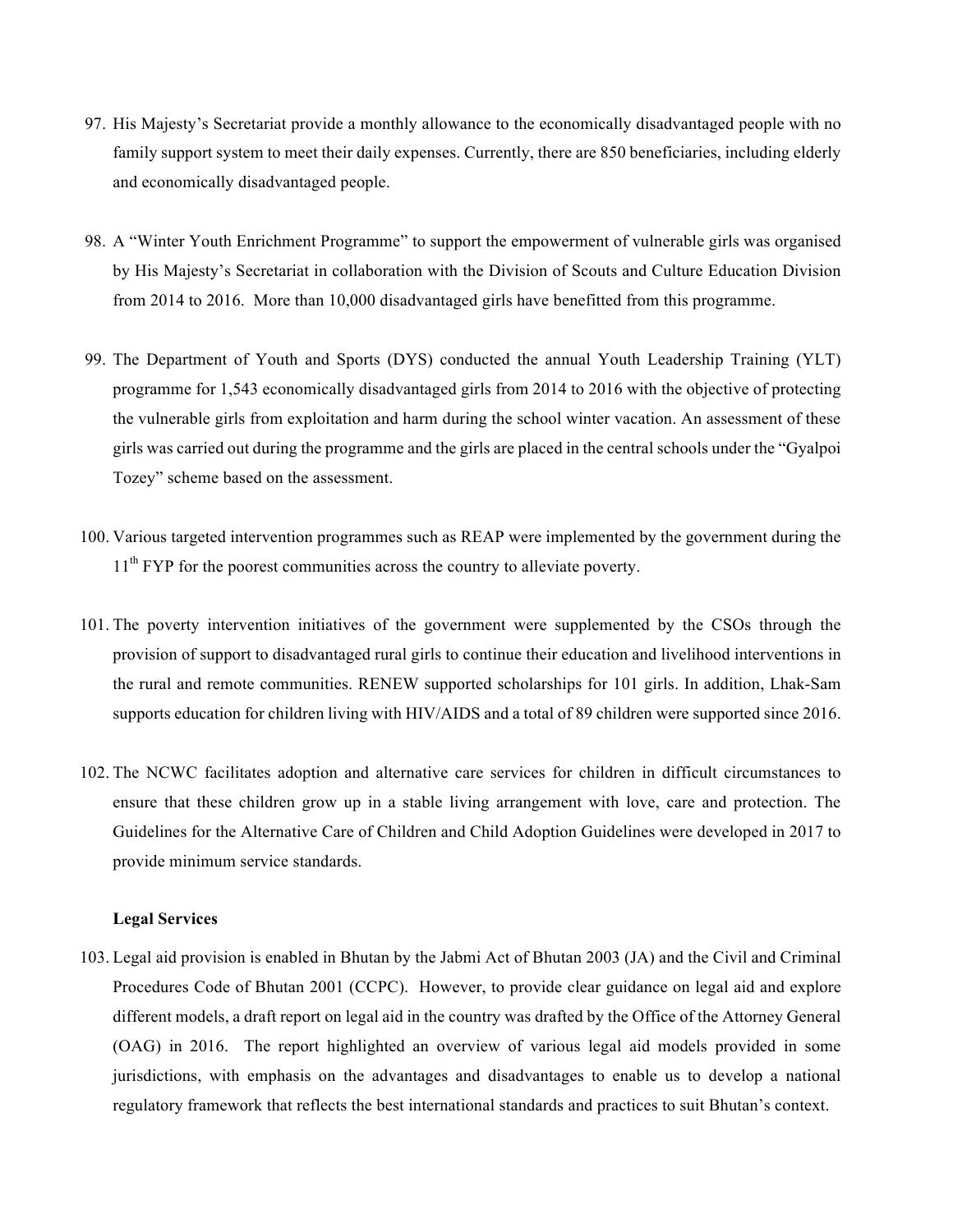- 104. The Bar Council of Bhutan was constituted in 2017 with the objective to strengthen and promote legal services in the private sector through regulated Bar Association whose members are the private practicing lawyers. The functions of the Bar Council include the provision of pro bono legal aid to indigent persons who include those from low socio-economic background, women, children and people living with disabilities.
- 105. The draft Justice Sector Implementation Plan (2018-2023) includes the formulation of Standard Operating Procedure on the provision of pro bono legal aid as one of the interventions to achieve the principle of inclusive and accessible judicial services.
- 106. The NCWC provides legal services, particularly legal advice to women and children in difficult circumstances, including victims of violence.
- 107. The Royal Society for Senior Citizens provides free general legal assistance to senior citizens who are 58 years or older. The service is provided by volunteer senior retired legal professionals. Furthermore, relevant CSOs also provide legal services to women and children in difficult circumstances.
- 108. The Bhutan Transparency Initiative (BTI) through its Advocacy and Legal Advice Programme (ALAP) provides free legal advice and follow-up complaints of corrupt activities. They also seek to inform and empower citizens, especially victims and witnesses of corruption and then translate their concerns into structural changes for better local and national governance.

## **Universal and public health services**

- 109. The Constitution of the Kingdom of Bhutan mandates the state to provide universal health coverage. Article 9 section 21 states that "the state shall provide free access to basic public health services in both modern and traditional medicines."
- 110. The National Health Policy (NHP) is a gender-sensitive policy and highlights the importance of partnership through which gender-responsive plans and programmes can be developed. The policy intends to establish user-friendly facilities and adequate infrastructure, including women's needs. From a maternal and child health perspective, it provides for free and equitable access to safe, quality and cost-effective vaccines for children and pregnant women.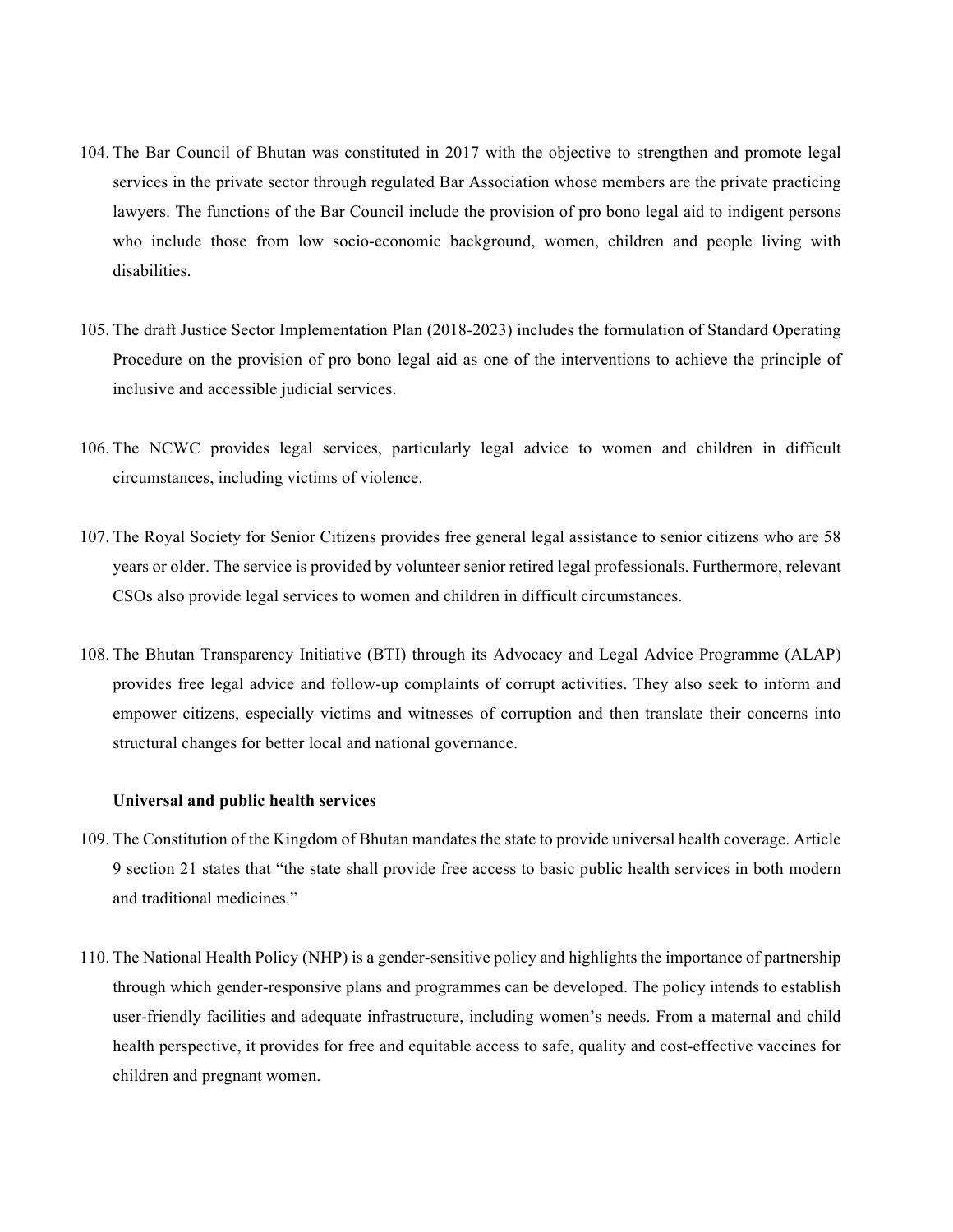- 111. Healthcare services in Bhutan are provided through a network of hospitals and BHUs at various levels. The number of health facilities increased from 875 in 2014 to 909 in 2017 covering around 96 percent of the total population within two hours' walking distance of a health facility.
- 112. To strengthen indenting, distribution and monitoring of drugs and medical supplies, an electronic Bhutan Medical Supplies Inventory System was instituted. Health facilities have at least 95 percent of essential medicines at any given time. Medical equipment is kept functional above 90 percent at all health facilities around the year.
- 113. Emergency medical evacuation services were introduced with the purchase of two helicopters. Some 368 patients have been evacuated using helicopter services.
- 114. In terms of professional strengthening, the number of doctors and *drungtshos<sup>12</sup>* increased from 238 in 2013 to 421 in 2017 and the number of doctors increased from 2.8 for every 10,000 people in 2013 to 4.3 doctors in 2017. Similarly, the number of nurses increased from about 10.9 for every 10,000 people in 2013 to about 15.4 in 2017. The number of nurses increased from 799 in 2013 to 1,352 in 2017.
- 115. In order to improve the access to quality healthcare and to accelerate Maternal and Child Health, the 150 bedded Gyaltsuen Jetsun Pema Mother and Child Hospital is under construction with the first phase of the community health block being completed.
- 116. To improve the quality of maternal and newborn care, Early Essential New-born Care and Kangaroo Care was introduced in 25 hospitals, including the three referral hospitals. Over 450 health professionals have been trained in this field.
- 117. In addition, several new services such as fertility clinic, renal clinic and epidural labour analgesia were introduced during the plan period.
- 118. A Point of Care Quality Improvement (POCQI) approach in maternal and child services was introduced in 2017 for minimum quality assurance in the provision of care. The POCQI addresses the clinical gaps in the health settings taking into consideration changing health needs to focus on quality care.

*<sup>12</sup> Drungtsho is traditional physician*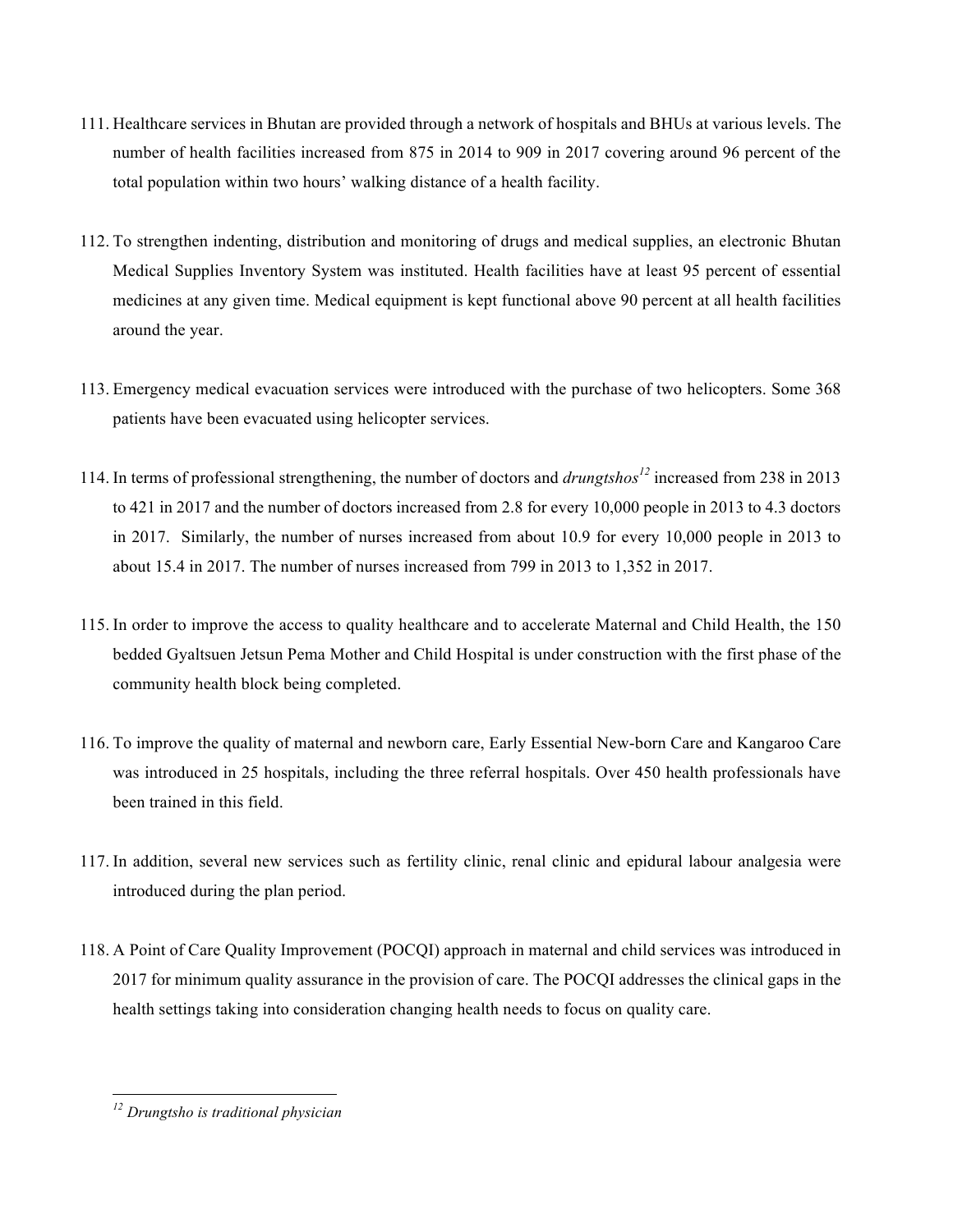- 119. Based on the nationwide assessment of cervical cancer, a Strategic Plan was developed for cervical cancer programme from 2019 to 2023.
- 120. A health sector development programme was implemented in eight *dzongkhags* with lower health coverage from February 2019 with focus on primary healthcare services. The initiative will also include aspects of health financing, strengthen disease surveillance and Health Information System (HIS).
- 121. Pneumococcal Conjugate Vaccine (PCV) was introduced in January 2019 in the routine immunisation programme to prevent transmission of pneumococcal bacterial diseases in children under five years.

#### **Sexual and Reproductive Health**

- 122. The Bhutan National Strategic Plan for the Prevention and Control of STIs and HIV/AIDS (2012-2016) provides for the inclusion of women in the decision-making processes related to design, implementation and review of HIV/AIDS control programmes. It recommends responding to gender-based stigma and discrimination towards female sex workers.
- 123. Facilities for Voluntary Counselling and Testing (VCT) are now available in all district hospitals and four stand-alone Health Information Service Centres (HISC) located in major urban centres to improve access. Since 2013, HIV rapid diagnostic facilities are also available in BHU II and I. Thus, information gathered from such facilities provide a basis for analysis and developing appropriate strategies.
- 124. AFHS unit was established in 10 *dzongkhag* hospitals to improve access and reduce the incidence of teenage pregnancies, Sexually Transmitted Infections (STIs), including HIV/AIDS, malnutrition and other medical problems, including mental health issues.
- 125. The National Adolescent Health Strategic Plan (2013-2018) was developed in 2013 to strengthen the AFHS and provide a comprehensive framework for implementation and facilitate holistic healthcare, awareness and development of adolescents and youth.
- 126. To prevent mother to child transmission of HIV, MoH initiated Anti-retroviral Therapy (ART) for People Living with HIV/AIDS (PLHA) and mandatory HIV testing and counselling for pregnant women. As of November 2018, there were 627 people living with HIV availing themselves of the ART treatment of which 304 were women.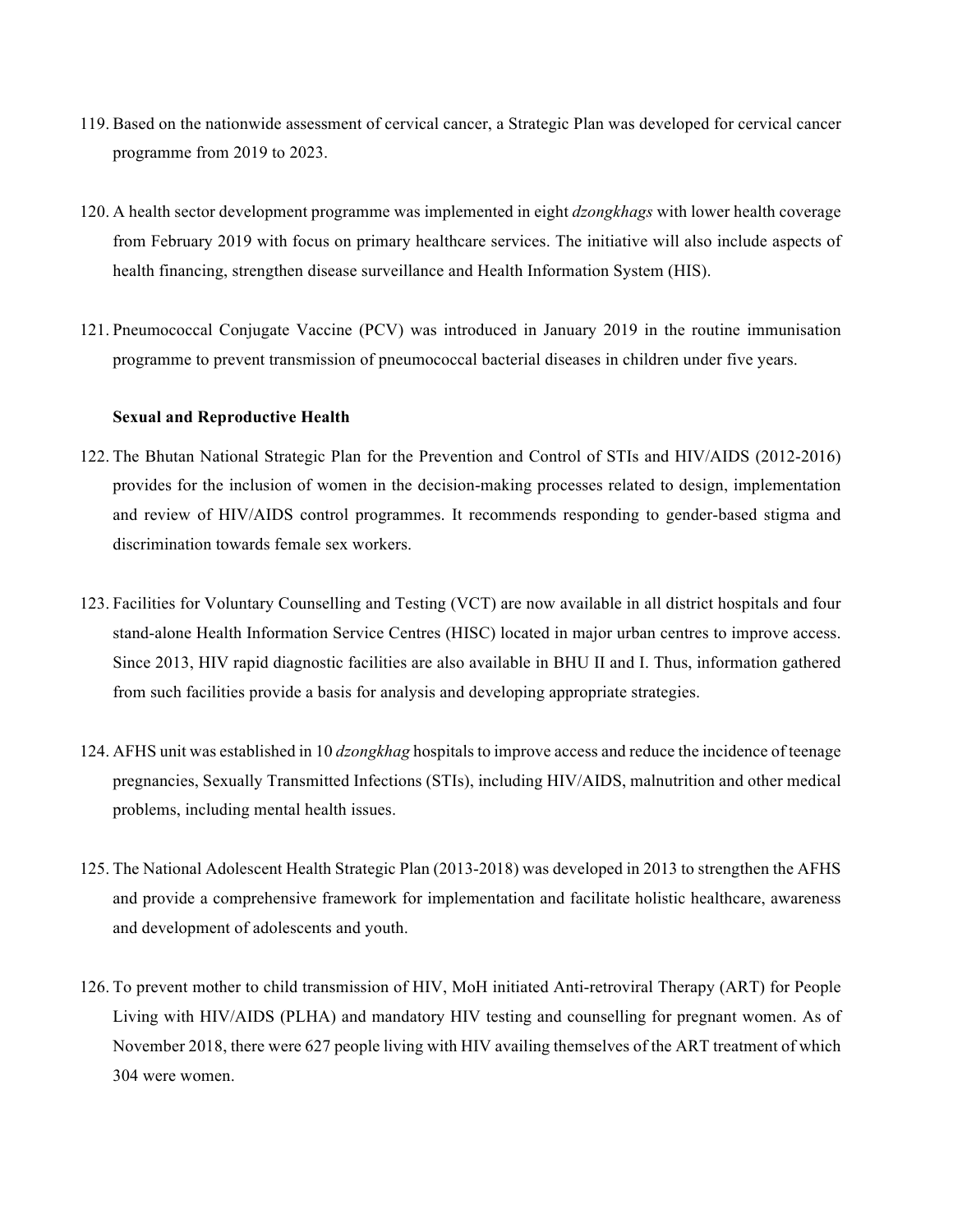- 127. Lhak-Sam<sup>13</sup> complements the government's effort to prevent HIV/AIDS and carries out various interventions which include awareness and advocacy on prevention of social stigma and discrimination against PLHA and social support for them. It also provides homes for children living with and affected by HIV/AIDS.
- 128. Mental health services are well integrated into the primary healthcare network and essential drugs are also provided free of cost. Every medical professional, including doctors, upon appointment, are oriented on basic mental health services.
- 129. Considering the increasing rate of suicides, particularly among youths, suicide prevention interventions are prioritised in the  $12<sup>th</sup> FYP$  and the government aims to reduce the overall suicide rates by less than 12 persons per 100,000 (current rate) people by the end of the plan period.
- 130. A Suicide Prevention Action Plan (2015-2018) was developed in 2015 to implement universal prevention interventions in a coordinated manner by involving all the stakeholders. It outlines various strategies targeted at different ages and occupational groups including the most vulnerable sections of the population.
- 131. To ensure that the interventions are carried out in an effective and coordinated manner, efforts to establish institutions and systems for suicide prevention was taken up as a priority. A Suicide Prevention Unit with trained professionals has been established in the MoH for overall coordination and monitoring of the implementation of the Suicide Prevention Action Plan. The unit also coordinates the meeting of the National Taskforce for Suicide Prevention that provides technical advice on suicide prevention efforts and oversees the situation of suicide in the country.
- 132. To institutionalise suicide prevention programmes in the schools, the Suicide Prevention Action Plan was disseminated during the biannual Dzongkhag Education Officers' Conference and central school immersion program in 2016.
- 133. Mental health facilitation training was made mandatory for all the counsellors certified by the Bhutan Board of Certified Counsellors (BBCC), a body established in 2016 to increase the pool of trained counsellors and develop certification standards and protocol for certification of counselling professionals such as psychologists, social workers and counsellors.

*<sup>13</sup> Lhak-Sam is a local CSO supporting people living with HIV/AIDS*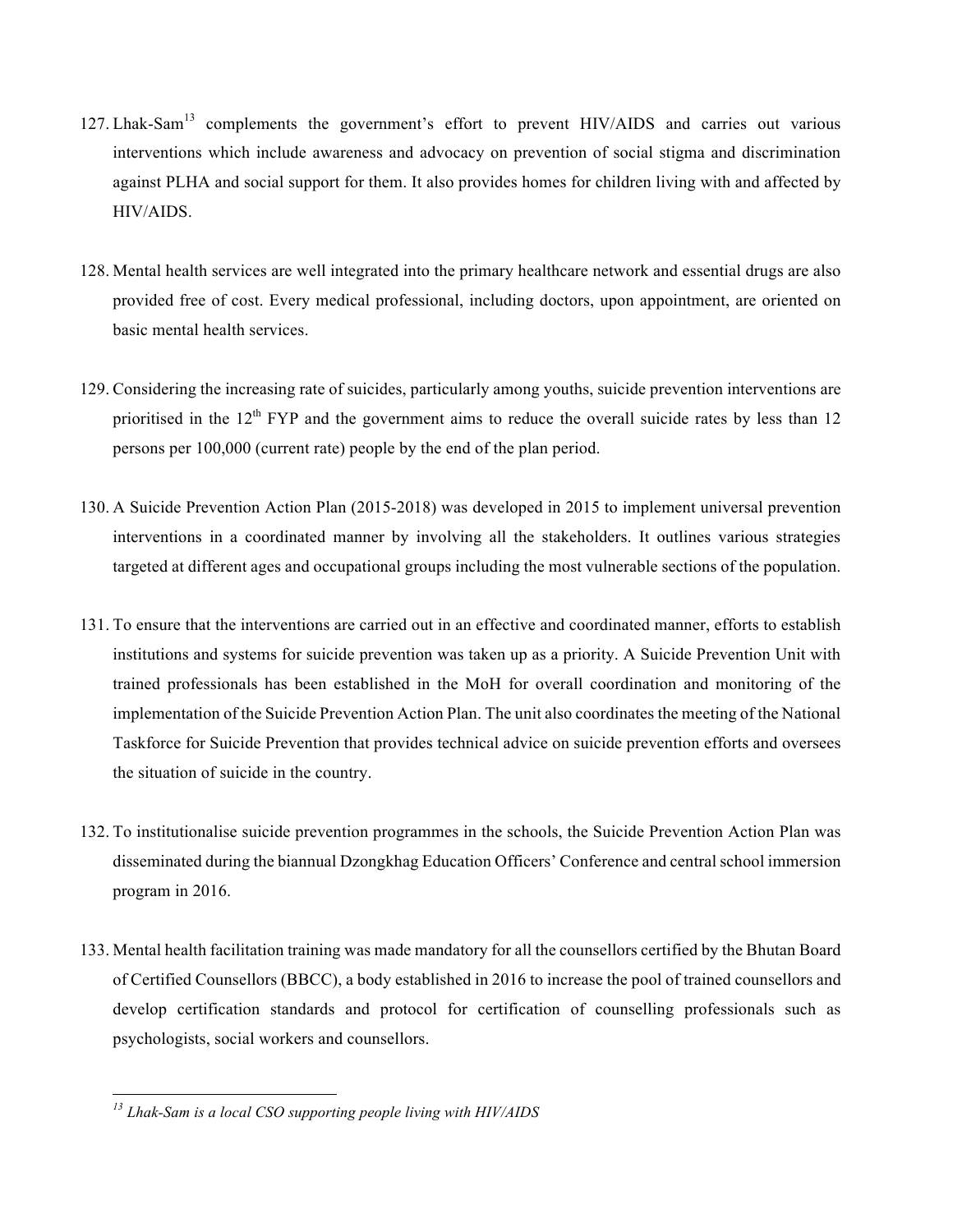134. To ensure systematic collection of information on suicide at the national level, a suicide registry has been set up in all the 20 districts and information was collected with effect from January 1, 2016. Furthermore, suicide indicators are also integrated in the Health Management Information System (HMIS).

#### **Health Promotion**

- 135. A National Health Promotion Strategic Plan (2015-2023) was formulated in 2015 to promote behavioural change in the communities and provide a broad strategic framework for development and strengthening of health promotion within the health sector and sectors across government, private and civil society organisations.
- 136. A sensitization programme on Gender, GRPB, and Violence Against Women (VAW) was conducted for the officials and project personnel of MoH in 2017 and 2019 respectively.
- 137. Sensitisation on Sexual harassment at the workplace and internal framework to address gender issues at the workplace was conducted for the officials of MoH in 2018 and 2019.
- 138. Various awareness and training programmes were conducted on health sector responses to gender-based violence by the MoH in collaboration with the Department of Forensic Medicine, JDWNRH, for the health officials, doctors, nurses, health assistants and district medical officers. In addition, a module on forensic medicine was included in the diploma courses for health assistants for the Faculty of Nursing and Public Health of Khesar Gyalpo University of Medical Sciences of Bhutan.
- 139. Besides the regular awareness programmes relevant to government and non-government agencies, a nationwide high-level advocacy programme led by Her Majesty Gyalyum Sangay Choden Wangchuck, the Goodwill Ambassador of UNFPA, was conducted in all 20 *dzongkhags* in 2016 and 2017 on reproductive health, gender-based violence, child rights issues such as child marriage, teenage pregnancy and services for women and children in difficult circumstance.

#### **Comprehensive sexuality education programmes**

140. Two teacher training colleges and one language college implement 60 hours of non-credited compulsory comprehensive sexuality education module for the first-year students.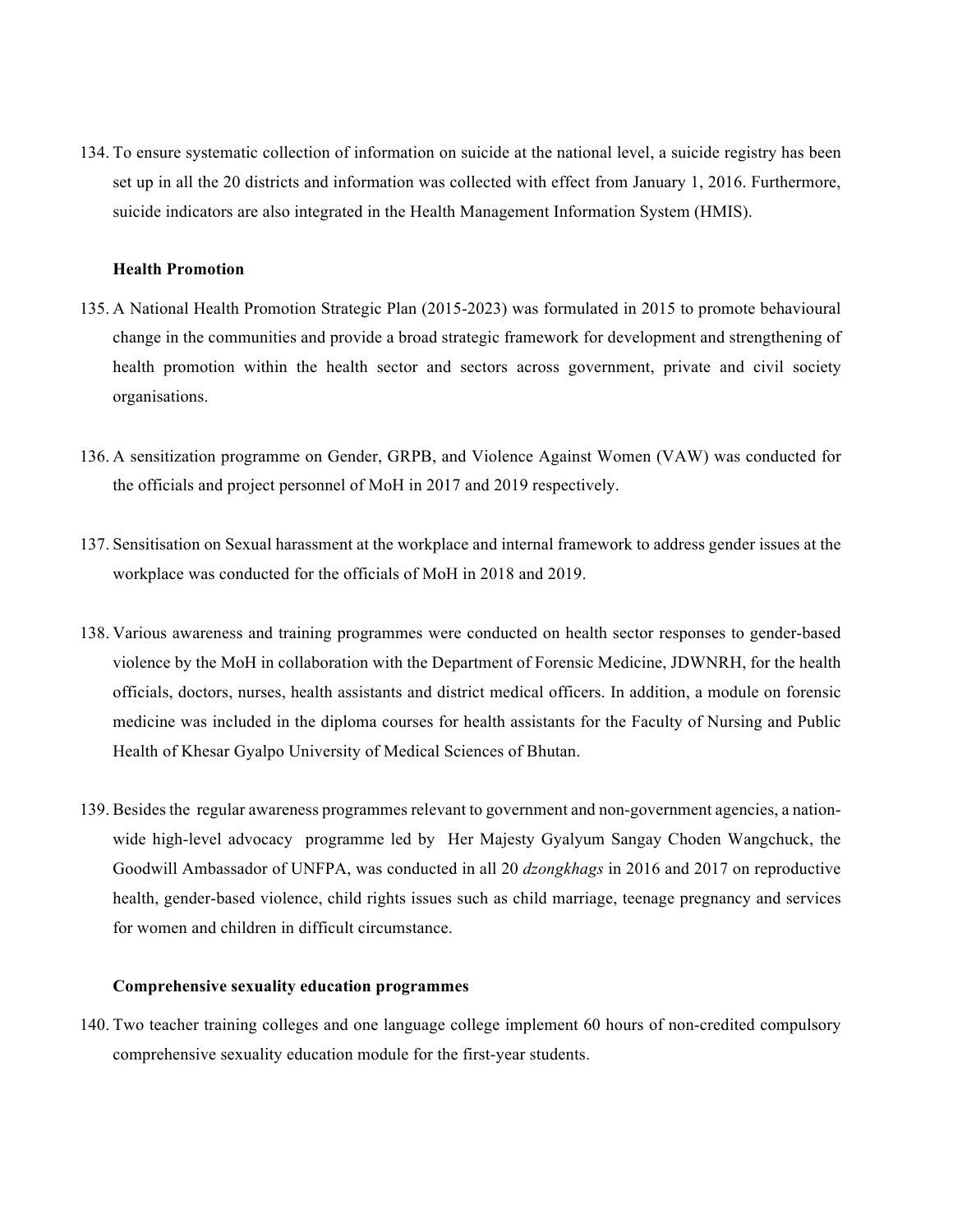- 141. Sexual and reproductive health education was included in the school curriculum and awareness programmes on sexual and reproductive health and life skills education on a regular basis was carried out by school health coordinators, school guidance counsellors and school health clubs.
- 142. Similarly, the capacity of young people was enhanced through Youth Peer Education Network (Y-PEER) programmes to advocate for sexual reproductive health and rights issues, including the prevention of GBV and VAW in higher learning institutions in the country.
- 143. Kuzoo FM radio conducted a nationwide campaign, reaching out to adolescent girls through media content addressing issues related to adolescents such as self-esteem and body image, menstruation and menstrual hygiene, mental health, sexual harassment and abuse and sex education. Six radio episodes, five video episodes and #GirlTALK campaign on Facebook and Instagram have been carried out in 2018. The #GirlTALK Facebook reached 152,000 users. Yeewong Magazine, the only female magazine in Bhutan, also featured two episodes on the issue.
- 144. Bhutan Pilot Project on GBV: the Gakey Lamtoen, which focuses on primary prevention, was launched in December 2018. This project engages adolescents and caregivers in Babesa community to address the root causes of problematic social norms that lead to Violence Against Women and Children (VAWC). This project is a partnership between NCWC and other national stakeholders and is part of the United Nations Development Programme (UNDP) global project Ending GBV and Achieving SDGs.

## **Access to TVET**

- 145. The TVET Blueprint (2016 to 2026), which was developed in 2016 by the MoLHR, articulates a long-term strategic vision that will guide and influence reforms and development in TVET sector over the next 10 years. The strategy highlights the low participation of women in the sector and provides strategies to create a gender-friendly environment to encourage girls to take up vocational education.
- 146. The Bhutan Education Blueprint (2014-2024) developed by the MoE also aims to increase the access to TVET through the facilitation of certification and lateral transition of students between the mainstream education, TVET institutes and universities.
- 147. To improve the quality of TVET and provide meaningful employment opportunities for young people, the TVET programmes have been prioritised and taken up as a flagship programme in the  $12<sup>th</sup> FYP$ .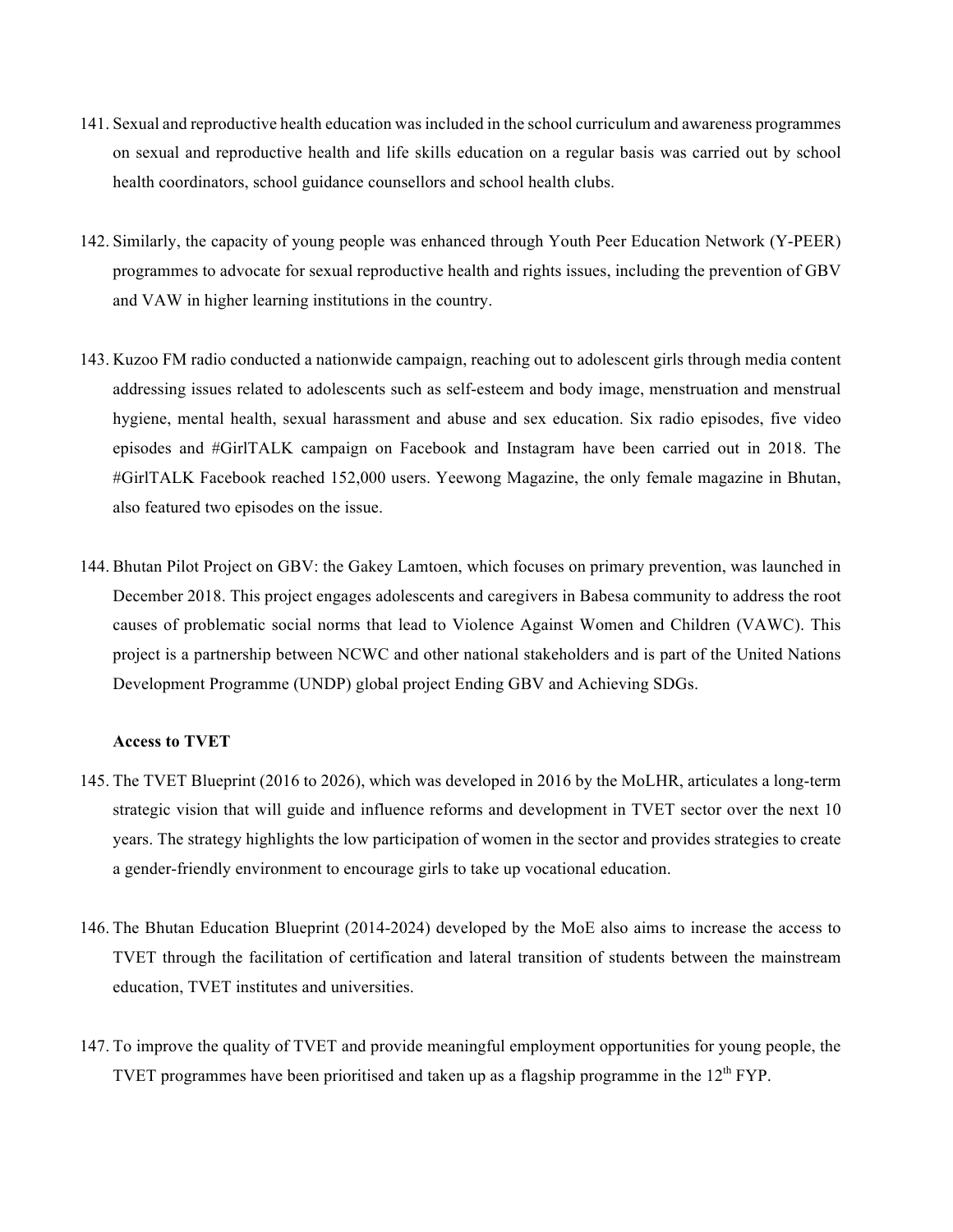- 148. Under the programme, the government will provide 1,000 scholarships to unemployed youth in the private technical training institutes as well as increase the intake capacity of the existing government training institutes by 400 trainees during the plan period.
- 149. The MoE developed a TVET curriculum for Classes IX and X, introduced TVET clubs, and conducted a pre-vocational orientation programme in schools. Additionally, TVET will also be introduced as an optional subject in Class IX in seven pilot schools and for Classes X-XII in subsequent years.
- 150. The MoLHR developed 10 new TVET curricula and revised six existing curricula to improve the quality of TVET. The programme includes capacity building of 11 curriculum officers of the Royal Education Council to support and integrate entrepreneurship in the education system.
- 151. A total of 488 female trainees were enrolled in carpentry, masonry, plumbing, electrical, welding, mechanical and automobile across eight technical institutes in 2018.

#### **Gender-responsive education curriculum**

- 152. The draft NEP 2018 seeks to ensure that the National School Curriculum Framework is inclusive of genderdifferentiated needs and the teaching pedagogy is responsive to gender needs.
- 153. As part of the Educating for GNH programme that includes and supports gender responsiveness in school education, the Ministry of Education has initiated workshops on gender responsiveness in the classroom. This included components on gender awareness and advocacy, how to ensure equal participation of boys and girls, and work towards equal outcomes for both boys and girls in terms of quality of education.
- 154. An awareness programme on child protection, safety and security was carried out during the annual education conference. In a similar manner, all the principals were oriented on gender and rights of women and children in 2018.

#### **Safe, harassment-free and inclusive educational environment**

155. The draft NEP 2018 has provisions for school gender-responsive infrastructure and facilities that ensure accessibility, safety and effective teaching and learning environment.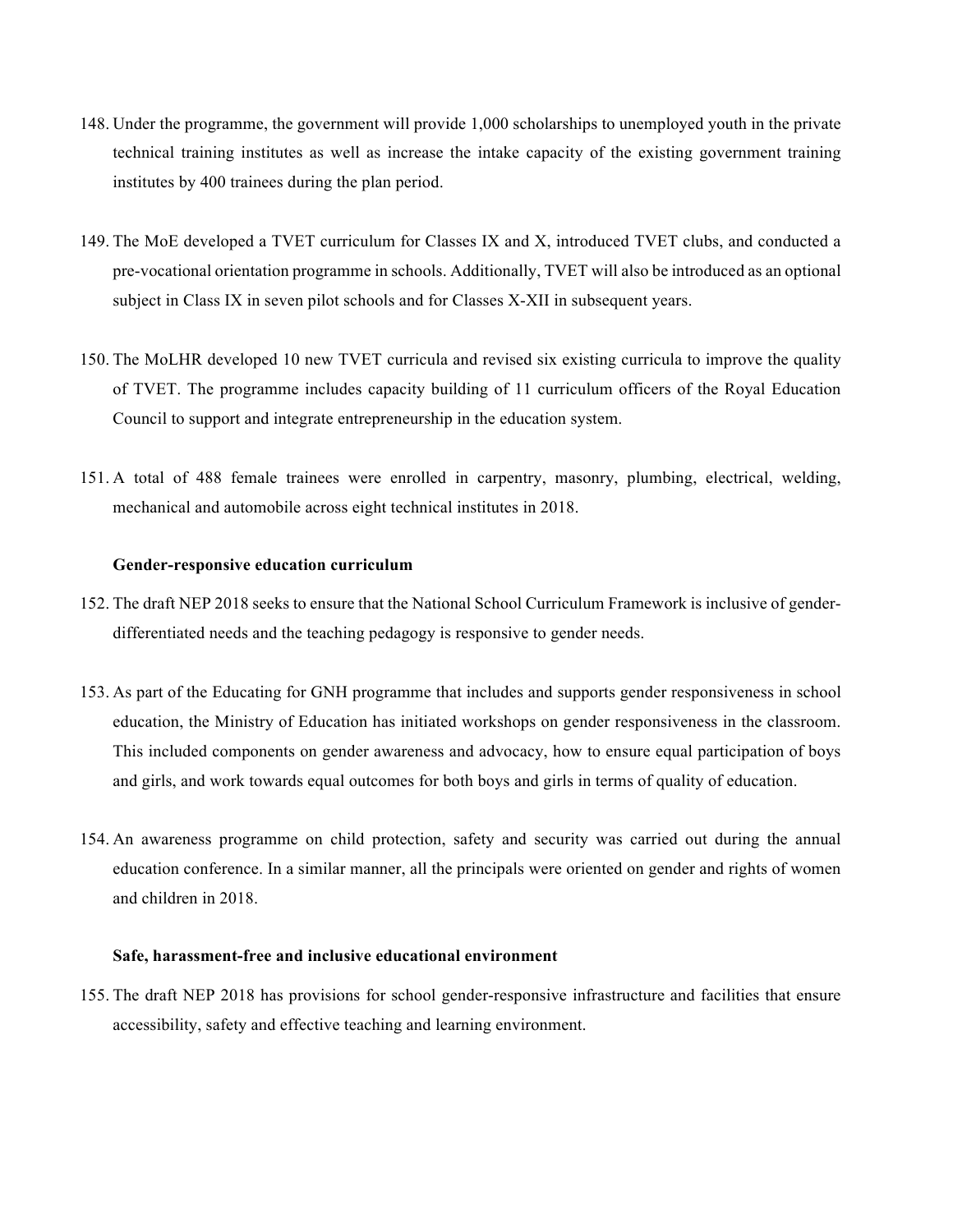- 156. All the schools are provided with separate water and sanitary facilities for girls and boys, thus addressing privacy and safety issues, and making schools more girl-friendly.
- 157. The government initiated the establishment of central schools in 2015 to mitigate a higher number of dropouts, provide quality education and enhance access for girls. The schools provide a gender-friendly learning environment. As of 2018, there were 63 central schools across the country with more than 50,296 students out of which 51.2 percent are girls.
- 158. Towards creating a gender-responsive environment in schools, 36 female counsellors and 40 male counsellors have been appointed in 76 secondary schools, and the efforts to deploy more counsellors in schools are underway. Till date, 1,706 girls have availed counselling services.
- 159. The MoE encourages the LGs to build teacher quarters in rural areas mainly to encourage female teachers to be posted in rural areas. The Bhutan Education Blueprint also recommends gender-friendly infrastructure and gender-friendly curricula

# **Menstrual Hygiene**

- 160. A Menstrual Hygiene Management awareness was conducted in 2015 coinciding with the observation of the Menstrual Hygiene Day to support girls in learning and practicing good menstrual hygiene management and educate boys on menstruation and importance of providing peer-support to adolescent and menstruating girls in school. The MoE also distributed free sanitary napkins to girls on the day and it plans to supply free sanitary pads to 107 remote schools and 17 nunneries from 2019.
- 161. In 2019, the Menstrual Hygiene Day was observed with the Red Dot Campaign in schools across the country where students, teachers and the public are sensitised on responsible and safe disposal of sanitary pads. In Thimphu, 32 schools of Thimphu Thromde conducted a door to door awareness campaign in their school locality.

#### **Adolescent and Teenage Pregnancies**

162. Prevention of teenage and adolescent pregnancy through awareness and counselling was reflected as one of the key interventions of the National Adolescent Health Strategic Plan (2013-2018). Accordingly, various interventions were initiated in schools and other settings to prevent such issues by MoH, MoE, NCWC, schools and relevant CSOs.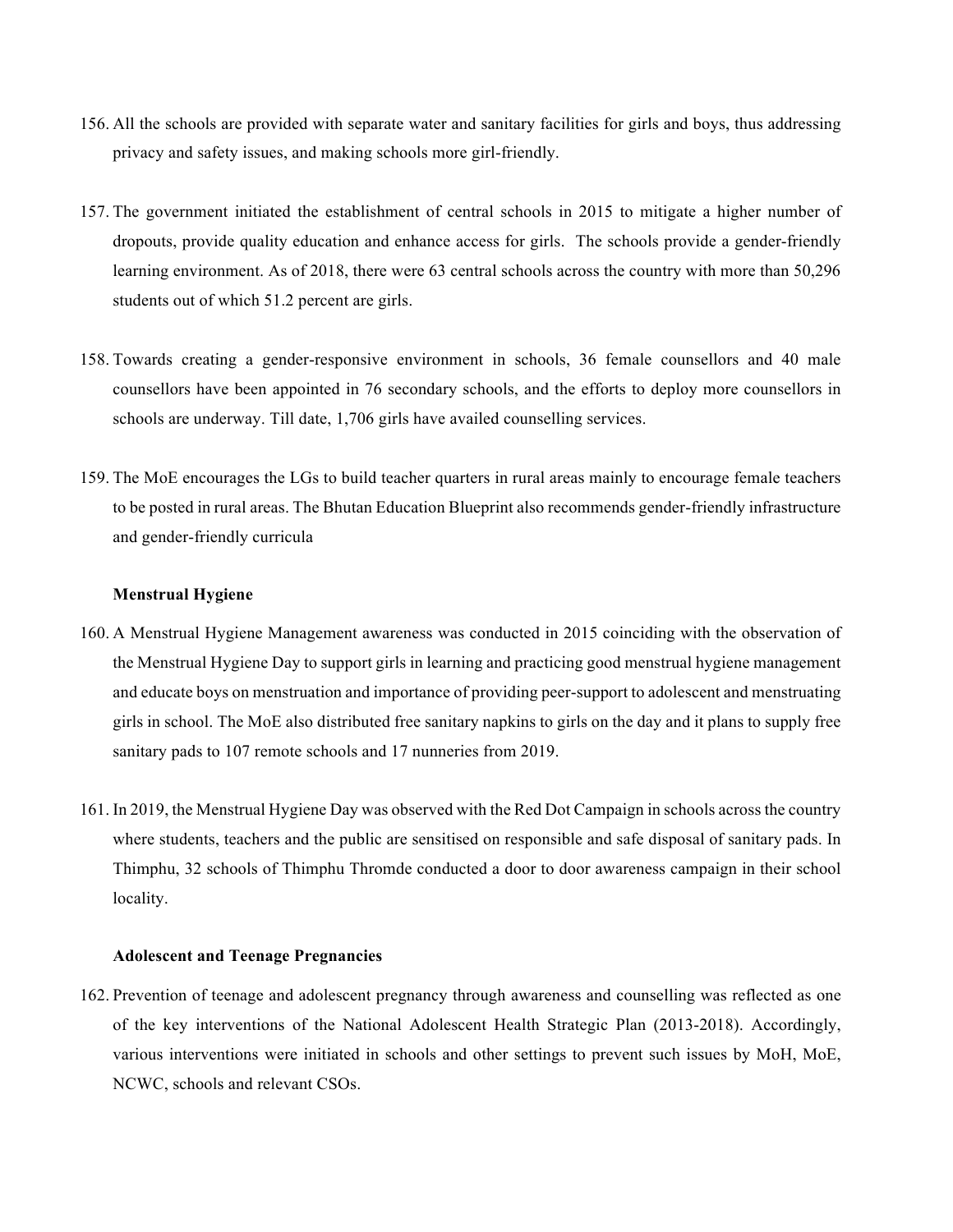- 163. The Comprehensive School Health Promotion Programme (CSHP) initiated in all the school includes the intervention to address adolescent and teenage pregnancies in schools. The CSHP guidebook for school health coordinators provides guidance to prevent teenage pregnancy.
- 164. The Women, Children and Youth Committee (WCYC) tabled the issue of teenage pregnancy during the sixth and seventh sessions of the National Assembly of the second Parliament. The WCYC of the third Parliament in consultation with the relevant stakeholders has initiated a comprehensive study on teenage pregnancy.
- 165. To enable adolescent girls who become pregnant to continue their education, the schools have initiated measures such as allowing them to continue their studies in the same school or a different school for the interest of privacy. In cases where such students prefer to discontinue their studies, they are allowed to avail the Continuing Education Programme where they can attend off-hour classes and sit for the same examinations. Once graduated from Continuing Education Programme, they are treated equally with the regular students and can sit for job interviews or pursue higher education.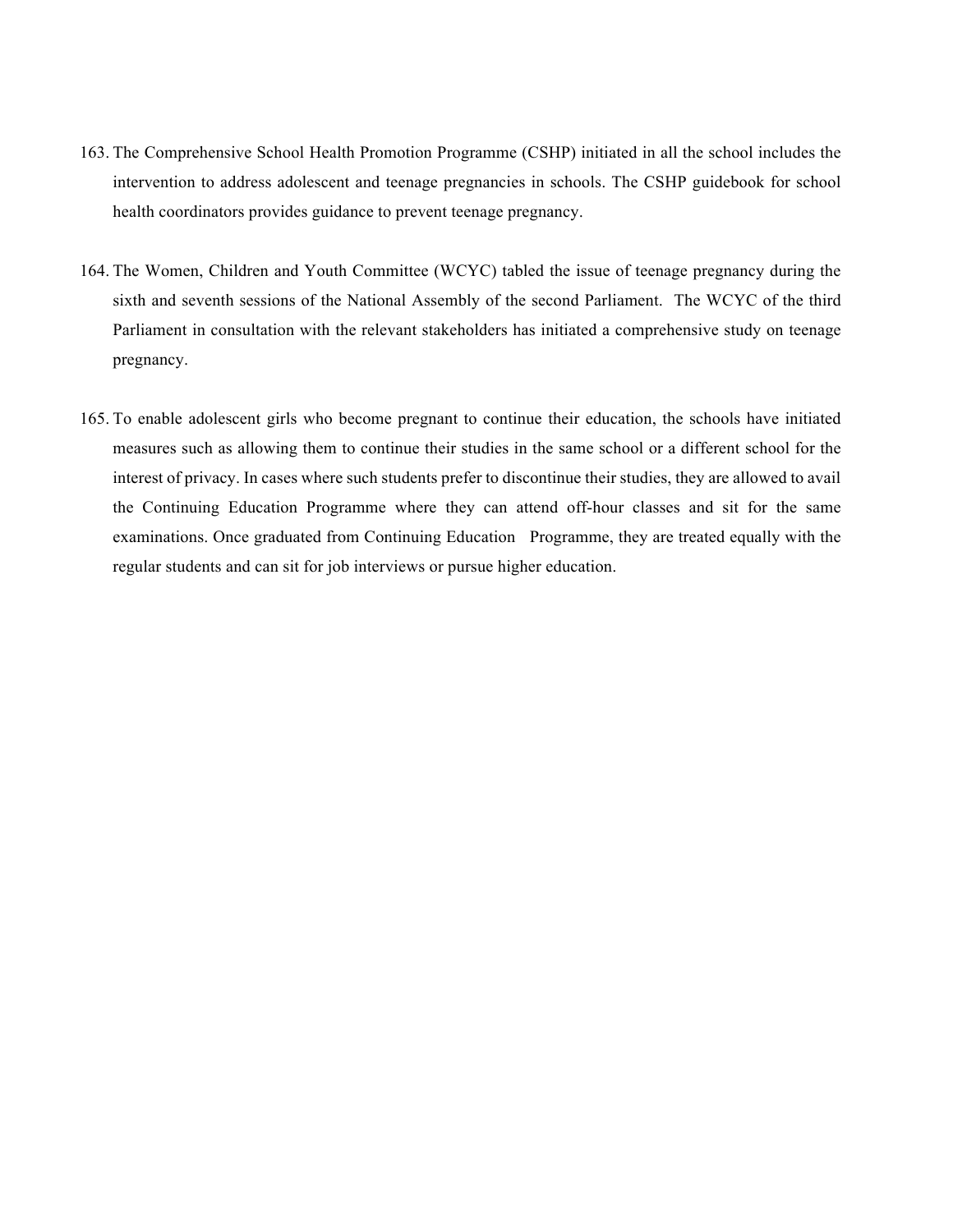**Dimension 3: Freedom from violence, stigma and stereotypes (Critical Areas - Violence against women, human rights of women, women and media, and the girl child)**

#### **Legislation to address violence against women and girls**

- 166. Article 9 section 17 of the Constitution of the Kingdom of Bhutan states: "The state shall endeavour to take appropriate measures to eliminate all forms of discrimination and exploitation against women including trafficking, prostitution, abuse, violence, harassment and intimidation at work in both public and private spheres."
- 167. The Local Government Act 2009 mandates the members of the Local Government to provide protection of women, children and the physically challenged and eliminate physical, mental and emotional abuse and violence against women and children.
- 168. The DVPA 2013 recognises that women constitute the majority of the victims/survivors and mandates the establishment of appropriate procedures and services to adequately support the victims and hold the perpetrators accountable. The Act defines different forms of domestic violence and their scope. Recognising alcohol and intoxication as a recurrent factor for triggering domestic violence, the DVPA responds to any act of domestic violence under intoxication as an aggravating factor for a penalty.
- 169. To ensure effective implementation of the DVPA, the DVPR&R was adopted in 2015. The rules and regulations prescribe clear roles and responsibilities for different stakeholders dealing with cases of domestic violence.
- 170. A SoP for management and referral of cases related to women and children in difficult circumstances has been developed to ensure proper coordination and collaboration between the different stakeholders. It also aims to contribute to the government's objective of establishing a well-coordinated, sustainable and comprehensive protection mechanism for women and children in need of care and protection.
- 171. A guideline on accreditation of service providers and a guideline for shelter services were developed and disseminated to all the service providers. Furthermore, capacity building programmes for the CSOs providing services to women and children were conducted to ensure timely and effective provision of services.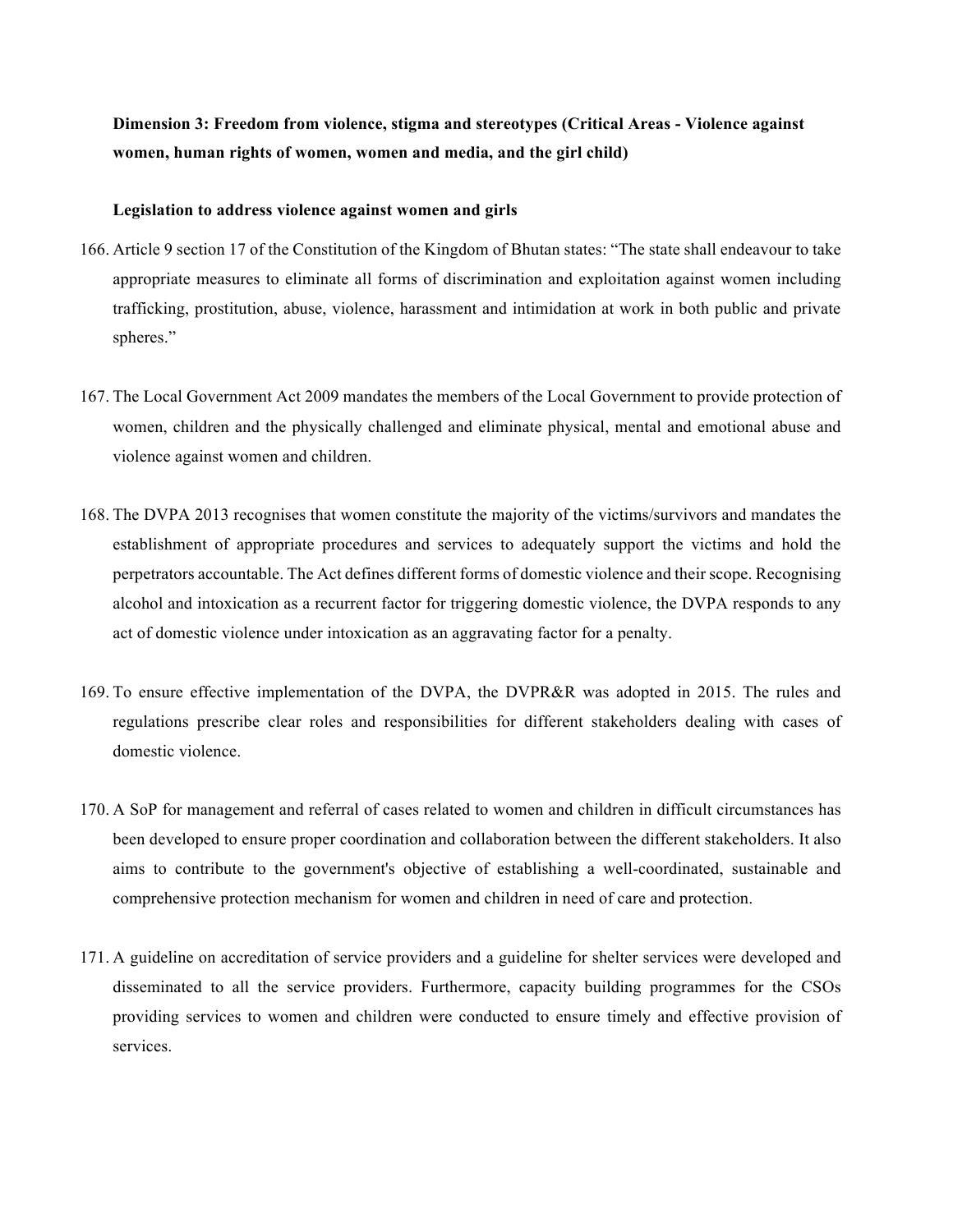#### **National action plans to address violence against women**

- 172. While there is no specific national plan of action on ending violence against women, elimination of violence against women will be included as one of the priority areas of action in the NPAGE, with the Violence Against Women and Girls Study 2017 as an important basis. Moreover, the policy statement on gender equality in the social domain under the draft National Gender Equality Policy includes clear policy directives for addressing violence against women and girls.
- 173. The  $12<sup>th</sup> FYP$  also recognises violence against women and girls as a key area of concern and therefore included as one of the Agency Key Performance Indicators(AKPI) with specific budget allocation. This provides overall guidance for the formulation of work plans for the NCWC and other relevant agencies to address violence against women and girls on an annual basis.
- 174. The draft National Plan of Action for child Wellbeing and Protection for Children (2019-2023) has been developed which will lay down the strategies that the National Commission for Women and Children and its partners can work together to build a fully functional child protection system that effectively prevents and responds to violence, abuse and exploitation against boys and girls.
- 175. A Communication for Development (CD4) Strategy for Child Well-being in Bhutan (2018-2023) has been developed which focuses on protection of boys and girls from violence, abuse, and exploitation. The strategy aims to raise awareness and provide nudges to change the practice to positive behaviours, increase demand for services, and help develop the practice of positive attitudes, behaviours and social norms. It will address current social norms that do not ensure respect for and realisation of the rights of all boys and girls, adolescents/youth and women; inadequate knowledge and awareness, particularly at family level on good development practices and their benefits; and the gap of quality services.

## **Institutional mechanism and services**

176. The institutional capacity of the NCWC has been strengthened over the years with the recruitment of protection officers and counsellors to provide support and protection for women and children in need. The increased institutional capacity also enabled the NCWC to fully take on the role of Competent Authority for the DVPA 2013, the Child Care and Protection Act 2011 and the CAA 2012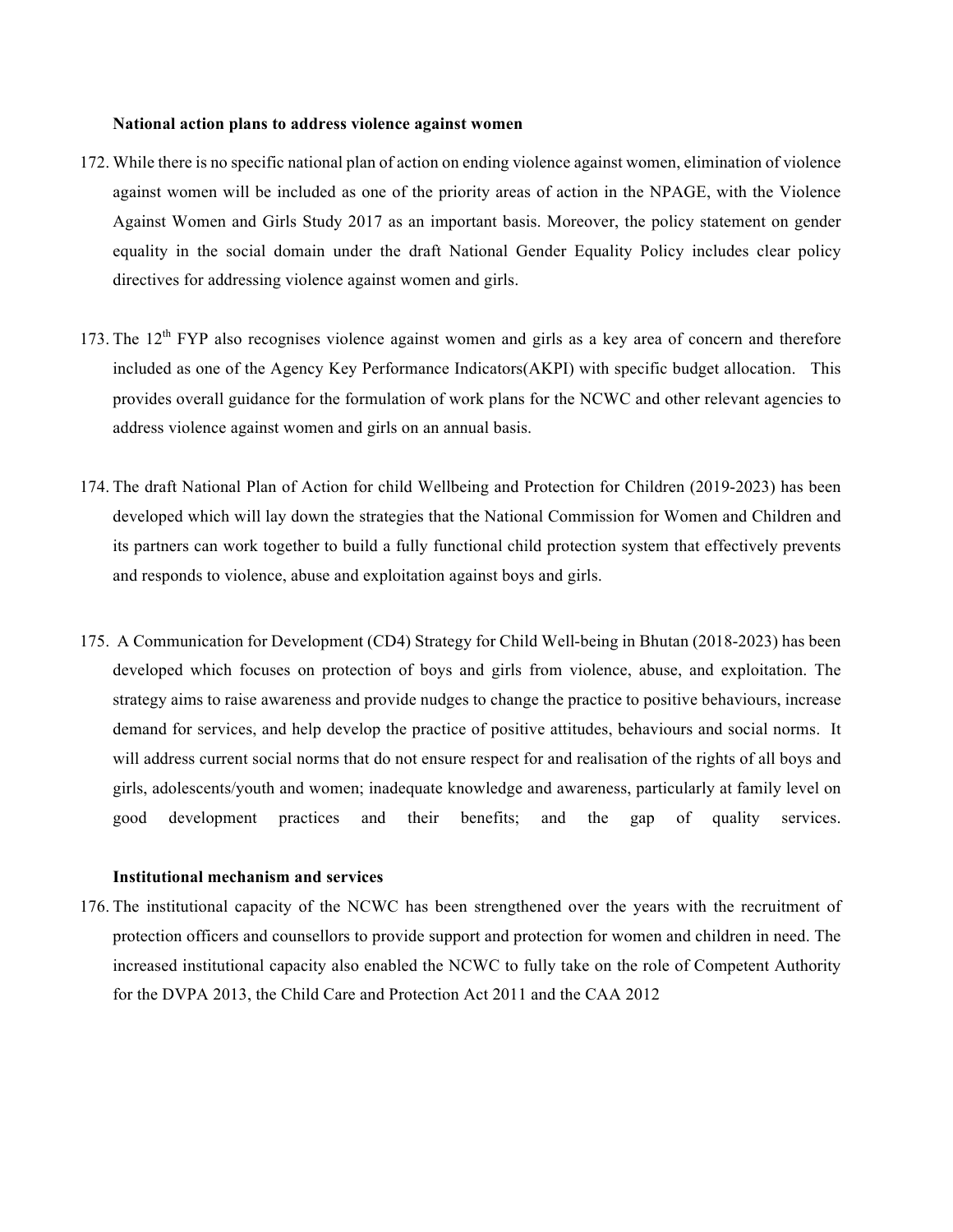- 177. A WCWC with representation from the government (NCWC, Royal Bhutan Police (RBP), MoH, RUB) and non-government (RENEW, Nazhoen Lamtoen) has been formed at the national level to ensure effective implementation of the DVPA and institutionalise the support mechanism for women and children.
- 178. D/TWCCs have been formed in all the 20 districts and four *thromdes* to assist the Competent Authority (NCWC) in the implementation of the DVPA and provide timely and adequate services to the victims of domestic violence and improve the collection and use of data on the issu. Furthermore, the legal officers were designated as interim protection officers who will act as the member secretary for the D/TWCCs and assist the proper functioning of the committees at the local level.
- 179. A toll-free helpline (1098) for women and children was set up in 2017 at the NCWC to increase access to protection and other forms of support for women and children. It is managed by trained professionals who provide online counselling and referral services to those in need 24x7. Similar toll-free services are also available with the RBP (113), CSOs (Nazhoen Lamtoen, 1257) and the MoH (112).
- 180. The WCPD established in 2012 under the RBP coordinates all matters related to women and children. It also oversees the functioning of the Woman and Child Protection Units/Desks (WCPU/Ds) established across various police stations. Five additional WCPUs and WCP Desks were established since 2014, taking the total number to 13 with trained police personnel. The RBP has also started recruiting and training more women in the police. They are posted to the WCPU/Ds and police stations to create a conducive environment for victims of GBV. As of April 2019, there were 553 (528 Non-Commissioned Officers and 25 officers) female officers in the RBP.
- 181. Shelter services are rendered by the CSOs to women and children in difficult circumstances. RENEW provides services to victims of GBV and Nazhoen Lamtoen provides shelter and after-care services to children released from Youth Development Rehabilitation Centre (YDRC), RBP. The government through the NCWC provide financial support to meet the operational costs of the shelter services every year since 2016.
- 182. A Memorandum of Understanding (MoU) was signed between the MoH and RENEW to strengthen coordination and collaboration between the Multi-sectoral Task Force (MSTF) and Community Based Support System (CBSS) and identify common approaches to addressing social issues, particularly GBV at the local level. This MoU resulted in forging stronger collaboration between the government and CSO thereby increasing the efficiency and effectiveness of interventions. An assessment is also being carried out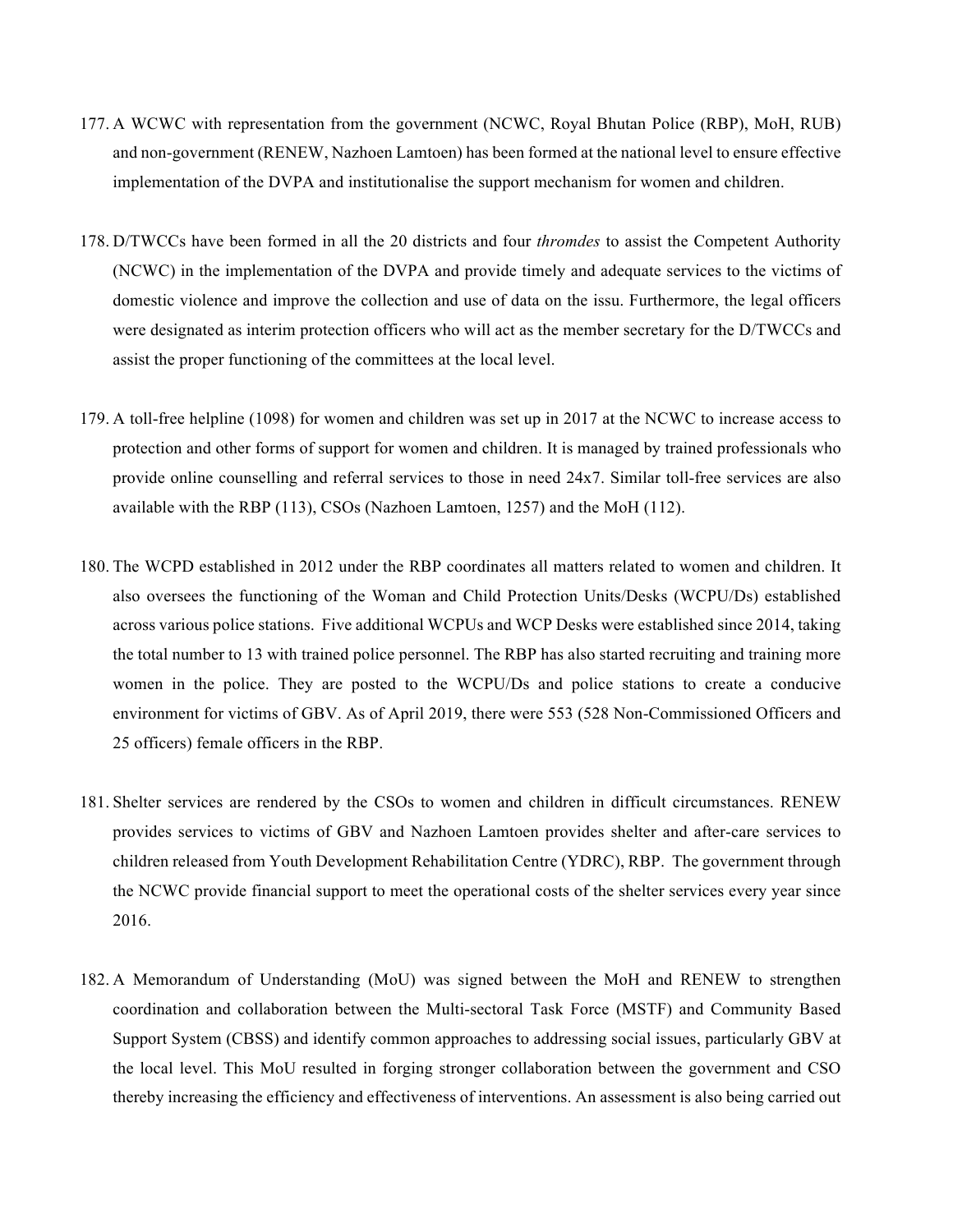on improving the coordination mechanism between the government and CSOs to strengthen the protection services provided for women and children in need of care and support.

- 183. Counselling services for women and children in difficult circumstances, including victims of GBV, are provided by both government (NCWC) and non-government organisations (RENEW). Furthermore, Bhutan Narcotic Control Agency (BNCA) provides such services to those abusing harmful substances.
- 184. The Psychiatric Unit under JDWNRH also provides psycho-social support and counselling to victims of sexual abuse.
- 185. The OSCC established with the JDWNRH provides medico-legal services to the victims of GBV, including child sexual assault. The OSCC works in close collaboration with the NCWC, RBP and other service providers and facilitates referral services for those who are in need.
- 186. An assessment of health sector response to GBV was carried in 2016 to gauge the services at different levels provided by the health facilities across the country. A guideline on the management of domestic violence and sexual abuse cases in the healthcare setting was developed based on the recommendations from the assessment.
- 187. The MoH has plans to set up comprehensive forensic services in Mongar and Gelephu Regional Referral Hospitals in the 12<sup>th</sup> FYP to increase the accessibility of health services for victims of GBV.

#### **Capacity Building and Awareness Programmes**

- 188. To institutionalise the capacity building and awareness programmes at the local level, an awareness and sensitisation programme was conducted during the sensitisation tours for the establishment of the D/TWCCs on gender and child protection laws, relevant SOP and guidelines and existing services. They were also sensitised on the Woman and Child Helpline (1098) and the CMIS.
- 189. Additionally, training was conducted in 2019 on management and referral of cases related to women and children for 37 interim protection officers to enhance their knowledge and understanding of case management.
- 190. Women and child-friendly/sensitive procedures have been developed by the RBP with support from relevant partners and incorporated in the training curriculum of the Police Training Institute. Likewise, the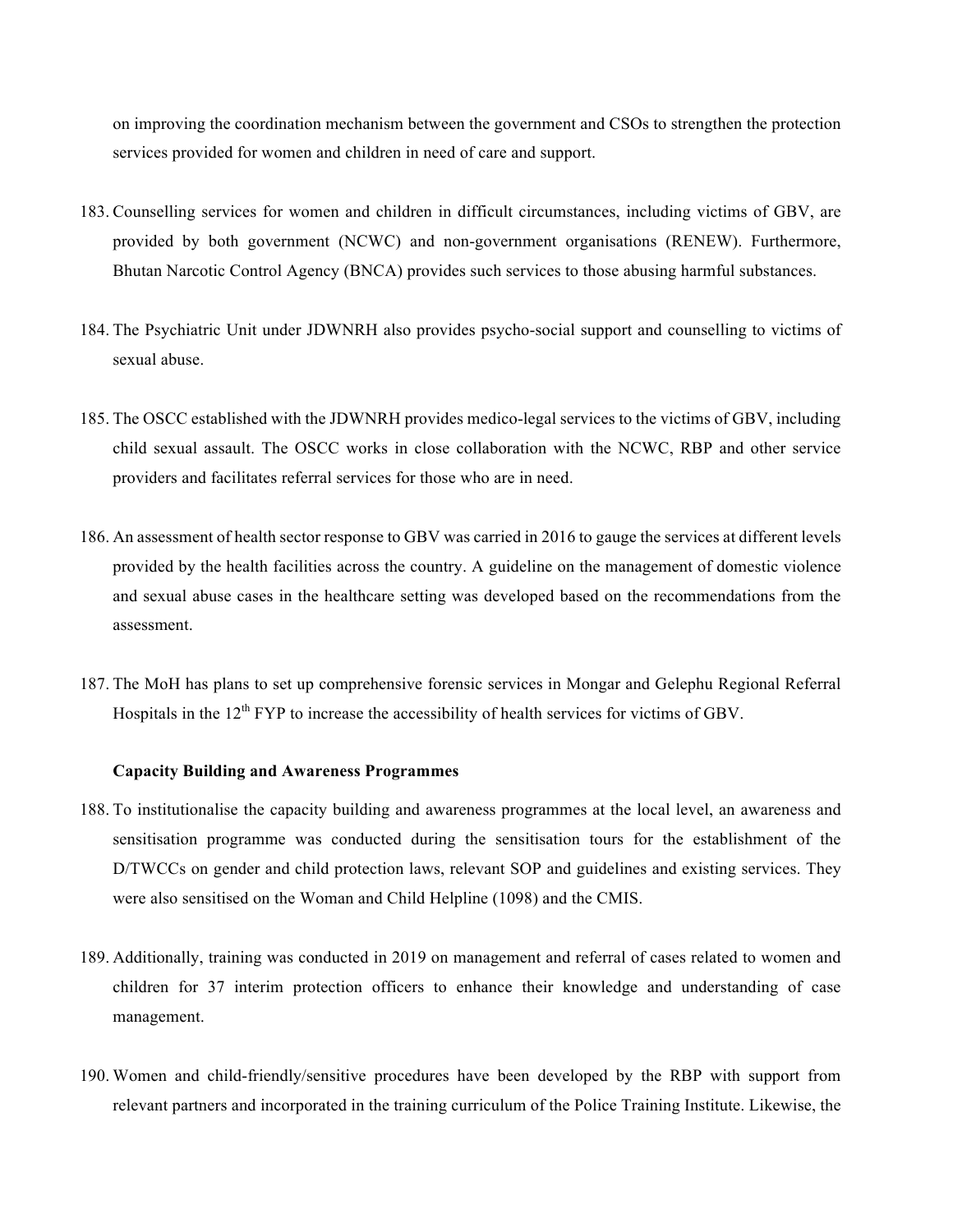DVPA 2013 has also been incorporated in the training curriculum for the recruits and cadet officers, thereby ensuring that all police personnel graduating from the training institutes are adequately equipped with understanding of the Act and women and child-friendly police procedures.

- 191. Consistent and regular capacity building programmes are carried out for RBP officials to enhance their understanding of women and children issues and to ensure that the cases of GBV are dealt with in an appropriate and sensitive manner. The RBP also facilitated ex-country training, workshops, seminars and exchange programmes on GBV and other related issues. For instance, 11 officials were trained on implementing the GBV laws in Australia through the Australian Award Fellowship Programme from 201 to 2018.
- 192. To ensure that the cases of GBV are managed in an appropriate manner by the law enforcement agencies, a training on the standard operating procedure on management of cases related to women and children in difficult circumstances has been conducted for senior police officers and an awareness on the same has been carried out for the Officer Commandants of all the police stations.
- 193. Twenty-five officers (22 male and 3 female) were trained on Domestic Violence Prevention Consensus Building by RENEW in collaboration with RBP. The consensus building programme was initiated by RENEW in partnership with relevant stakeholders to provide timely and adequate services to the victims of GBV. To ensure the sustainability of the training programme, an MoU has been signed between the RBP and RENEW and all Officer Commandants were trained on dealing with cases of domestic violence in 2017.
- 194. Capacity building programmes were also carried out on GBV for health professionals. A module on forensic medicine was included in the diploma courses for Health Assistants for the Faculty of Nursing and Public Health, Khesar Gyalpo University of Medical Sciences of Bhutan.
- 195. Using the SOP on GVB and relevant tools, service providers will be trained in 2019 to provide services in a sensitive and appropriate way, including making relevant/appropriate referrals to other services. Frontliners would also be trained on safe identification and referrals as per a simplified version of the SOP.
- 196. RENEW in partnership with the monastic institutions and the United Nations Population Fund (UNFPA) has initiated programmes to engage religious leaders in the prevention of GBV. The programme adopted the Life Skills Education based approaches to build their capacities on GBV. Advocacy on GBV was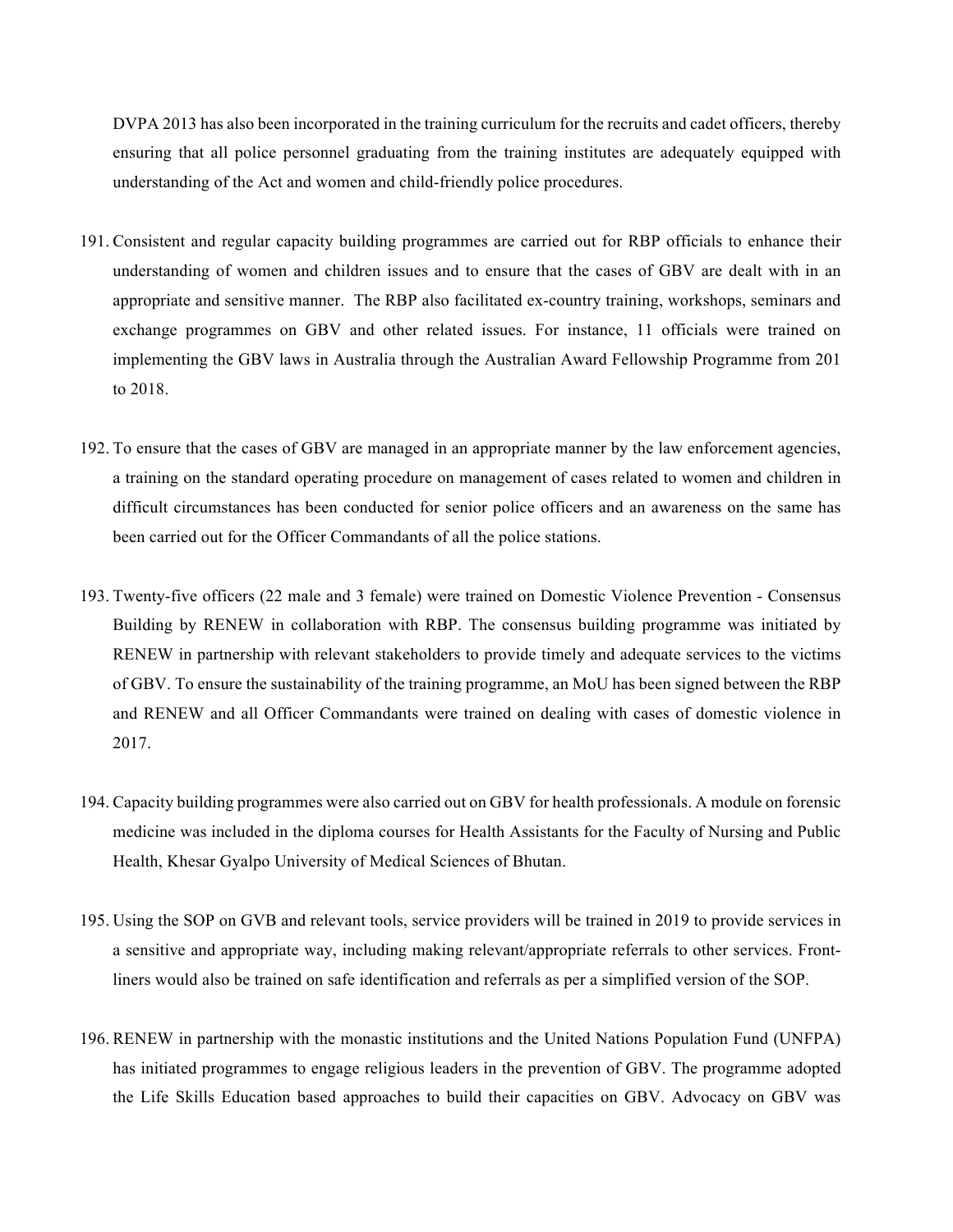conducted at various religious ceremonies across different communities by over 146 trained religious leaders on a regular basis.

- 197. RENEW also works with the Central Monastic Body and the Commission for Religious Organisations to advocate on the prevention of VAW through the integration of social messages in mask dances. This intervention aims to reach the most remote and rural communities.
- 198. Advocacy for the rights of women and children was also done through television series such as a four-part TV series called Yeshey Dawa and Acho Khegpa.
- 199. Besides the regular awareness programmes by relevant government and non-government agencies, a nation-wide high-level advocacy programme led by Her Majesty Gyalyum Sangay Choden Wangchuck, the Goodwill Ambassador of UNFPA, was conducted in all 20 dzongkhags in 2016 and 2017 on reproductive health, gender-based violence, child rights issues such as child marriage, teenage pregnancy and services for women and children in difficult circumstance.
- 200. A pilot project to prevent violence against women and children was launched in November 2018. The project adopting Partners for Prevention (P4P) model aims to address the root cause of GBV through community engagement.

#### **Violence against women and girls facilitated by technology**

201. Cyber violence such as computer pornography is a criminal offence and is punishable as per the Penal Code of Bhutan 2004. The Penal Code states that "defendant shall be guilty of the offence of computer pornography if:

"the defendant publishes and distributes an obscene photograph or picture on the computer or over the internet; or is an internet service provider, who knowingly acts as a host for pornographic material or acts as a channel for the image to be transmitted to an individual user."

202. To include offences such as videos taken through any kind of electronic device, including recording of obscene videos on mobile phones, the National Assembly, during its second session of the third Parliament endorsed the amendment of the title from "Computer Pornography" to "Electronic Pornography" through Penal Code (Amendment) of Bhutan 2019.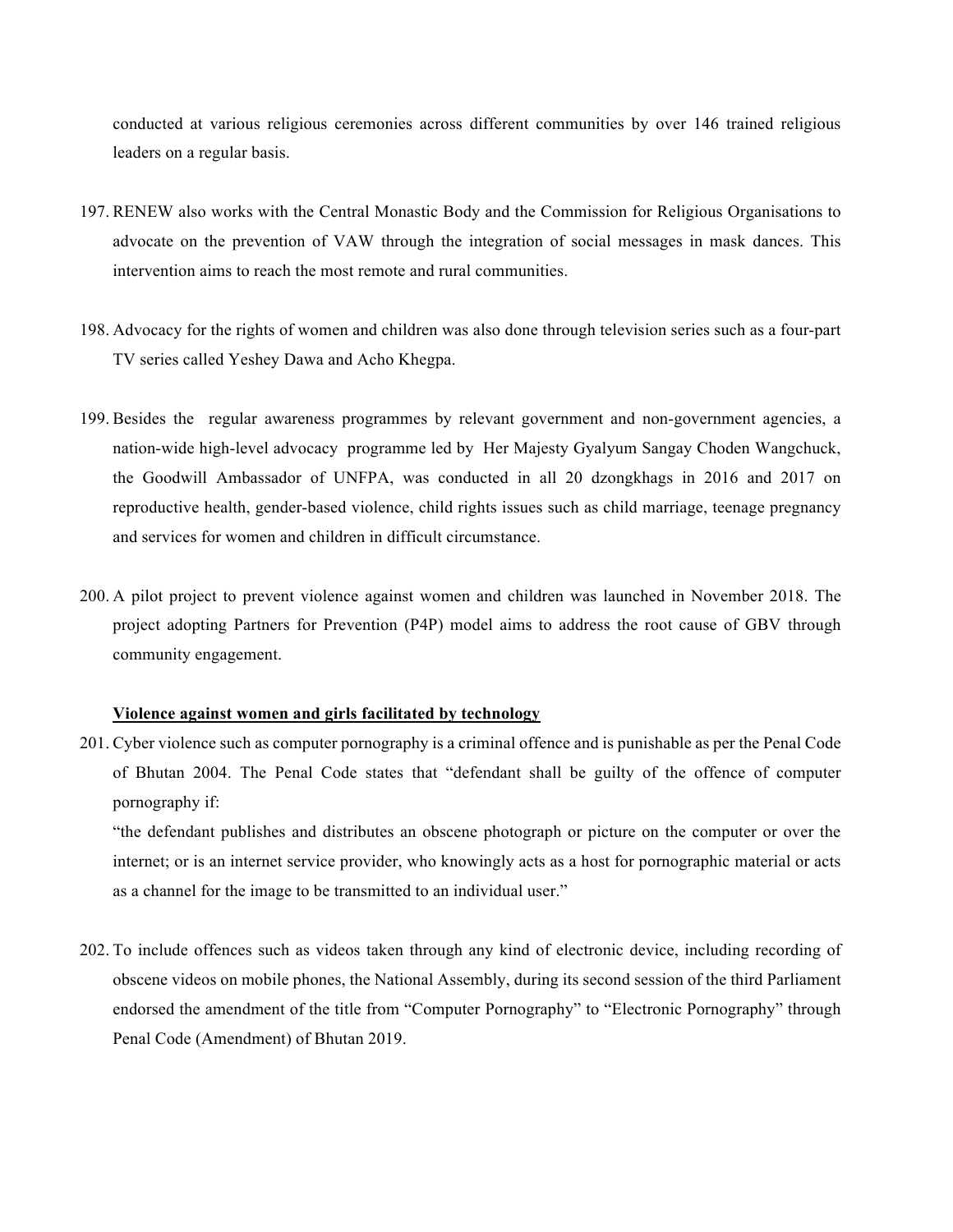- 203. Similarly, to address the rising issue of recording obscene videos without the victim's consent, the National Assembly, in the same session, criminalised such acts as a penal offence
- 204. The Information, Communications and Media Act of Bhutan 2018 ensures that all communication with children is made in a sensitive and appropriate manner and that the consent of legal guardians and parents are always considered.
- 205. The Department of Information and Media is in the process of drafting a child protection policy aimed at ensuring a coordinated effort to prevent online exploitation of children. Furthermore, addressing online safety and exploitation is prioritised as one of the key interventions in the National Plan of Action on Child Wellbeing and Protection.
- 206. The "Rule of Content" has been revised from gender and children sensitive lens and covers portrayal of women and children fairly in any media, enhancing awareness on issues related to women and children, adopting privacy standards, avoiding using sexist/discriminatory/derogatory language and provisions for reporting mechanisms for users who have concerns about content and behavior.
- 207. To address emerging concerns such as online safety and exploitation of children, particularly girls, the Ministry of Information and Communications (MoIC) has been sensitising students, teachers and the members of public on related issues through its Media and Information Literacy (MIL) Sensitisation Programme since 2013.

#### **Child, early and forced marriages**

- 208. The CCPA 2011 and the Penal Code of Bhutan 2004 provides the legal basis for the prevention of child marriage. These Acts classify any sexual act with a child below the age of 18 years as rape, calling for severe punishment against the perpetrator. In addition, the judiciary adjudicates cases concerning children with promptness and severity.
- 209. Several awareness and sensitisation programmes on the negative impact of child marriage, forced marriage and teenage pregnancies were carried out by the NCWC, BNLI, the judiciary and CSOs both in urban and rural areas. The general public are also made aware of the laws prohibiting child marriage, including the penalties, to prevent such harmful practices.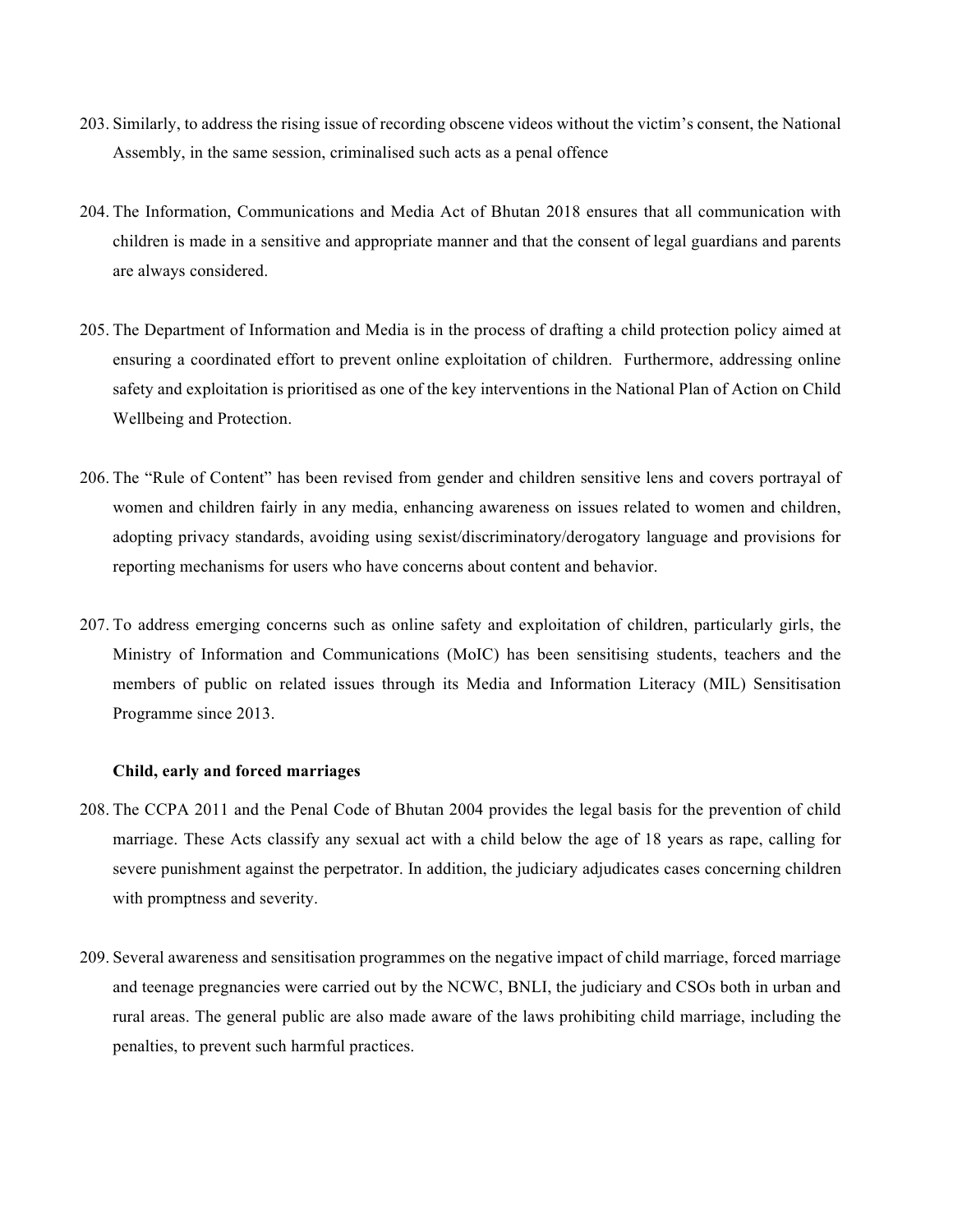- 210. The NCWC conducted awareness programmes in seven districts and municipalities, eight communities and seven higher secondary schools. These programmes were based on data and evidence of risk and prevalence and, therefore, focused on GBV issues including child marriage and harmful practices. Awareness programmes supported by the NCWC were conducted for 3,199 RBP personnel and 1,862 spouses on the elimination of stereotypical and inferiority norms.
- 211. Secondary analysis of child marriage was conducted by the NCWC using the data from Bhutan Living Standard Survey (2012 and 2017) in 2018. The findings indicated that the incidence of child marriage decreased from 8.7 percent in 2012 to 5.5 percent in 2017.

#### **Trafficking in Women and Children**

- 212. The Department of Law and Order (DLO) was designated as the Lead Agency for coordinating interventions to combat Trafficking in Persons (TIP) in 2016.
- 213. To bring the definition of Human Trafficking in line with the 2000 UN TIP Protocol and to have a broader aspect on the purpose of human trafficking, the National Assembly, during its second session of the third Parliament, endorsed the amendment of the definition of TIP through the Penal Code (Amendment) Bill of Bhutan 2019 as; "A defendant shall be guilty of the offence of trafficking a person if the defendant recruits, transports, sells or buys, harbours or receives a person through the use of threat or force or deception within, into or outside of Bhutan for illegal purpose or exploitation."
- 214. A project to enhance government and civil society responses to counter TIP has been implemented by the NCWC and relevant officials with support from the United Nations Office of Drugs and Crime (UNODC) from 2014 to 2018.
- 215. A review of the legal and policy environment to prevent and respond to issues of Trafficking in Persons (TIP) was conducted in 2015 to assess the gaps and opportunities for addressing the issue. The review report contains analysis of the institutional mechanisms and capacities of relevant institutions on TIP. The SoP for Investigating and Response to TIP Cases has been finalised.
- 216. A taskforce has been formed with representation from relevant government and non-government agencies (DLO, RBP, MoLHR, NCWC, RENEW, Department of Law and Order (DLO), OAG) for coordination of TIP interventions.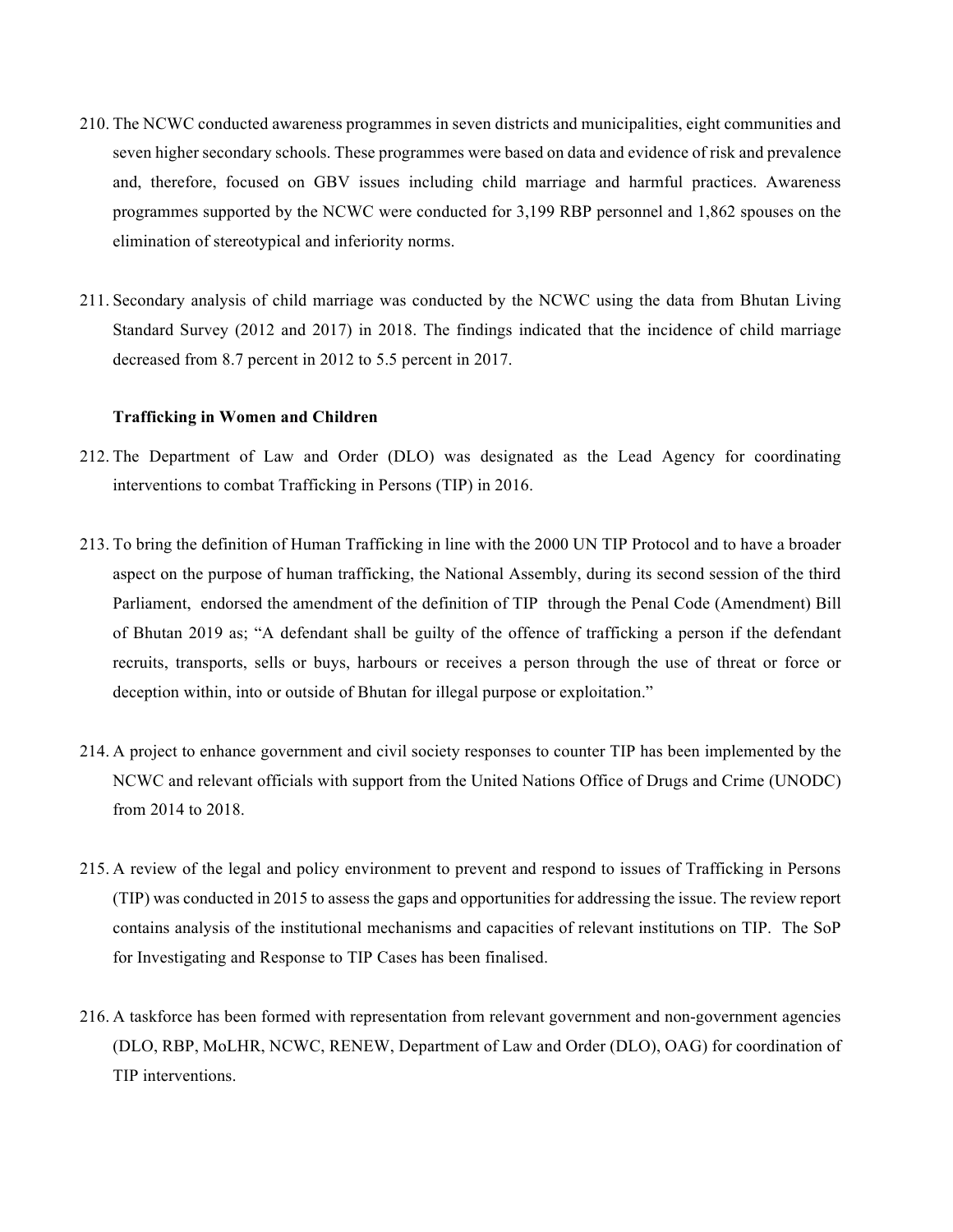- 217. A Training Manual on Human Trafficking for Law Enforcement Officials and Prosecutors was developed in 2017 and training of trainers was conducted for law enforcement officials along with CSOs in 2016.
- 218. Three rollout training programmes on combating TIP were also conducted for the law enforcement agencies, including the OAG, RBP, MoLHR, DLO, Department of Immigration (DoI), Bhutan National Legal Institute (BNLI) and the NCWC.
- 219. In 2018, 39 police officers (30 male and 9 female) have been trained to handle TIP cases. The officers conducted sensitisation and awareness on TIP to over 224 men and 304 women seeking overseas employment. Further, 2 roll-out training programmes were initiated wherein 13 police officers and 30 clerks from different police stations were trained on TIP.
- 220. A sensitisation programme on TIP for taxi drivers, hoteliers, local government officials, employees of entertainment places, labour recruitment agencies and schools was carried out by the DLO in collaboration with NCWC, RENEW and Ministry of Information and Communications (MoIC) in 2018.

## **Access to Justice**

- 221. The DVPA provides for the issuance of interim/protection orders for victims of domestic violence if the court determines that an act of domestic violence is being committed or there is a threat to commit such act by the perpetrator. The interim protection/protection orders prohibit the defendant from committing or aiding to commit domestic violence.
- 222. The Justice Sector Strategic Plan (2018-2023) aims to improve the accessibility of judicial services to all the people and ensure that the services are inclusive taking into consideration the needs of the most vulnerable groups of people, including women, children and people living with disabilities.
- 223. The draft Justice Sector Implementation Plan further details out activities to improve access to quality and timely services for vulnerable groups of people, including women and children. One such activity is to develop a SoP for the provision of pro bono legal aid, including legal representation for those in need for such services, particularly women and children from economically disadvantaged backgrounds. The implementation plan also mainstreams gender and children issues in all relevant actions of the justice sector.
- 224. In 2016, separate benches for criminal, family and child, civil and commercial cases were established in the Thimphu District Court. The family and child bench has a separate courtroom to hear cases involving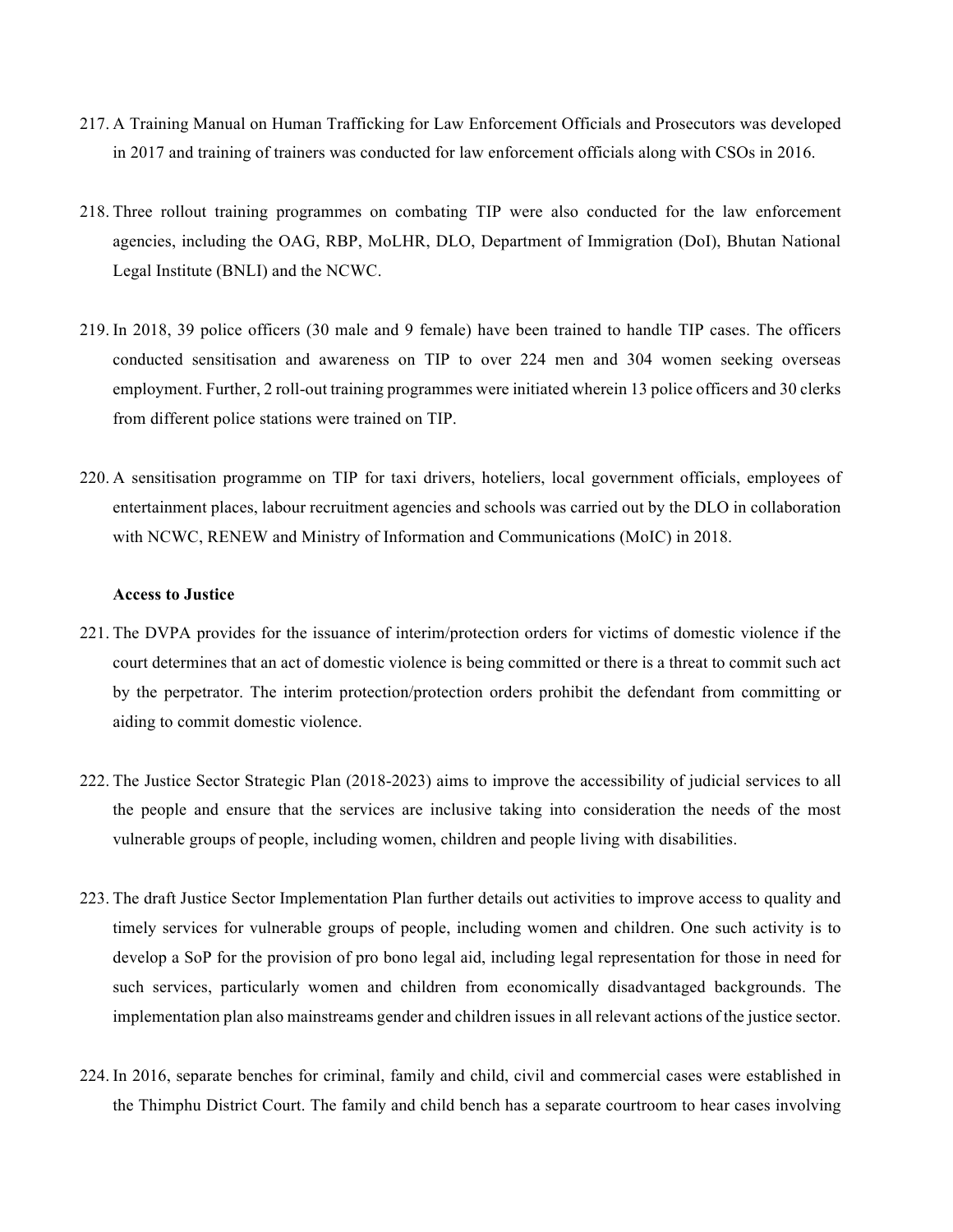Children in Conflict with the Law (CICL) and child victims. The Bench was established to fulfil the objectives in the Convention on the Rights of Children (CRC) and the CCPA 2011.

225. The BNLI has taken initiatives to improve access to justice by training law enforcement agencies on procedures for dealing with VAW cases, creating awareness on their rights, integrating women's rights into Alternative Dispute Resolution (ADR) training and training local women leaders on ADR. It also conducts regular training for judges on the Acts that impact women and children.

## **Evidence generation and data collection**

- 226. A CMIS, a web-based integrated system for online case management and referrals and for collection of information on cases pertaining to women and children was established by the NCWC in 2017 to improve coordination with all stakeholders and streamline the collection and management of data on cases related to women and children.
- 227. The data on all cases of women and children reported to the RBP is maintained in the Crime and Criminal Information System. Furthermore, the WCPD also compiled data on Rape and Sexual Abuse from 2008to30 April 2019.
- 228. To address the information gap on the prevalence of violence against women and girls in the country, a nationwide survey on violence against women and girls was carried out by the NCWC in 2017. The study adopted the World Health Organisation's (WHO) questionnaires on multi-country study on gender-based violence and covered 2,200 households and 2,184 women and girls.
- 229. A study on the Situation Analysis of the Employees of *drayangs<sup>14</sup>* was conducted to generate baseline data and information on the *drayang* employees in Thimphu, Paro and Phuentsholing. It identifies the risks, challenges and different forms of harassment and violence that the female employees encounter in the *drayangs*. The findings of the study will guide policy and programme reforms to ensure the protection and promotion of their rights.
- 230. The NCWC conducted a three-phased Violence Against Children (VAC) study: Phase I (2013) identified priority data gaps through a literature review and secondary data analysis, Phase II (2014) was a qualitative research identifying the drivers of violence and knowledge, attitudes and practices related to VAC and

*<sup>14</sup> Drayang is an established entertainment place where the performers dance to the recorded and/or live music*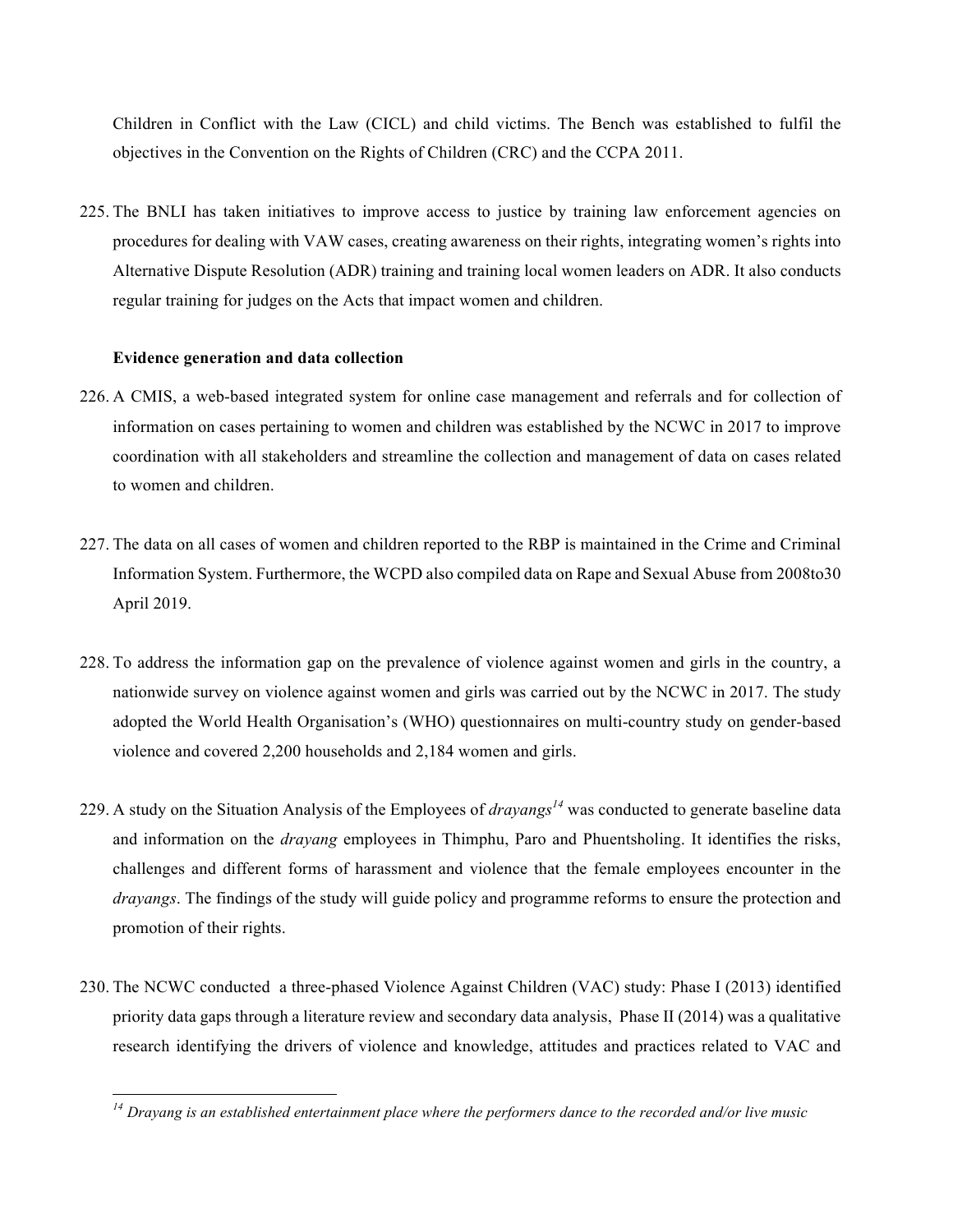Phase III (2016) was a quantitative research to understand the types and magnitude of violence against children in the country.

- 231. Thematic analysis for child protection was conducted by the NCWC to provide an overview of the major thematic aspects of child protection and wellbeing and the key challenges that children face vis-à-vis their right to protection. It uncovers key themes in child protection for which policy attention and programme interventions are required to engender greater equity and improved wellbeing and protection of children in schools.
- 232. Given the paucity of information on marriage and cohabitation practices in Bhutan, an empirical study of marriage and cohabitation practices in Bhutan was conducted by the NCWC in collaboration with Samtse College of Education to understand and document the patterns and drivers of marriage and cohabitation practices in Bhutan.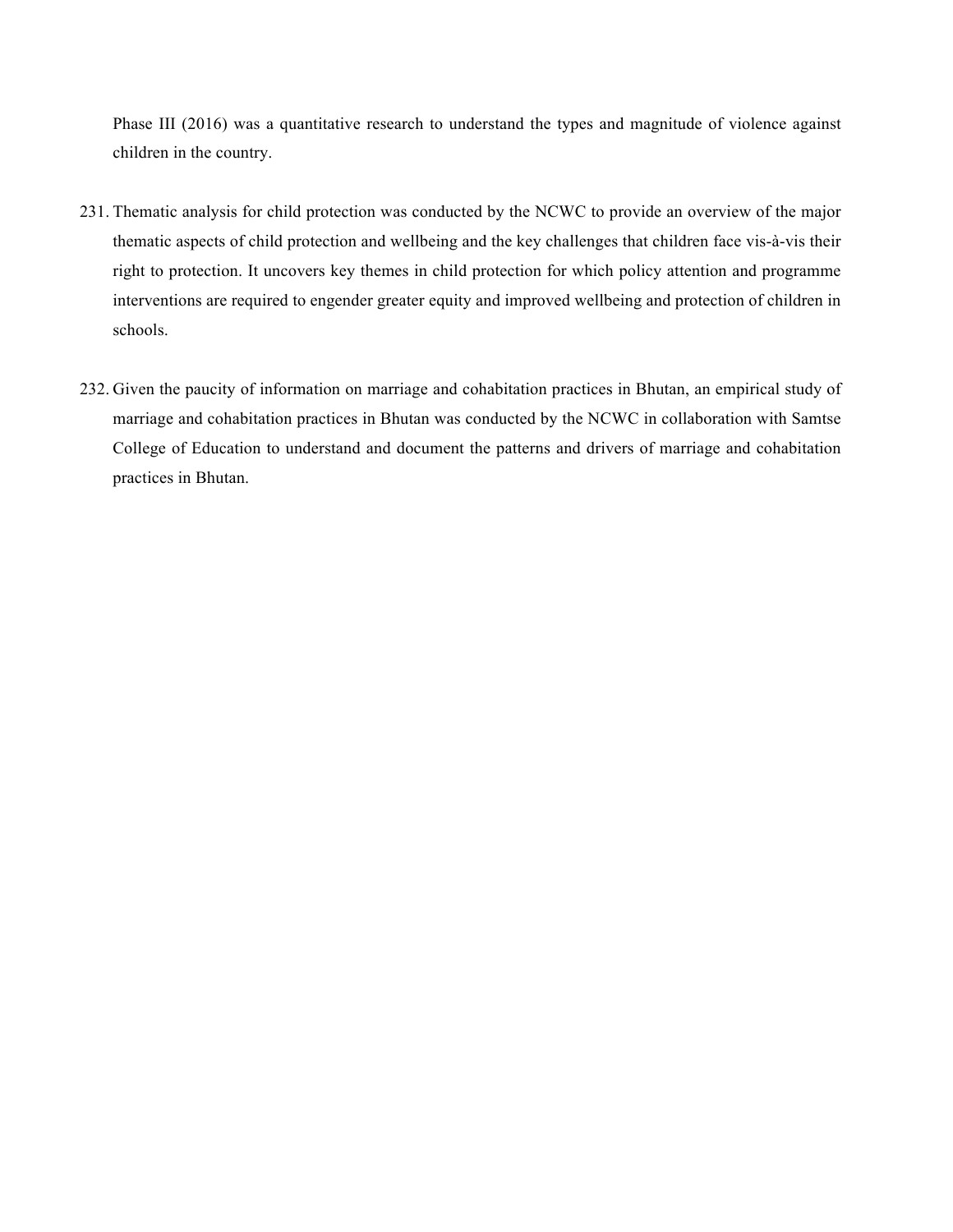**Dimension 4: Participation, accountability and gender-responsive institutions (Critical Areas: Women in power and decision-making, Institutional mechanisms for the advancement of women, Human rights of women, Women and the media and the girl child)**

# **Legal framework for women's political participation**

- 233. The Constitution of the Kingdom of Bhutan provides the right to vote and to participate in any lawful profession as a fundamental right of every Bhutanese citizen. The Election Act of the Kingdom of Bhutan 2008 requires the political parties to provide equal opportunity to qualified persons to participate in electoral activities.
- 234. In the  $11^{th}$  FYP (2013-2018), gender was mainstreamed from a planning perspective in a significant way. One of the indicators in the plan is to 'draft legislation to ensure quota for women in elected offices including the parliament and local government bodies.' Towards this, the NCWC, in collaboration with relevant agencies, came up with the draft NPAPGEEO.
- 235. The NPAPGEEO was revised in 2019 in consultation with the Members of Parliament, civil society organisations, ECB, Local Government and other relevant organisations.
- 236. In the 12<sup>th</sup> FYP, gender has been considered one of the main thrust areas for development and assigned a dedicated NKRA 10, 'Gender Equality Promoted and Women and Girls Empowered". In addition, "Increasing women's representation in the Parliament from the current 15.27 percent" is one of the three Key Performance Indicators under the NKRA.
- 237. The Draft National Gender Equality Policy seeks to achieve gender equality through three domains political, social and economic, and one of the policy statements is to "explore and adopt affirmative actions to improve women's representation in the political sphere". Furthermore, it includes provisions for creating a conducive environment in order to increase women's participation in politics.
- 238. The draft Decentralisation Policy under strategic policy actions also directs the implementation of new mechanisms for mobilising and ensuring meaningful participation and voice of women, youth and vulnerable groups.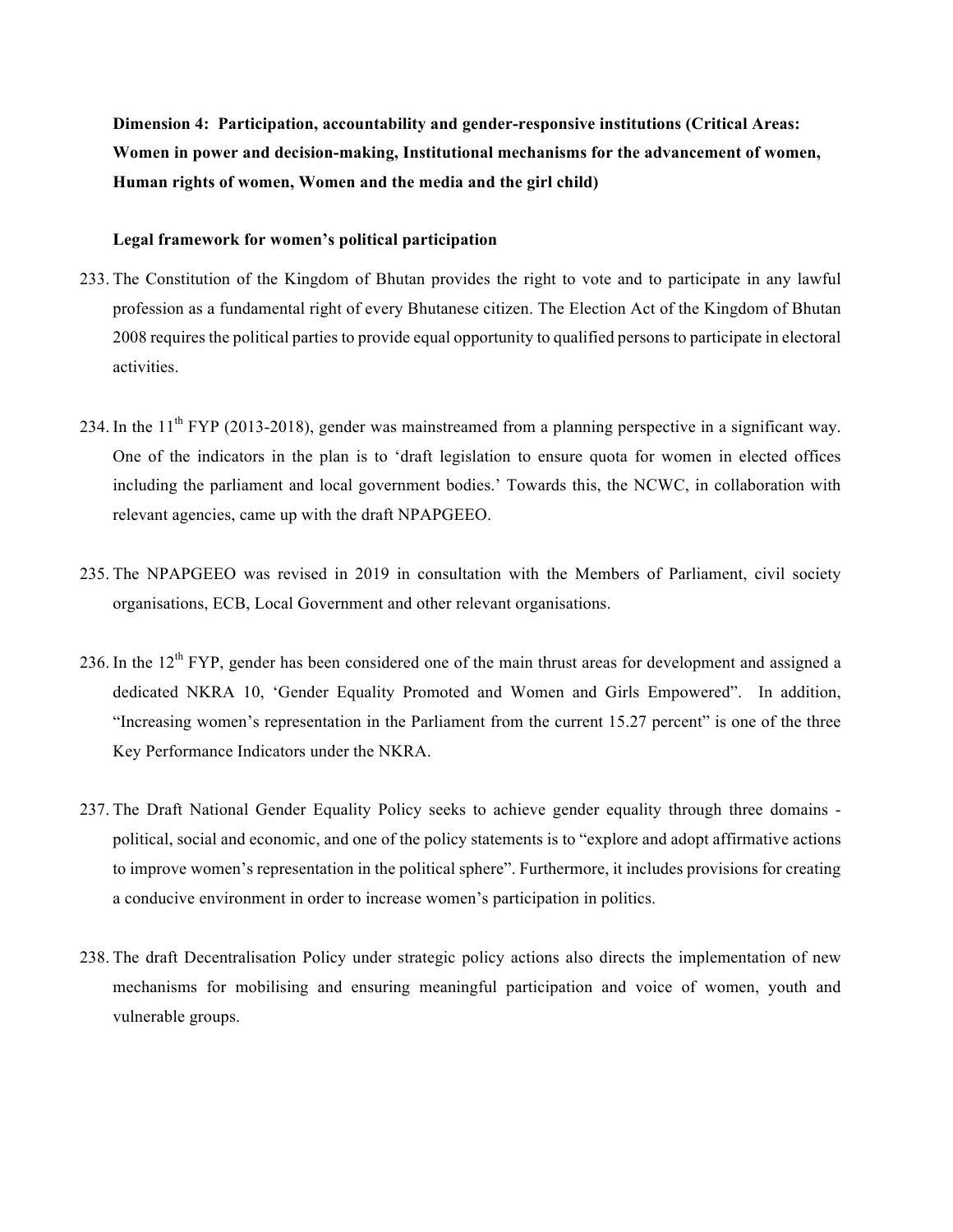239. Local Development Planning Manual (LDPM) 2014 provides for adequate participation of women and men of different segments of communities and take into consideration their concerns in the planning process at the local level.

#### **Capacity and awareness programmes**

- 240. Advocacy on the importance of women in politics and as community members was carried out by the ECB as part of voter education across the country. This advocacy programme has been particularly effective in educating rural communities on women's participation in politics.
- 241. To increase accessibility to voting facilities, Postal Ballot Facilitation Booths and Mobile Polling Booths were introduced in the 2018 Parliamentary elections. It helped women, PWDs, students, trainees, jobseekers, construction workers and prisoners as they could vote from the place of their choice.
- 242. Election officers were trained to conduct a smooth election and were urged to provide physical assistance and preferential access to voters with disabilities, old and women with children.
- 243. Volunteers for Voter Information, Communication and Education (Volunteer-VOICE) were trained and sent to the communities to conduct Voter Awareness Programme focusing on Electoral Process and Importance of Participation. Thirty-nine youth volunteers, including 19 girls and 20 boys as the youth role models, showcased women as the face of the Election Commission of Bhutan.
- 244. To provide an opportunity for children to build their leadership skills through hands-on experience and be able to voice their ideas, thoughts and feelings, the Bhutan Children's Parliament (BCP) was established with the adoption of its Constitution in 2015.
- 245. The Department of Local Governance (DLG) conducts regular awareness programmes for the LG members. To enhance the capacity of Mainstreaming Reference Group (MRG), training on mainstreaming crosscutting issues - Gender, Environment, Climate Change, Disaster and Poverty Alleviation (GECDP) in plans and policies was conducted for members of all the 20 districts in 2019.
- 246. Two rounds of Gender training for Election Officers, Dzongkhag Tshogdu (DT)<sup>15</sup> Secretaries and Gewog Administration Officers of 20 *dzongkhags* were conducted in 2018.

 $\overline{a}$ 

*<sup>15</sup> Dzongkhag Tshogdu (District Council) is the highest decision making body*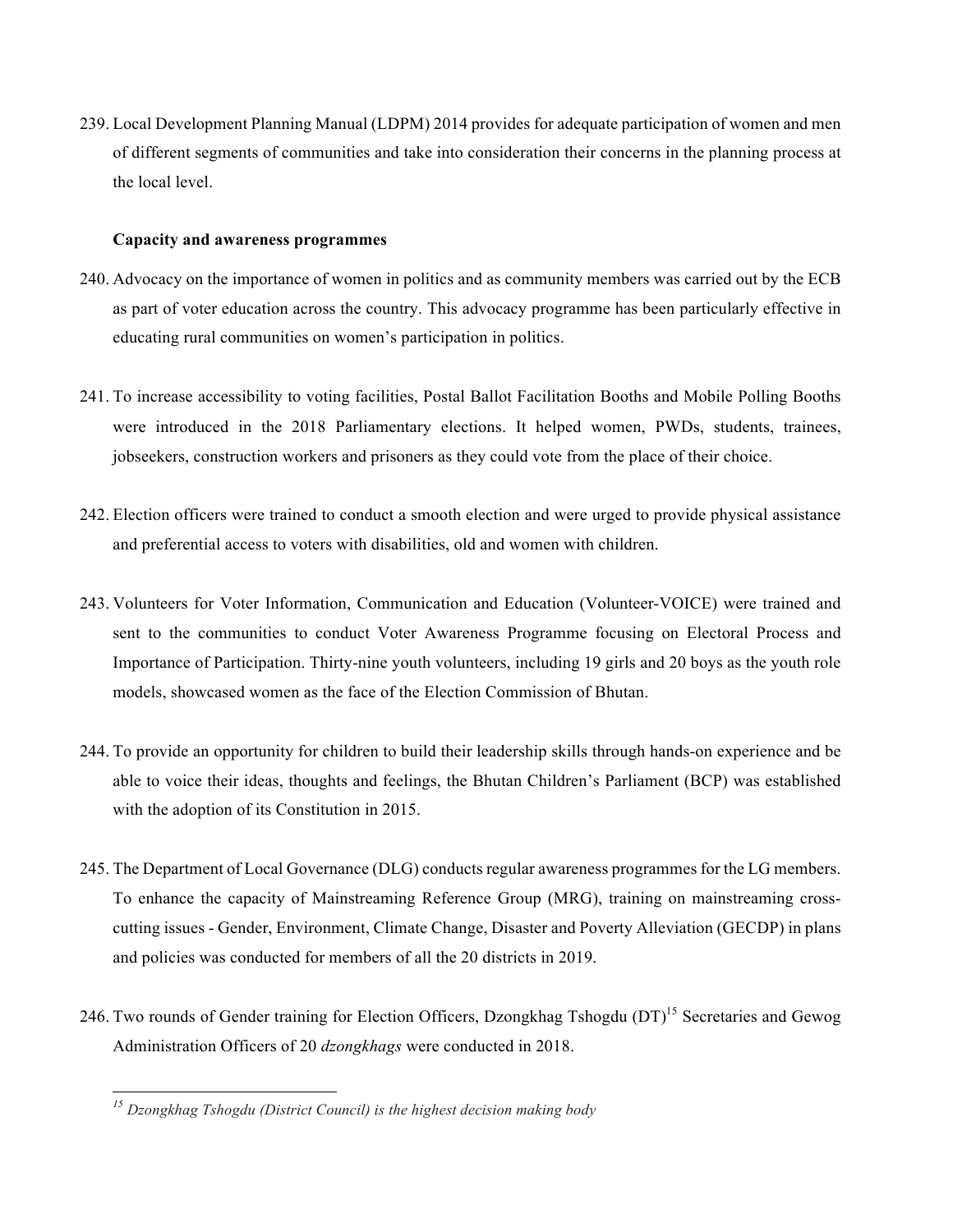- 247. The DLG also trained 24 woman Mangmis on "Gender in Planning and Governance" in Thailand in 2018 to increase their understanding of gender and governance and provide a platform for experience sharing.
- 248. The Community Monitoring System (CMS) is put in place to monitor all the development activities at the local level by the community members by forming a monitoring team. The monitoring team consists of at least a woman member.
- 249. The NCWC in collaboration with the Bhutan Network for Empowering Women (BNEW) provides a platform for key stakeholders to discuss critical issues affecting women's participation and representation in politics and leadership on a regular basis. A series of National Conference on Women in Politics, Leadership and Governance was organised in 2014, 2017 and 2018. As an outcome of these conferences, efforts towards establishing a national women's caucus is underway.
- 250. In a similar manner, three Annual General Meetings each with more than 200 women were conducted in 2013, 2015 and 2017 to provide a platform for networking/knowledge sharing.
- 251. To build the leadership capacity and skills of women, various training programmes were conducted for over 4,000 women on leadership, decision making, public speaking and political campaigning. In 2018, women politicians were oriented on media and communications. Intensive "Gender training for Women's Empowerment" was conducted. Further, leadership workshops for elected women in local government were organised where 160 of 174 elected women representatives participated.
- 252. Initiatives to prepare aspiring women leaders to pass the Functional Literacy Test (FLT) were taken in 20 districts. Similarly, potential leaders' workshop was conducted for more than 1,474 aspiring women leaders in preparation for the 2016 local government election.
- 253. To encourage more women to take part in FLT, the ECB located the Test Centres closer to the communities and additional centres were established. The number of centres was increased from 46 in 2011 to 205 in 2016.
- 254. Two rounds of "Workshop for Journalists on Gender Sensitive Reporting in the Media" were conducted for journalists of all media houses and bloggers.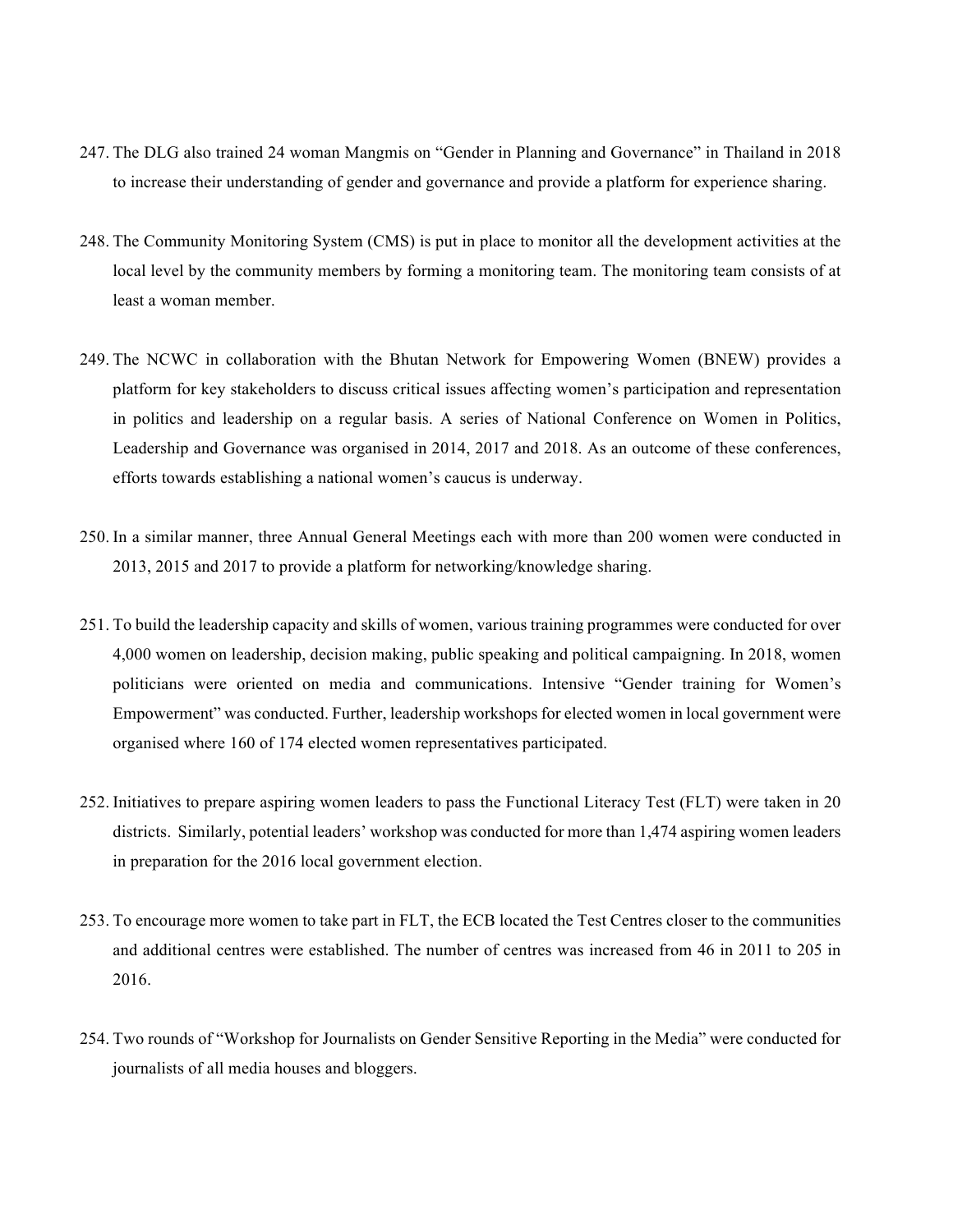#### **Violence in Politics**

- 255. The Election Act of the Kingdom of Bhutan 2008 prohibits every political party, candidate and their representatives from using inflammatory language, provocative actions, images or manifestation that incite violence, hatred or intimidation against another party or candidate or any person or group of persons.
- 256. The National Assembly Secretariat (NAS) has developed an internal framework to address gender-related issues at the workplace to eliminate all forms of discrimination, including sexual harassment at the workplace. The framework also covers Members of Parliament.

#### **Data collection and evidence generation**

- 257. The administrative data on women's participation and representation in politics, including information on women voters, are maintained by the ECB and other relevant government and non-government agencies.
- 258. The Gender Equality Monitoring System (GEMS) was established in 2016 to facilitate the collection of information pertaining to gender equality initiatives by GFPs. Women's participation in governance and decision-making is one of the outputs among seven in the GEMS.
- 259. 248. ECB conducted the "Study of Determinants of Voter's Choice and Women's Participation in Elective Offices in the Kingdom of Bhutan" in 2014. It indicated that the underlying biases towards women in leadership exist with 30.8 percent of the respondents believing that men are better leaders and have the necessary qualities mere 5.9 percent saying women make good leaders, and 59.1 percent, of the respondents saying that both male and female make equally good leaders.

## **Access to Information Communication and Technology**

- 260. The Social Media Policy 2016 mandates all government agencies to come up with respective social media plans and consider cross-cutting issues, including gender, while designing the plan.
- 261. The MoIC conducts regular competency training for media professionals to impart media-related professional development with particular emphasis on protecting women practising journalism and gender sensitivity in reporting.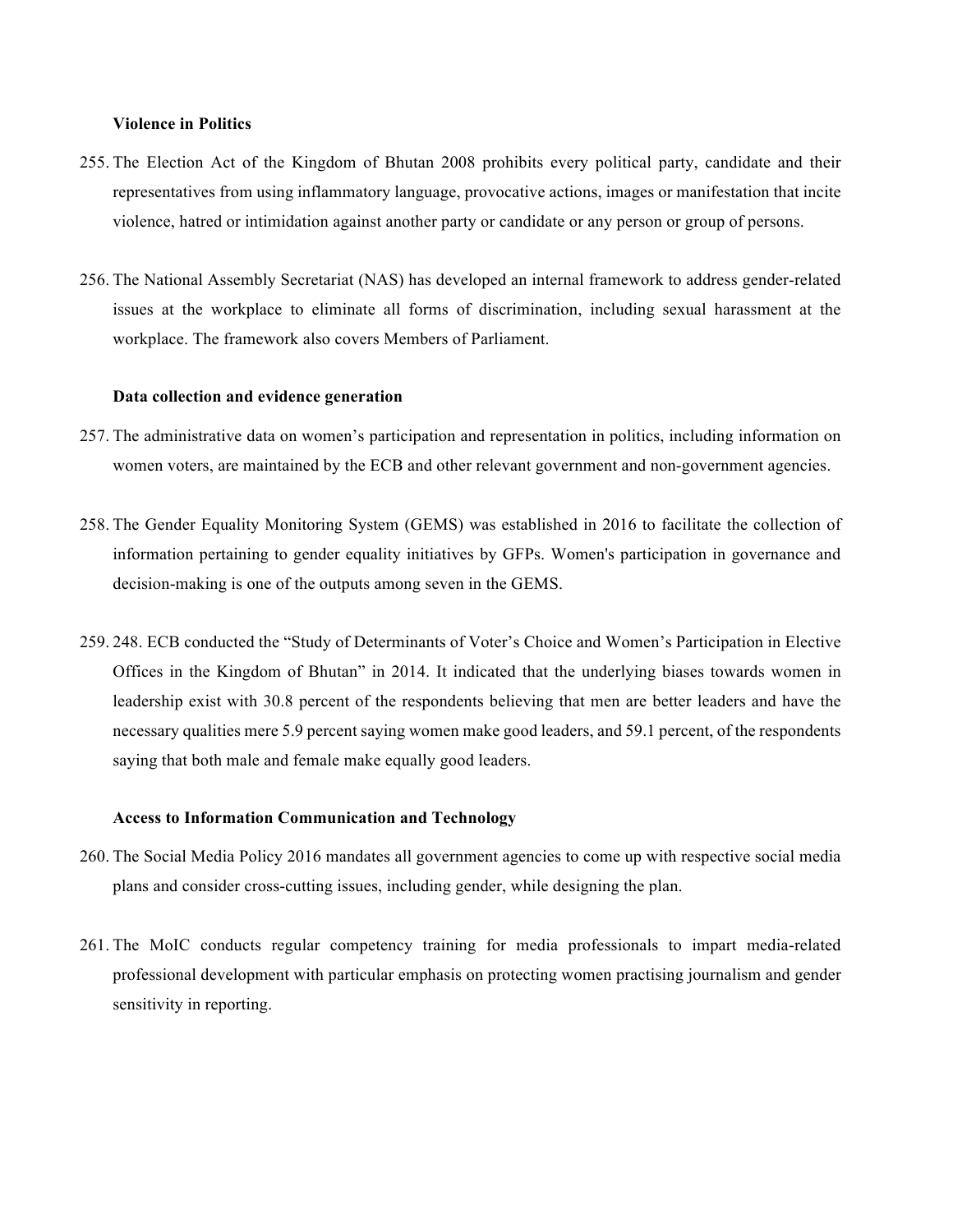262. There are around 113 women ICT professionals in the civil service accounting for 37.7 percent of the total 300 ICT professionals. The majority of the ICT personnel in the corporations are female and 70 percent of the employees at the Tech Park are women.

## **Gender-Responsive Budgeting (GRB)**

- 263. The 11<sup>th</sup> FYP encourages all government ministries and agencies to mainstream gender in their respective plans through the use of gender-responsive budgeting as a strategy.
- 264. In 2013, the GRPB Working Group was formed with representation from NCWC, GNHC, Department of National Budget (DNB), DLG) and a representative from the CSOs to advocate for making planning and budgeting process more gender-responsive.
- 265. In early 2014, the RGoB approved the "Strategic Framework and Action Plan for Gender Mainstreaming and Gender-Responsive Planning and Budgeting in Bhutan".
- 266. The Budget Call Circular for FY 2013-2014 calls for the inclusion of gender, the environment, climate change and poverty concerns in the budget proposal. Further, the 2014-2015 BCC directed all agencies to submit a policy narrative statement and the budget proposal are to be gender-responsive. In 2015-2016, three sectors –Health, Education and Agriculture – were identified as pilot sectors for GRPB and issued clear guidelines for budget proposal.
- 267. A gender budget analysis was carried out in the three pilot sectors titled "Gender Responsive Planning and Budgeting in Bhutan in 2016".
- 268. A high-level sensitisation workshop on GRPB was organised for the Members of Parliament in 2017. A similar sensitisation and awareness programme for the officials of the three pilot sectors (MoE, MoH, MoAF) was conducted in 2018.
- 269. The DLG developed a manual and conducted Training of Trainers (ToT) for LG officials of all 205 *gewogs*. During the first round of ToT, 37 LG members participated. Eighty-seven and 495 participants attended the second and third round of training respectively in 2017.
- 270. The Gender Budget allocation has increased by more than double in the last six years from Nu. 225.208 million in 2014-2015 to Nu. 531.164 million in 2019-2020. The MoF regards GRPB as an important part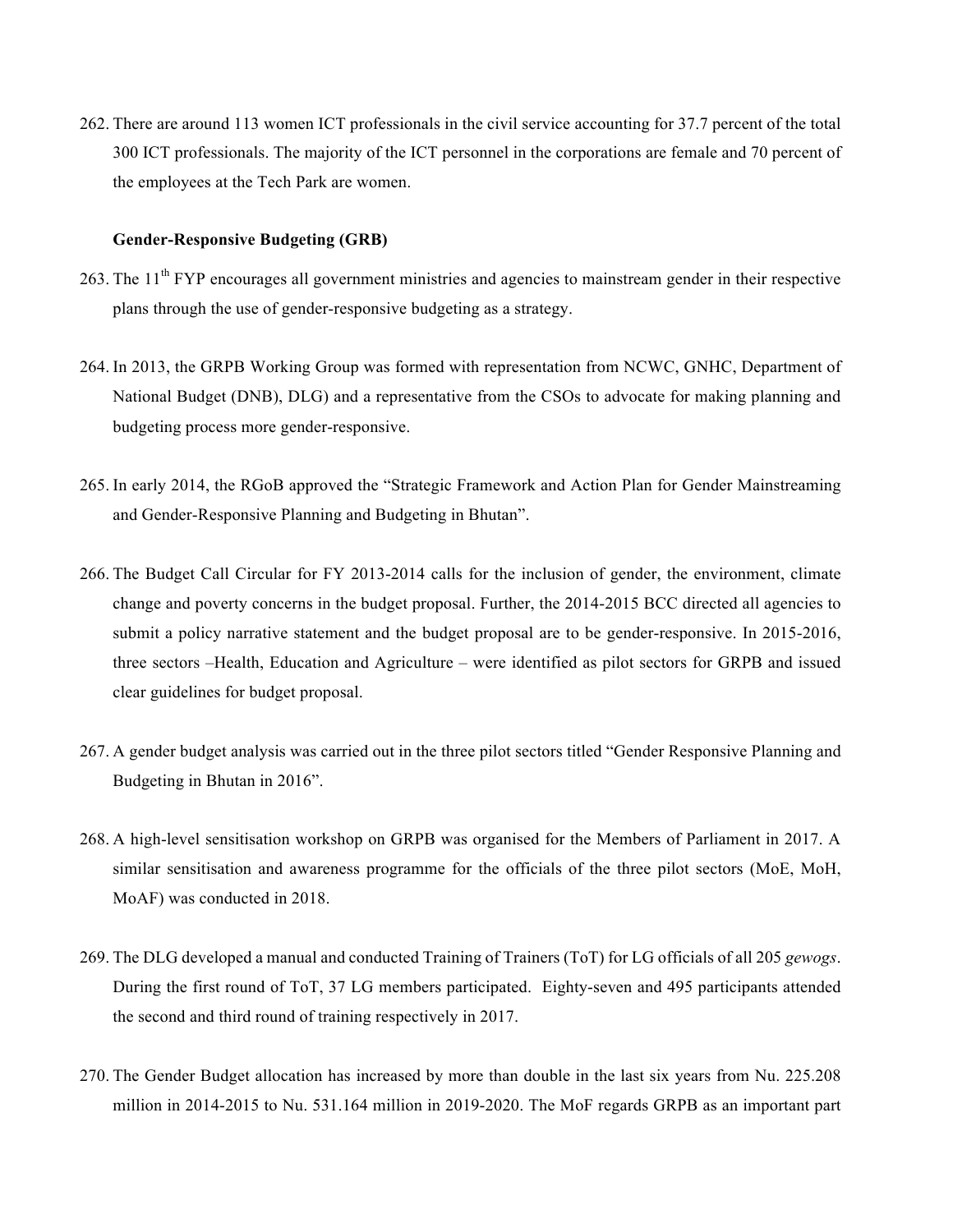of their Annual Report and presents the performance on gender equality measures and GRPB to the Parliament.

## **National Gender Equality Strategy and Action Plan**

- 271. The NPAG (2008-2013) was endorsed by the government to strengthen and support gender mainstreaming and woman empowerment in the 11<sup>th</sup> FYP. The NPAG outlines priority actions across seven critical areas of interventions: Good Governance, Health, Education & Training, VAW, Mental Health, Ageing and Disabilities, Economic Empowerment, and Gender Stereotypes & Prejudices.
- 272. The NCWC Strategic Plan (2014-2019) was developed in 2014 to provide an overarching direction for the NCWC and partner organisations in prioritising its activities for the next five years to promote gender equality and child protection.
- 273. The Interim Plan of Action on Gender was developed based on reports and studies, review of past action plans, and the Concluding Observations of the  $8<sup>th</sup>$  to  $9<sup>th</sup>$  Combined CEDAW Report was approved by NCWC in 2018.
- 274. Agency-wise Mapping of the Concluding Observations on the  $8<sup>th</sup>$  and  $9<sup>th</sup>$  Combined CEDAW Periodic Reports was carried out in 2018 in consultation with all the stakeholders. It was mainly aimed at encouraging ownership and accountability to implement the recommendations.
- 275. The government is in the process of formulating a new NPAG (2019-2023) to implement the policy directives of the National Gender Equality Policy. The NPAG will be developed based on the review of the NPAG (2008-2013) and the 11<sup>th</sup> FYP progress. The Concluding Observations of the CEDAW and UPR and findings from various studies will be taken into consideration during the formulation of the plan.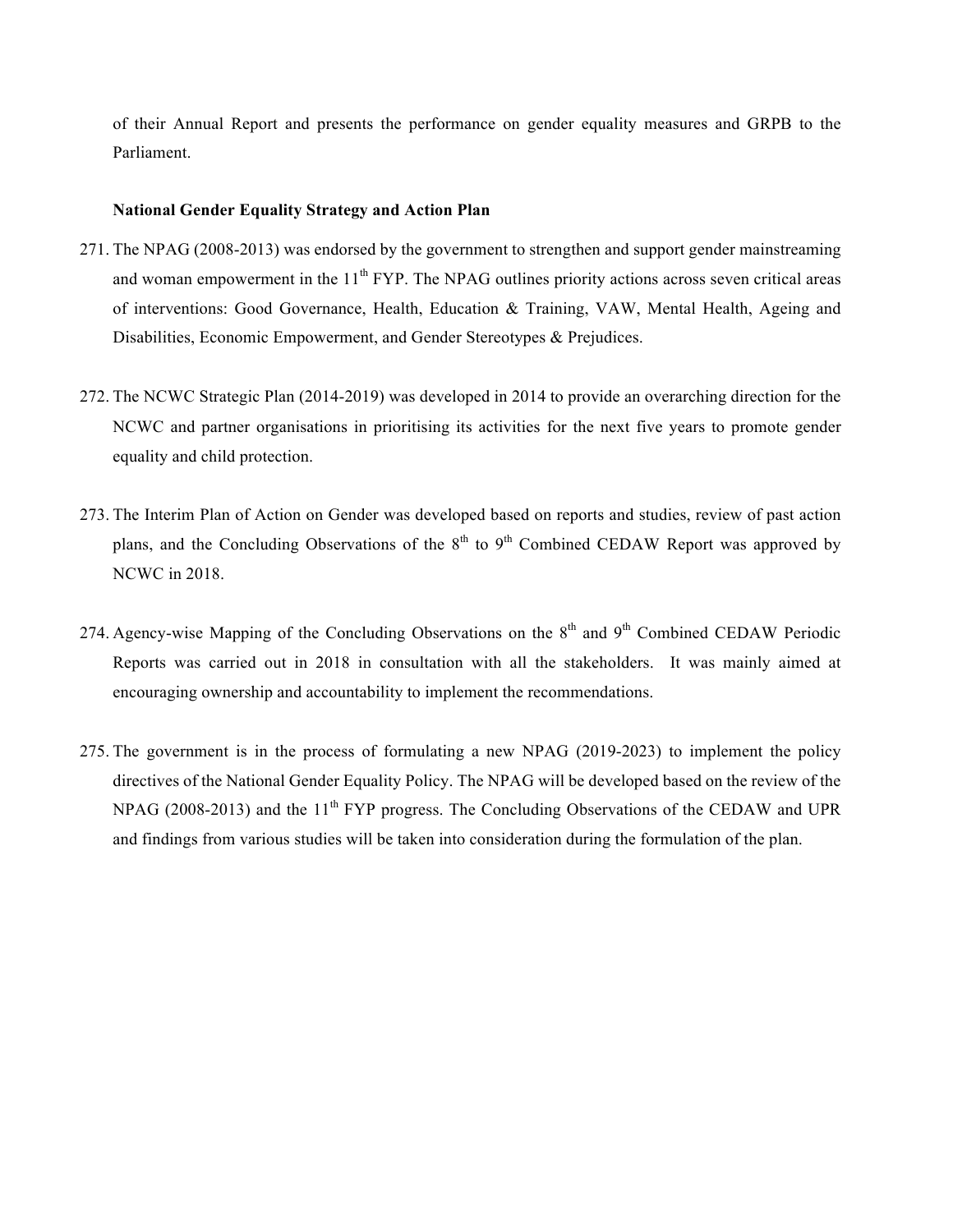# **Dimension 5 - Peaceful and inclusive societies (Women and armed conflict, human rights of women and the girl child)**

#### **Mainstreaming women, peace and security in national planning and policy framework.**

- 276. The overall development philosophy of GNH ensures the sustainability of peace, security and an inclusive society for all, including women and children. As a member of the UN promoting international peace and security, Bhutan contributes trained and qualified men and women officers to UN peacekeeping missions.
- 277. Recognising the important role women play in the maintenance of peace and security, and in keeping with UNSC resolution 1325 (2000) on Women and Peace and Security, Bhutan remains committed to field more women peacekeepers and has accordingly achieved 15 percent of women in its deployment as required by the United Nations. The peacekeeping missions are trained on various aspects of peacekeeping, including gender, PSEA, and HIV, prior to their deployment. This training is undertaken by the UN and other agencies.
- 278. Bhutan is firmly committed to the zero-tolerance policy on sexual exploitation and abuse (SEA). It was among the first countries to contribute \$ 10,000 to the UN Trust Fund set up in support for victims of SEA. Upon the successful completion of their peacekeeping assignments, the officers who have served as training delivery officers in conflict areas return and train other officers and ranks on zero tolerance policy of sexual exploitation and abuse (SEA), and conflict-related sexual violence.

#### **Women's participation in humanitarian and crisis response activities**

- 279. Bhutan Red Cross Society (BRCS) was formally established on 8 May 2017 coinciding with the World Red Cross Day 2017 as a service provider in disaster management, health promotion, and social services. Her Majesty The Gyaltsuen is the President of the BRCS.
- 280. A number of training programmes have been conducted by BRCS since its establishment to enhance the services provided by volunteers and equip them with skills to provide sustainable responsive services in times of crisis. The core volunteers are members of His Majesty's Retired Armed Forces Society that is associated with a network of community volunteers consisting of a significant number of woman volunteers.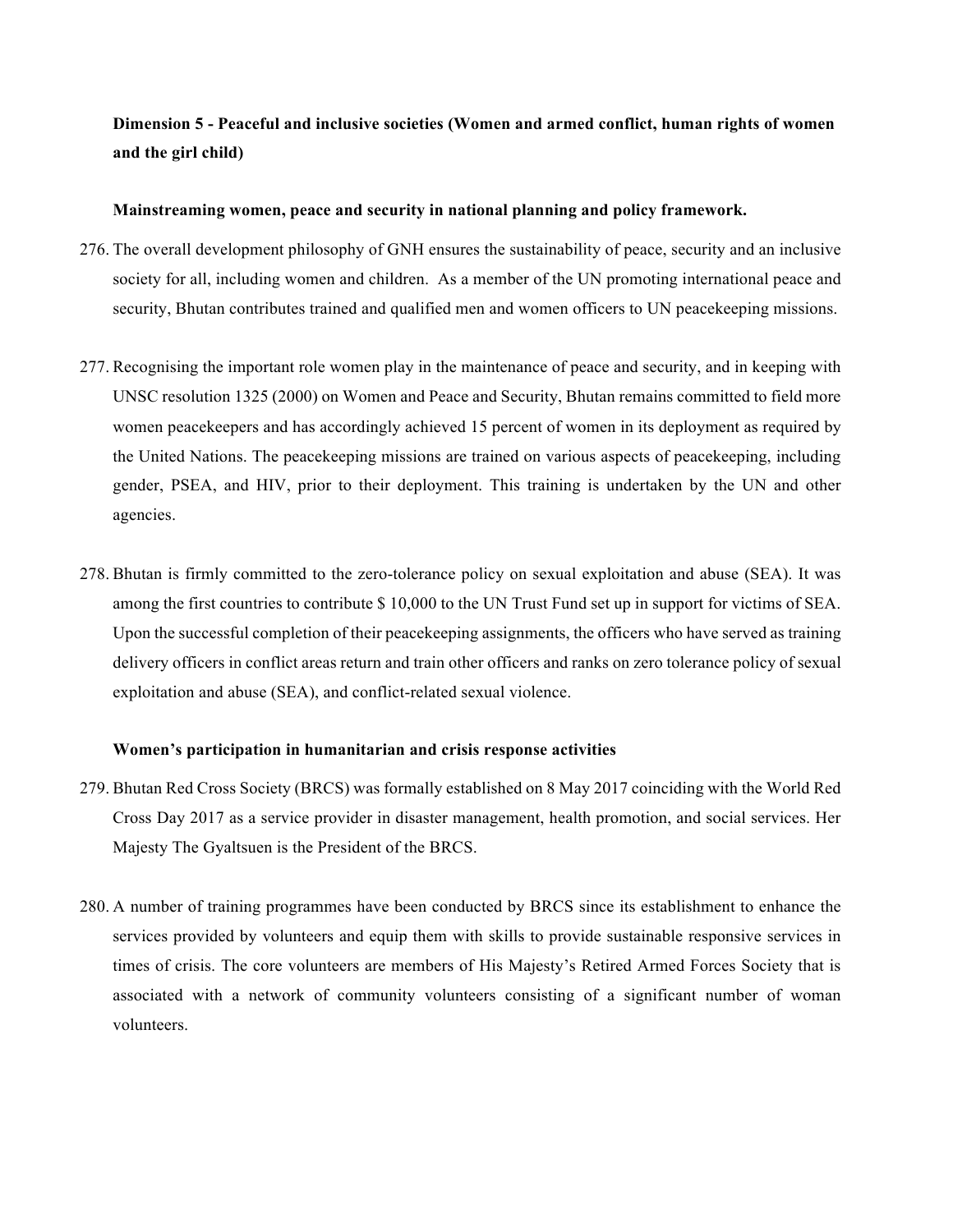#### **Production, use of and trafficking in Illicit drugs**

- 281. The Narcotic Drugs, Psychotropic Substances and Substance Abuse (Amendment) Act of Bhutan 2018 prohibits cultivation, production, manufacture, wholesale and retail trading and distribution, import, export, and use of the plants, substances and preparations listed in Schedules III (Narcotic Drugs with medicinal value) and IV (Psychotropic Substances with medicinal value) for any person not expressly licensed for that purpose and at any establishment or on any premises not expressly licensed for that purpose.
- 282. Concerted efforts have been made by the government and non-government partners to reduce the supply of psychotropic substances, increase awareness on the harmful impact of substance abuse, provide support for those at the risk substance abuse and increase access to counselling and other support services.
- 283. In addition to the number of awareness programmes on the harmful impact of substance abuse in the schools by the BNCA, RBP and other partners, training of school guidance counsellors and teachers were conducted. Fourteen school guidance counsellors and school principals were certified as addiction counsellors after being trained on universal treatment curriculum to enable them to identify those who are at the risk of or into early initiation of substance abuse and provide the necessary support.
- 284. Family Support Groups in the communities were initiated to strengthen the engagement of communities in preventing the youth from engaging in substance abuse. These groups engage community members and parents to identify vulnerable youth, prevent them from indulging in harmful behaviours and provide support (including referral to relevant agencies). Over the last few years, a growing number of women were involved in these groups with 10 such groups established in the military centres numbering 1,969 women.

#### **Child Labour**

- 285. The Constitution of the Kingdom of Bhutan prohibits all forms of exploitation against children and requires the state to take appropriate measures to protect them from all forms of exploitation, including economic exploitation.
- 286. The LEA 2007 criminalises worst forms of child labour and prohibits forced or compulsory labour and worst forms of child labour.
- 287. The CCPA 2011 provides subsequent care and protection for children who are victims of exploitation.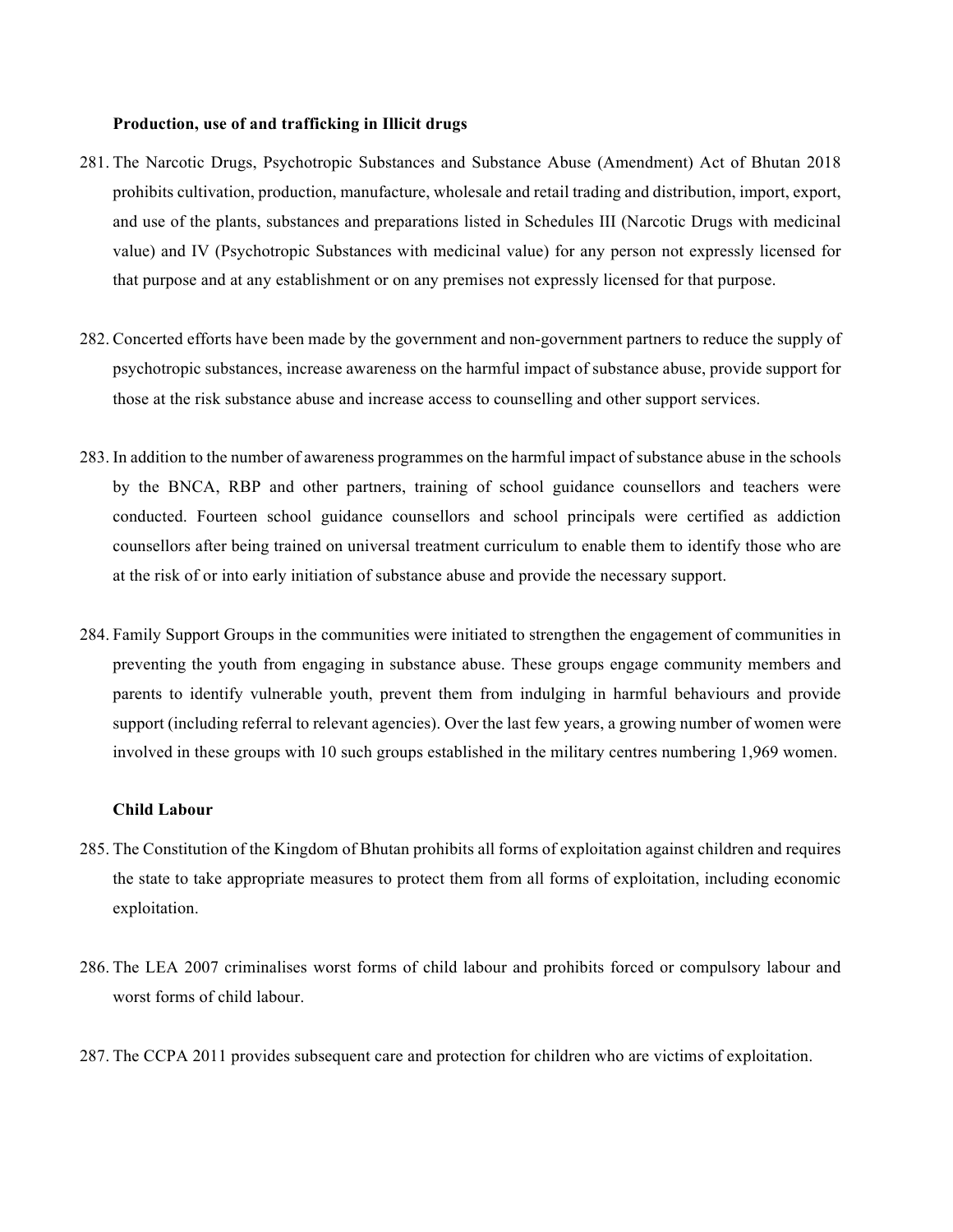- 288. The draft Child Labour Task Force Action Plan was developed following the formation of the CLTF in 2011, which is an interagency body comprising the representatives of the government, civil society, development partners and private sector chaired by the Director of Department of Labour, MoLHR, and co-chaired by Child Protection Specialist of UNICEF.
- 289. A child labour handbook on SoP to address child labour issues was developed in consultation with the relevant stakeholders which provides procedures and mechanism for receiving and responding to complaints of child labour.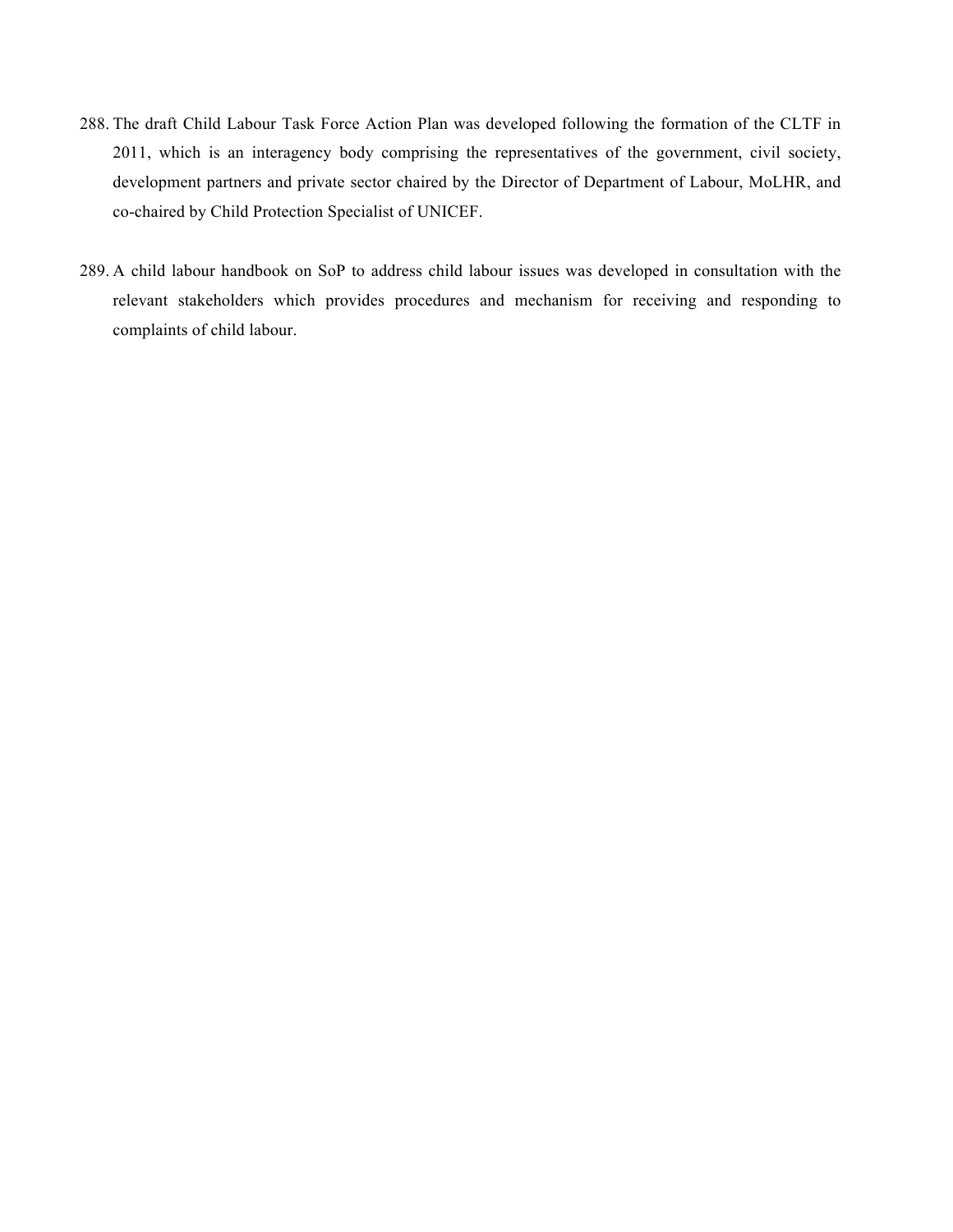**Dimension 6: Environmental conservation, protection and rehabilitation (Human rights of women, women and the environment and the girl child)**

**Women's participation and leadership in environmental and natural resource management and governance.** 

- 290. Gender mainstreaming is outlined as the key means of implementation of the draft National Environmental Strategy to ensure gender-sensitive environmental plans, policies and programmes. The strategy particularly focuses on the role of women and men in the management of natural resource management and differential impacts of environmental degradation on men and women.
- 291. The Draft National Climate Change Policy (2018) provides strategic guidance to protect the wellbeing of all citizens by identifying differential effects of climate change on men and women. The policy acknowledges the differential adaptive capability, access and control over resources and differing capabilities to cope with climate change.
- 292. The Water Act 2011 provides for equal access to safe, affordable and sufficient water for all irrespective of gender and participation of communities in the integrated management of water resources. The Act requires adequate consultation with all the beneficiaries and stakeholders.
- 293. Bhutan Water Policy 2007 encourages equal participation of both men and women in the decisions pertaining to water resource management to ensure that the gender-differentiated roles and concerns are integrated into the interventions to address water-related problems.
- 294. A National Integrated Water Resources Management Plan (NIWRMP) was developed in 2016 to provide a strategic framework and priorities for the Integrated Water Resource Management (IWRM). The Plan highlights the important role of women in water resource management. It is included as one of the modules under the capacity needs assessment of stakeholders.
- 295. Members of the Water User Committees are trained on watershed and land management along with sensitisation on climate change and gender-related issues to enable them to make informed decisions and accountability regarding development activities within their communities.
- 296. The CSI Policy emphasises the importance of entrepreneurship and its contribution to low carbon business as well as environmental and social protection, and poverty reduction, among others. As part of the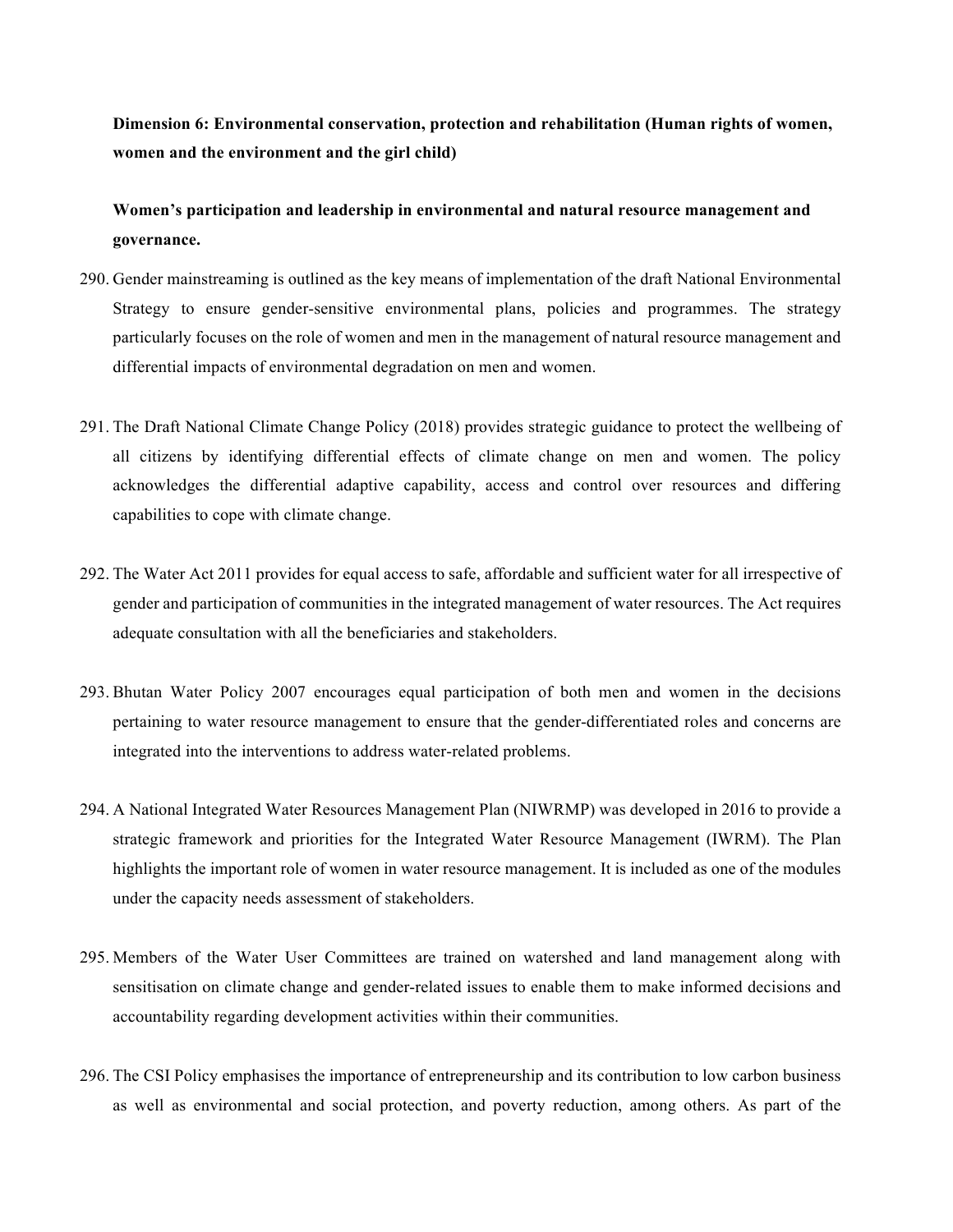implementation of the Policy, a number of women entrepreneurs were trained on "Community Entrepreneurial Capacity and Rural Enterprise Development" which is aimed at accelerating the growth of CSI.

- 297. In order to address the growing waste management problem in urban centres and public threats it can create, the government has approved a National Waste Management Flagship Programme in the 12<sup>th</sup> FYP
- 298. Gender was regarded as one of the core cross-cutting issues in the Renewable Natural Resource (RNR) sector in the  $11<sup>th</sup> FYP$ . It enabled the identification of challenges, gaps and opportunities in the engagement of women in the agriculture sector, including skills and capacities. It has provided a basis for further inclusion and intervention to address the vulnerability of rural women in future plans and programmes.
- 299. Bhutan adopted the National Adaptation Plan of Action (NAPA) in 2006 to address urgent and immediate adaptation needs arising from adverse impacts of climate change. Through the NAPA, Tarayana Foundation promoted climate resilient water harvesting techniques in 34 villages in four districts to ensure accessible water supply. It includes the construction of 52 water reservoir tanks and installation of 109 rainwater harvesting along with water source protection and management initiatives. Furthermore, 36 Water User Committees have been formed consisting of 702 members, 302 of them women.
- 300. The Sectoral Adaptation Plan of Action (SAPA) for the RNR sector adopted in 2016 acknowledges the gender-differentiated impact of water shortage and increasing hardship faced by women in securing reliable water for their households. It, therefore, seeks to protect watershed and water sources through integrated watershed management practices.
- 301. Opportunities availed by women to engage in and serve as executive members of the Community Forest Management Group (CFMG) contributed to building their capacity to be the leaders of the Local Government besides increasing their access to livelihood. In 2016, 10 percent of successful candidates for local government constitutes those who had previously served in CFMG executive committees, out of which 16 women CFMG executive committee members were selected as Deputy Heads of the Blocks and Heads of the villages.
- 302. National Waste Management Strategy highlights the importance of mainstreaming gender issues in all waste management actions. Furthermore, the situational analysis on gender issues and waste management is required to be carried out to determine the progress of implementation of the strategy.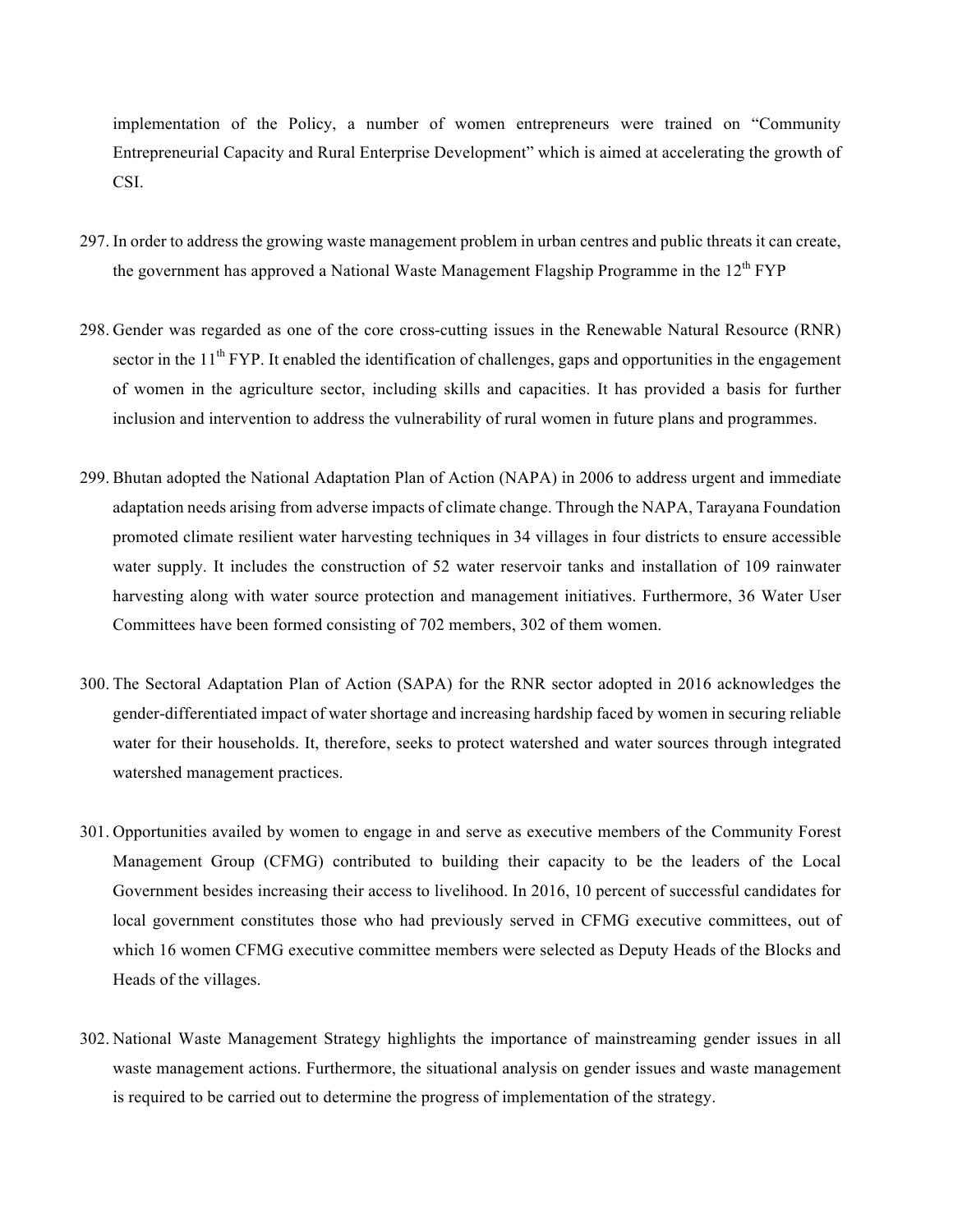#### **Gender-specific environmental and health hazards awareness**

- 303. An environmental health programme was instituted in the MoH in 1998 with the responsibility to implement interventions on environmental and climatic change related health impact. The interventions undertaken by the unit included targeted awareness and capacity building programmes to enhance understanding of and detect and monitor environmental and climate change impacts on health.
- 304. A Vulnerability and Adaptation assessment on health outcomes of climate change was conducted under the environmental health programme. Furthermore, integrated surveillance on climate-sensitive diseases is being piloted within six health facilities in four districts.
- 305. To inform and sensitise policymakers on climate change and its effects on health, the MoH conducted highlevel advocacy on health needs and actions related to climate change in Thimphu. The meeting was attended by ministers, parliamentarians, developing partners, officials from government agencies and NGOs.
- 306. A study on "Meaningful and Equitable Gender Participation in Local Climate Adaptation and Governance in Rural Bhutan" was also undertaken.

#### **Participation in technical and environmental disciplines**

- 307. In order to enhance the introduction of STEM subjects, the draft (NEP) 2019 has provision to enable all students to opt for the environmental educational programme as an elective from higher secondary school level. In addition, counselling and advocacy programmes are also initiated to encourage girls to take up STEM subjects at the higher secondary level.
- 308. The MoE intends to increase the enrolment of female students in STEM courses from 25 to 30 percent and the number of girls scoring above 60 percent in STEM subjects from 16 to 23 percent in the  $12<sup>th</sup> FYP$ .
- 309. Currently, there are 667 students (320 female) pursuing courses that support sustainable development at the College of Natural Resources (CNR). Similarly, there are 1,060 students (272 females) pursuing engineering and technology at the College of Science and Technology (CST).
- 310. A module on environment and disaster is embedded in the NFE Curriculum to provide knowledge and skills pertaining to natural resources and their relation to disaster and environmental changes. The majority of the NFE learners are women (4229 out of 6017)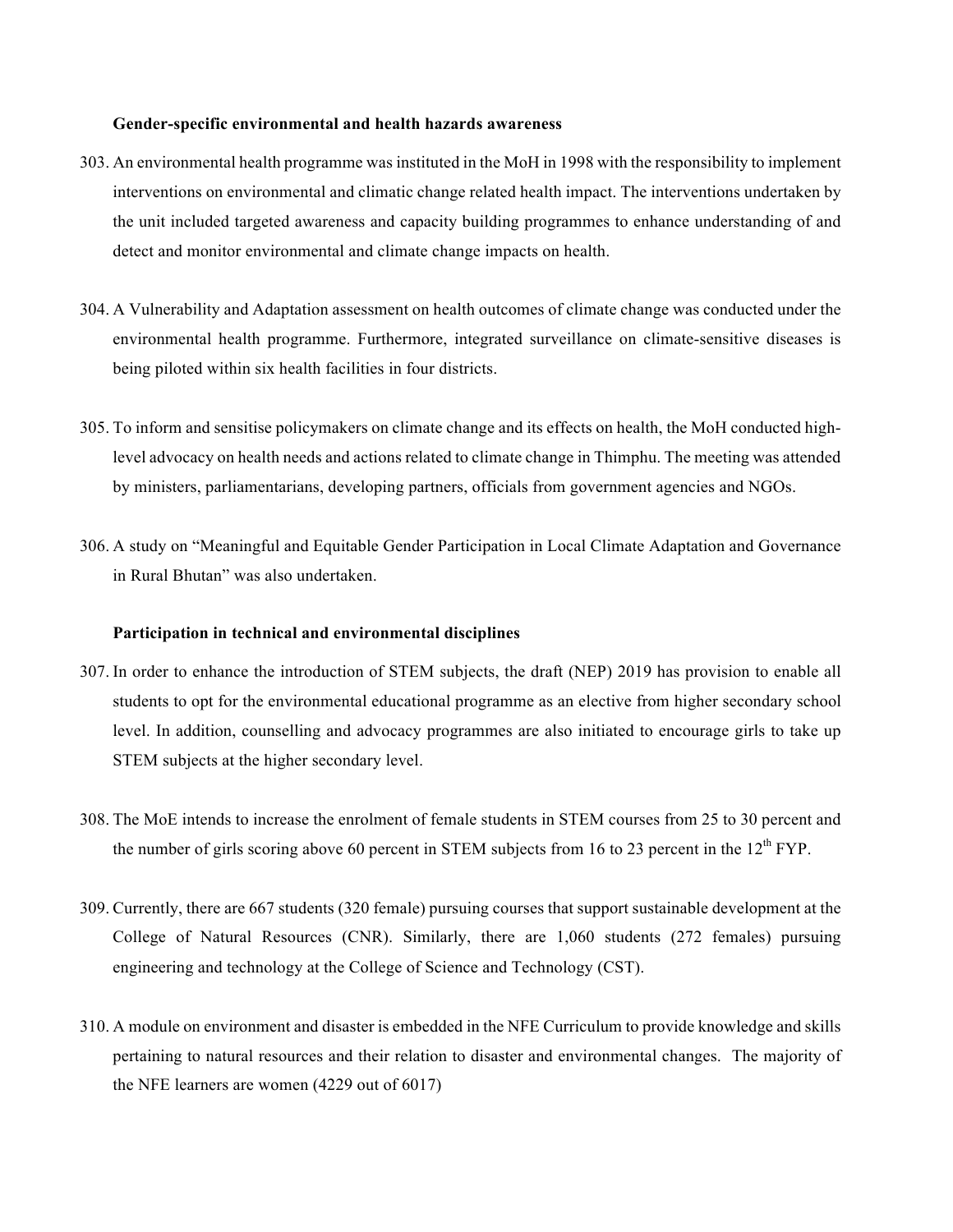#### **Climate-smart agricultural technology and infrastructure**

- 311. RDTC is implementing a project called "Enhancing Community Capacity for Biodiversity Conservation and Livelihood Improvement through Eco-based Farming" to build the capacity of rural farming communities, particularly women and youth, to effectively and sustainably manage the natural resources, and adapt to the impacts of climate change. A Climate Smart Agriculture Curriculum Framework was also published through the project.
- 312. In order to reduce carbon emissions and dependency on fossil fuels, the MoIC is implementing the "Bhutan Sustainable Low Emission Urban Transport System". The initiative aims to have 300 taxi operators in Thimphu to trade their fossil fuel vehicles for electric vehicles (EV) within three years by maintaining carbon-neutral status. Under the project, preference is given to women taxi drivers to switch to EVs. Furthermore, capacity building programmes will be provided to women taxi drivers on the maintenance and operation of EVs. Security will also be enhanced through the installation of CCTV at numerous charging stations for EVs.
- 313. Subsidised electricity of up to 100 units is provided to rural households in order to reduce their dependence on the use of firewood and fossil fuels during the  $11<sup>th</sup> FYP$  period.
- 314. The MoAF has initiated the Bhutan Biogas Project (BBP) covering 5,003 households between 2014 and 2018. The project is complemented by BAOWE through the supply of 1,929 Bio-Mass cooking stoves in three *dzongkhags*. In addition, the government supplied 14,179 cooking and heating stoves in 2017 across various communities.

#### **Traditional Ecological Knowledge and Practice**

- 315. The initiative to enhance conservation of plant and animal genetic resources and natural resources was carried out in the  $11<sup>th</sup> FYP$  whereby an inventory of traditional knowledge (TK) for protection and preservation of knowledge and practices related to traditional medicines was established. A total of 789 TK holders in the country were listed of which 40 percent are women.
- 316. A training on TK was coordinated by the National Biodiversity Centre for 19,000 participants across 205 *gewogs* 50 percent of whom were women.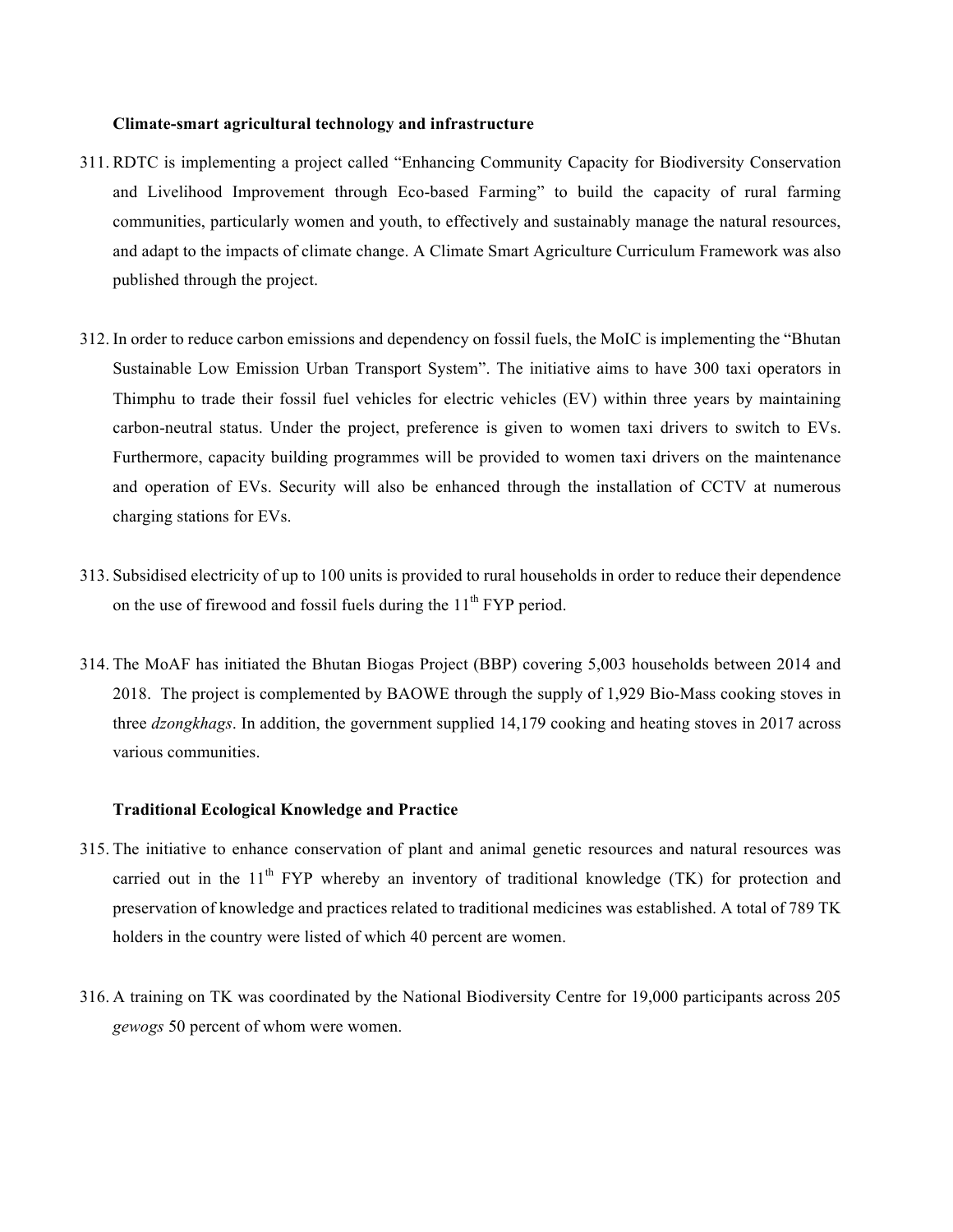- 317. Six women groups were formed to produce various products through TK. They produce gooseberry, soap-nut and ginger products and cultivate rhododendron plants and chirata.
- 318. Tarayana Foundation, with support from Bhutan Trust Fund for Environmental Conservation (BTFEC), has initiated the development of climate resilient communities through mitigation and adaptation measures. Electric fences are installed in 15 remote villages across five *dzongkhags* to mitigate the continuing problem of human-wildlife conflict faced by the farmers (mostly women).

## **Green economy and decent jobs**

- 319. To increase women's engagement in commercial agriculture, the government has constructed marketing facilities in the form of temporary, semi-permanent and permanent sheds and huts. To increase economy of scale of their products, the MoAF facilitated the registration of vegetable vendors with the Centenary Farmers' Market (CFM). Currently, there are 474 vendors registered with the CFM, of which 391 (82.5 percent) are women. Around 560 farmers across nine districts were linked with the vendors of CFM for marketing of their vegetable products.
- 320. The DAMC, in collaboration with Food Corporation of Bhutan Limited (FCBL), during the  $11<sup>th</sup> FYP$ established 173 farm shops and 101 (61.2 percent) women were employed as sales executives in these farm shops.
- 321. Equal opportunities are provided for aspiring women entrepreneurs. Four women are registered bidders of the annual cordyceps auctioning and seven women assisted the bidders during the auction in 2018-2019.
- 322. The Samdrup Jongkhar Initiative (SJI) has initiated income generation through sustainable waste management. The initiative promotes zero waste strategies by building waste management capacities. A women's waste craft group in Dewathang was formed under the SJI and the members were trained on diversification of plastic wrappers.

#### **Participation and leadership in disaster management**

323. The Disaster Management Act of Bhutan 2013 notes that due care should be taken to ensure women are adequately represented on Disaster Management Committees. The Act also emphasises taking special care of children, women, elderly persons and persons with disabilities during rescue, response and relief operations.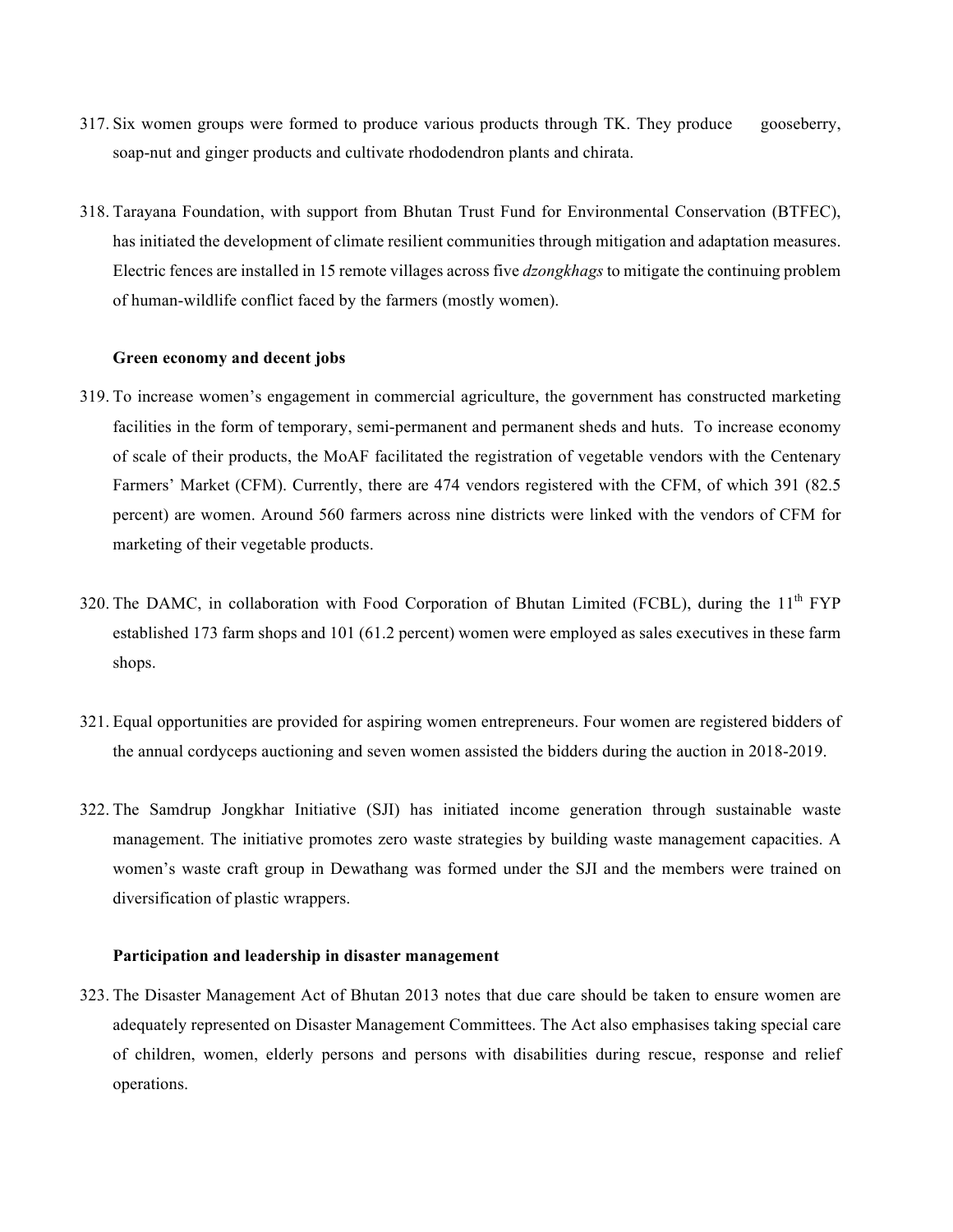324. The platform for participation in disaster management skills development and training is enhanced through the introduction of Desuung Programme initiated under His Majesty's project. The participants are trained on disaster preparedness, relief and response. As of 2019, 34 batches have undergone the training comprising 4,147 volunteers, 1,202 women and 2,945 men.

#### **Evidence generation and awareness on the impacts of environmental degradation and disasters**

- 325. The NCWC, in collaboration with NEC, is implementing "Gender in Nationally Determined Contribution (NDC) Project" aimed at scaling up investments, particularly in gender-responsive climate actions. Currently, the NCWC is conducting "Gender Analysis in Three Sectors: Agriculture, Waste and Energy.
- 326. The RGoB is investing in smart agriculture approaches to address issues of time, poverty and drudgery for women farmers. The MRGs at the local government level oversees the mainstreaming of climate, gender and disaster risk reduction in planning and implementation.
- 327. A Child Centered Disaster Risk Reduction (CCDRR) training was conducted in five *dzongkhags*. The training modules include an overview of disaster management, first aid and fire safety. A total of 200 school disaster focal teachers have been trained.

#### **Access to disaster services such as relief payments, disaster insurance and compensation**

- 328. The "Immediate Relief and Restoration fund" is administered by the Department of National Budget (DNB) to cater to affected communities during times of disaster. The fund is to be used for providing disaster relief and restoration needs of affected areas and people.
- 329. The MoAF has initiated cash compensation for loss of livestock to wild predators from 2003 to prevent farmers from retaliatory killing of wild animals. The Ministry will also explore alternative measures to provide cash compensation based on study of premium subsidy-based insurance scheme.
- 330. An Endowment Fund for Crop and Livestock Conservation to be implemented under a Royal Charter has been endorsed in principle. The compensation scheme is aimed at securing minimum household food security through compensation for crop and livestock losses due to natural calamities and wildlife predation.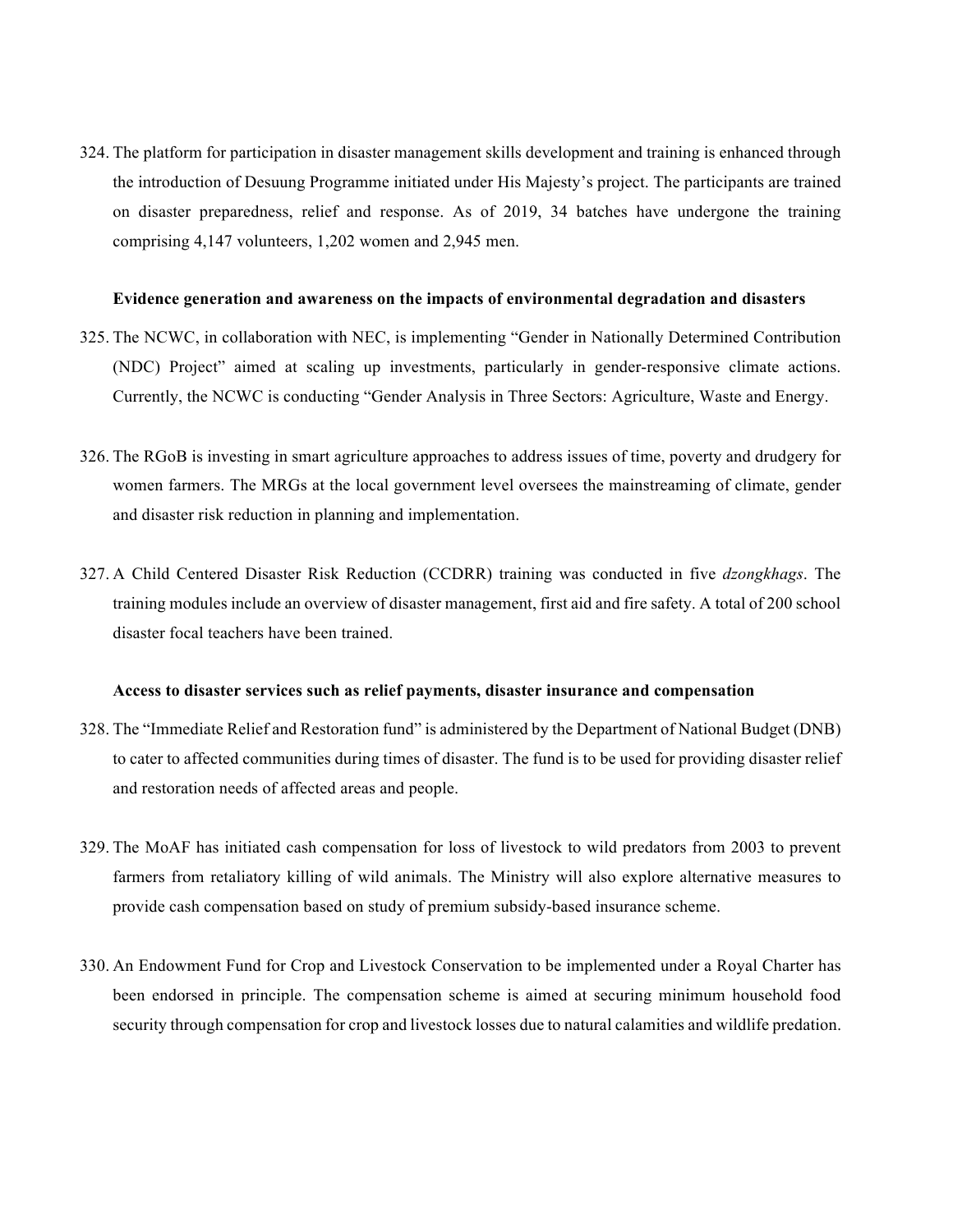# **Gender-responsive disaster and climate laws, policies and programmes**

- 331. The development of SoP from gender and child perspective is an indicator under the NKRA 6 "Carbon neutrality, climate and disaster resilient" in the  $12<sup>th</sup> FYP$  to ensure gender and child sensitive procedures during disaster.
- 332. The NCWC has implemented "Capacity Building of Government Officials and Rural Women on Gender Mainstreaming and Empowerment of Women" whereby officers from relevant agencies have been trained on mainstreaming gender in policies, plans and programmes, including Empowerment of Rural Women and Gender and Diversity in Disaster Risk Reduction in 2016 and 2017. As of 2018, 15 officials were trained in these fields.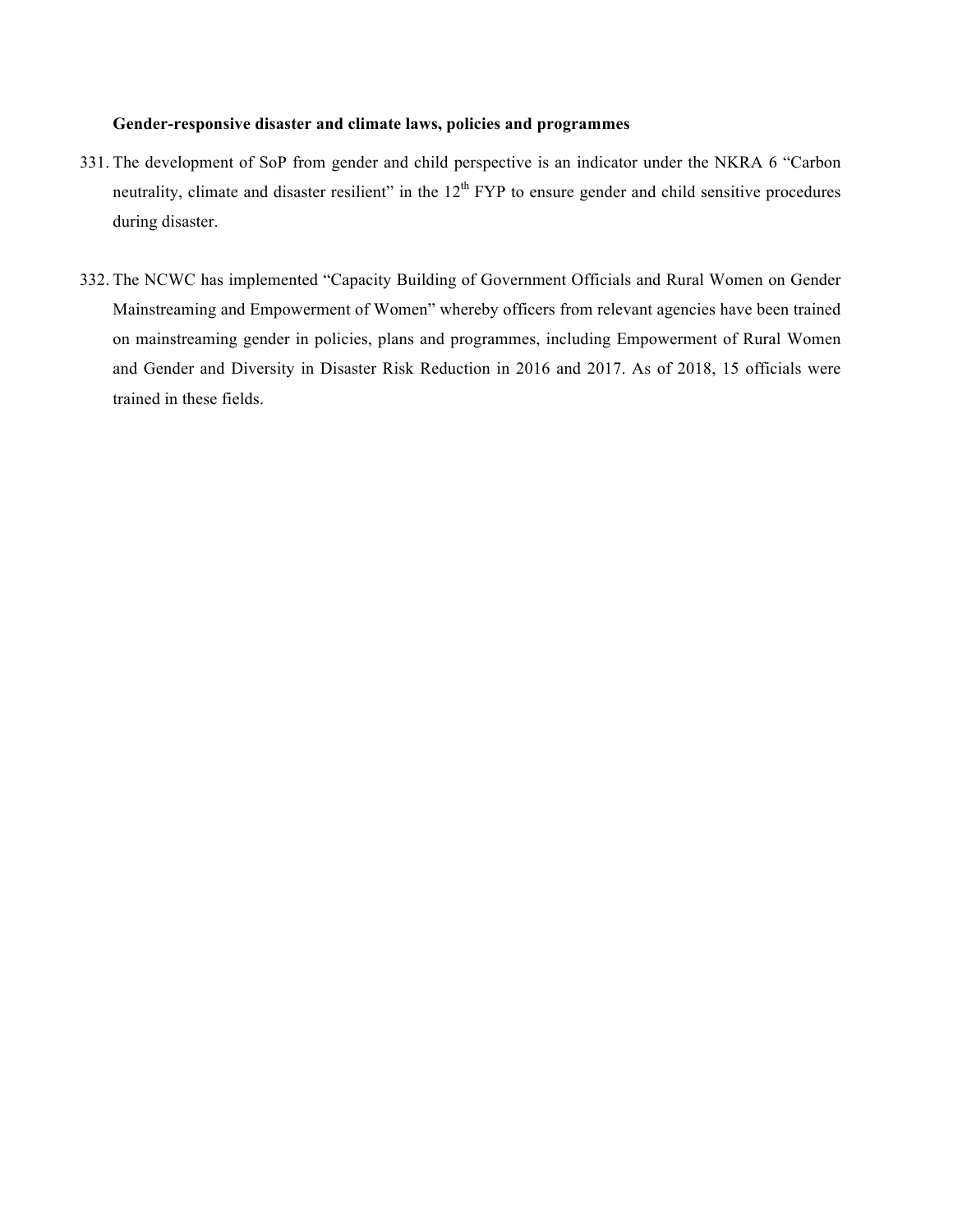#### **Section III**

# **National Process and Institutional Mechanism to implement and monitor the critical areas of BPFA**

#### **Institutional Mechanism**

The NCWC as the **National Women's Machinery** in the country coordinates and monitors the implementation of the critical areas of the BPFA. It is also responsible for the dissemination of the strategic objectives and actions to relevant agencies for inclusion in their plans, policies and programmes. The critical areas are also considered during the formulation of national development and are mainstreamed in the plans of respective sectors. **The GFPs** is one such important institutional mechanism through which the critical areas are implemented at the sectoral level. In addition, they also carry out awareness and sensitisation programmes in their sectors and facilitate the collection of sex-disaggregated data. The NCWC monitors the implementation of gender interventions, including the actions under the BPFA through the annual report submitted by the GFP, which can now be done online through the GEMS. The **GEG, a pool of experts** instituted in 2016 to provide technical backstopping to the NCWC and GFPs, also forms an important institutional mechanism.

**The GNH policy formulation protocol and screening tools** are another mechanism through which gender issues across the critical areas of BPFA are mainstreamed in the national policies. The policy formulation protocol contains clear guidelines for the sectors formulating any policy to consider gender as a crosscutting issue and include adequate provisions to address concerns. It also requires the agencies to involve the GFPs of their sectors to ensure that gender issues are adequately addressed in the proposed policy. Furthermore, gender equality is one of the indicators under the GNH policy screening tools and all government policies are screened through the gender perspective. The NCWC is also a member of the GNH policy screening committee. Likewise, the **Regulatory Impact Assessment (RIA)** developed by the Cabinet Secretariat also ensures the integration of specific gender issues into the laws and legislation.

The FYP **plan formulation guidelines** which mandates all the sectors to integrate cross cutting issues like gender in their plan also serves as an important institutional mechanism in ensuring the integration of the critical areas into the respective sector plans. In a similar manner, the budget call circulars and guidelines for annual budget preparation ensures the inclusion of the gender activities with annual budgets provided for. In addition, the **LDPM** also ensure the participation of women in the local planning process and integrating gender concerns in the local plans. Likewise, **the MRG** which comprises representatives from agencies working on crosscutting issues such as climate change, gender and disaster is another avenue.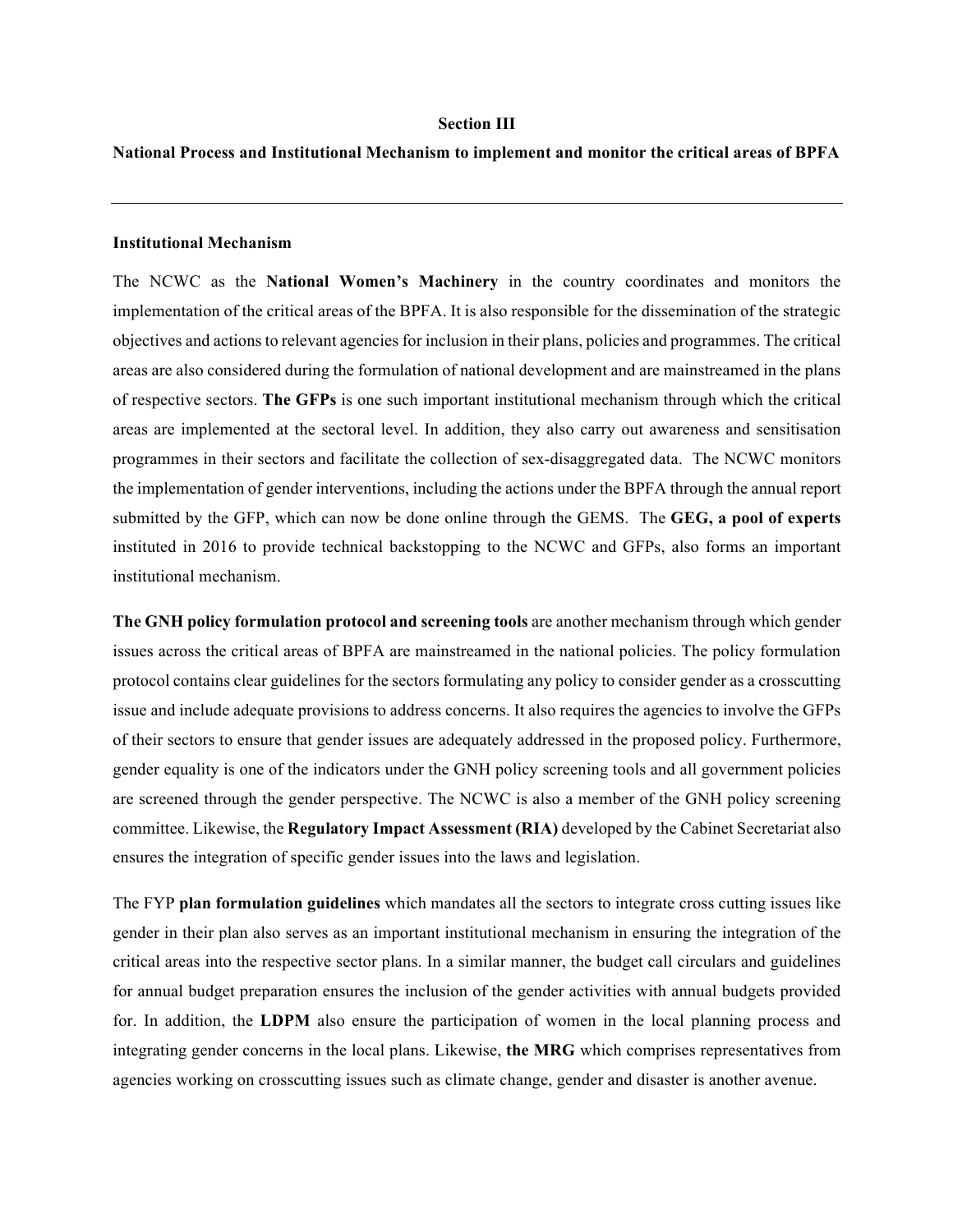**The WCWC and D/TWCC** ensures the implementation of specific critical area of the BPFA at the national and local level. The WCWC serves as an advisory to the Competent Authority (NCWC) for issues of violence against women and children. **The D/TWCC** is responsible for ensuring the protection of the rights of women and children at the local level. The **WCPU/Desks of the RBP and OSCC** of the JDWNRH are also an important mechanism to implement the critical area of violence against women and girls, human rights of women, and the girl child.

The **CSOs play a vital role** in the implementation of the critical areas of the BPFA. In addition to their work in empowering women and girls in rural areas, they also advocate for integration of gender issues under various critical areas into the national plans, policies, legislation and programmes. They serve as a checks and balances mechanism to ensure effective implementation of the committees on BPFA.

#### **National Review Processes**

The national review on the implementation of BPFA was undertaken in line with the guidance note provided by the United Nations Social and Economic Council and in consultation with all government and nongovernment stakeholders. The guidance note was shared with all the GFPs, CSOs, private sector representatives and UN agencies in the country for their inputs prior to the review. The draft review report was prepared based on the inputs from the sectors following which a national consultative workshop was conducted. The workshop was attended by GFPs and representatives from the government, CSOs, private sector and UN agencies. To make the consultation more inclusive and participatory, small groups were formed under the different dimensions based on their relevance. To validate the information gathered in the smaller groups, the draft report was reviewed by a larger group. The review report was compiled and finalised by the NCWC officials following the consultative workshop. The final report will be made available to the public on the NCWC website.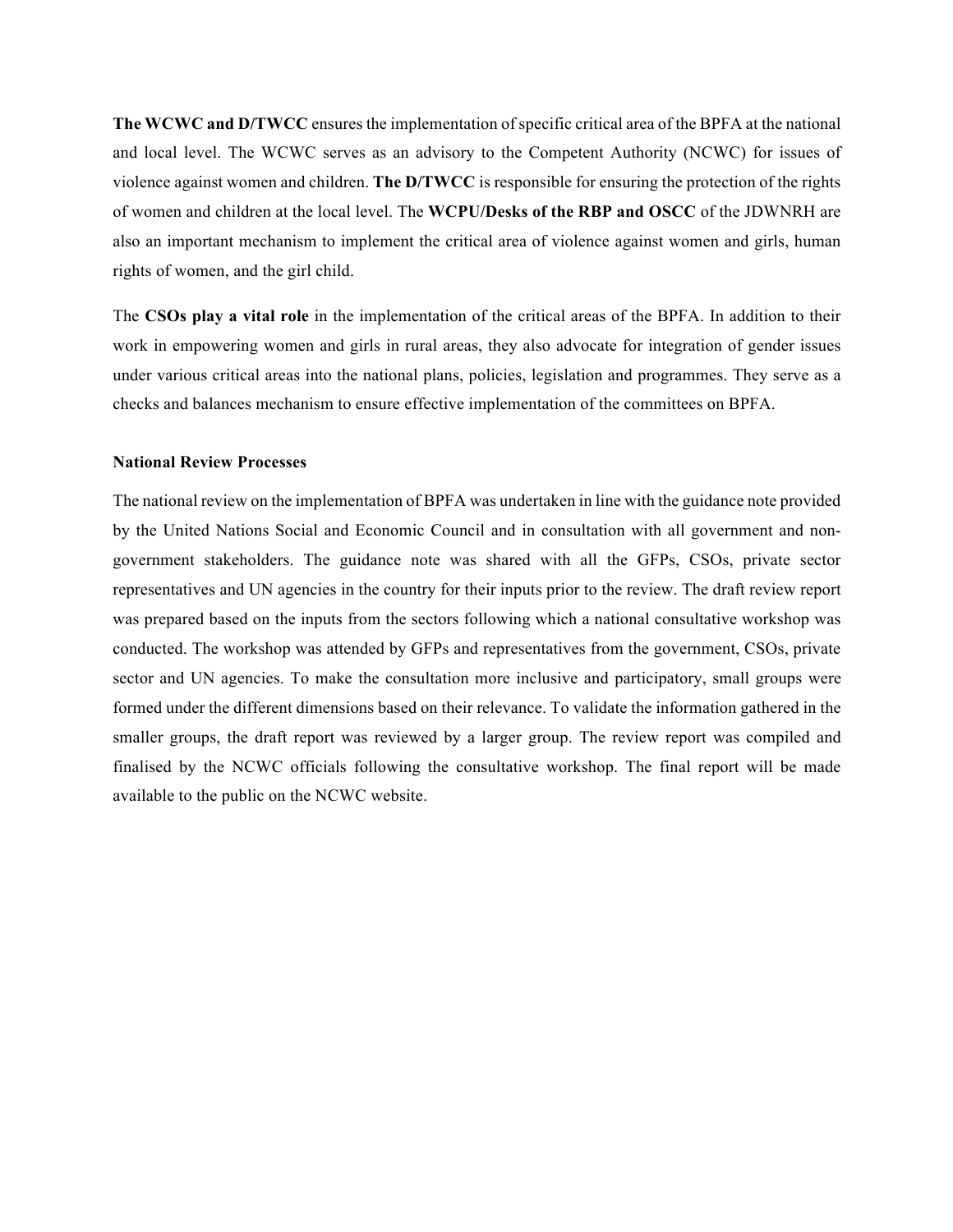# **Section IV Sex-Disaggregated Data and Gender Statistics**

#### **Gender Statistics - Progress**

With concerted efforts made and emphasis given by the government on the collection of the sexdisaggregated data to inform evidence-based planning since the  $10<sup>th</sup> FYP$ , considerable progress has been made in **terms of collection and use of sex-disaggregated data.** The adoption of **NPAG** (2008-2013) further complemented the effort made through the plan guidelines and the plan document. The collection and analysis of VAW/G data, valuation of unpaid care work and strengthening the health information system were the three key areas of progress in gender statistics at the national level.

The NCWC developed **GEMS** in 2015 to manage, monitor and track progress on gender mainstreaming activities implemented by different sectors and agencies in the country. Currently, the GEMS is accessed and used by a network of GFPs at the national and local government level to plan and report progress on gender mainstreaming activities. The system manages data and information on **52 indicators** towards achieving seven outputs: women's access to health services, women's access to education, participation of women in sustainable rural development, female youth unemployment, women's competency and skills in entrepreneurship, mechanisms to address violence/sexual harassment against women, and women's participation in governance and decision-making.

A **Gender Sensitive Indicator Handbook** was developed in 2017 to improve the collection of sexdisaggregated data and adoption of uniform indicators to measure progress towards achieving parity between men and women. The indicators are broadly divided into various sectors related to relevant domains of **GNH and gender targets in Sustainable Development Goals**. The handbook provides overall guidance on collecting and maintaining data and information on gender equality by various agencies.

The statistical needs of the health sector have grown enormously due to the rapid growth in its infrastructure, expansion of healthcare services, public health, medical, and technological advancement to meet the needs of a growing population. Since May 2014, the MoH strengthened the Health **Management Information System (HMIS) as a web-based system (DHIS2)** from earlier stand-alone MS Access-based HMIS. All hospitals, all Basic Health Units Grade-I and 62 Basic Health Units Grade-II are directly reporting data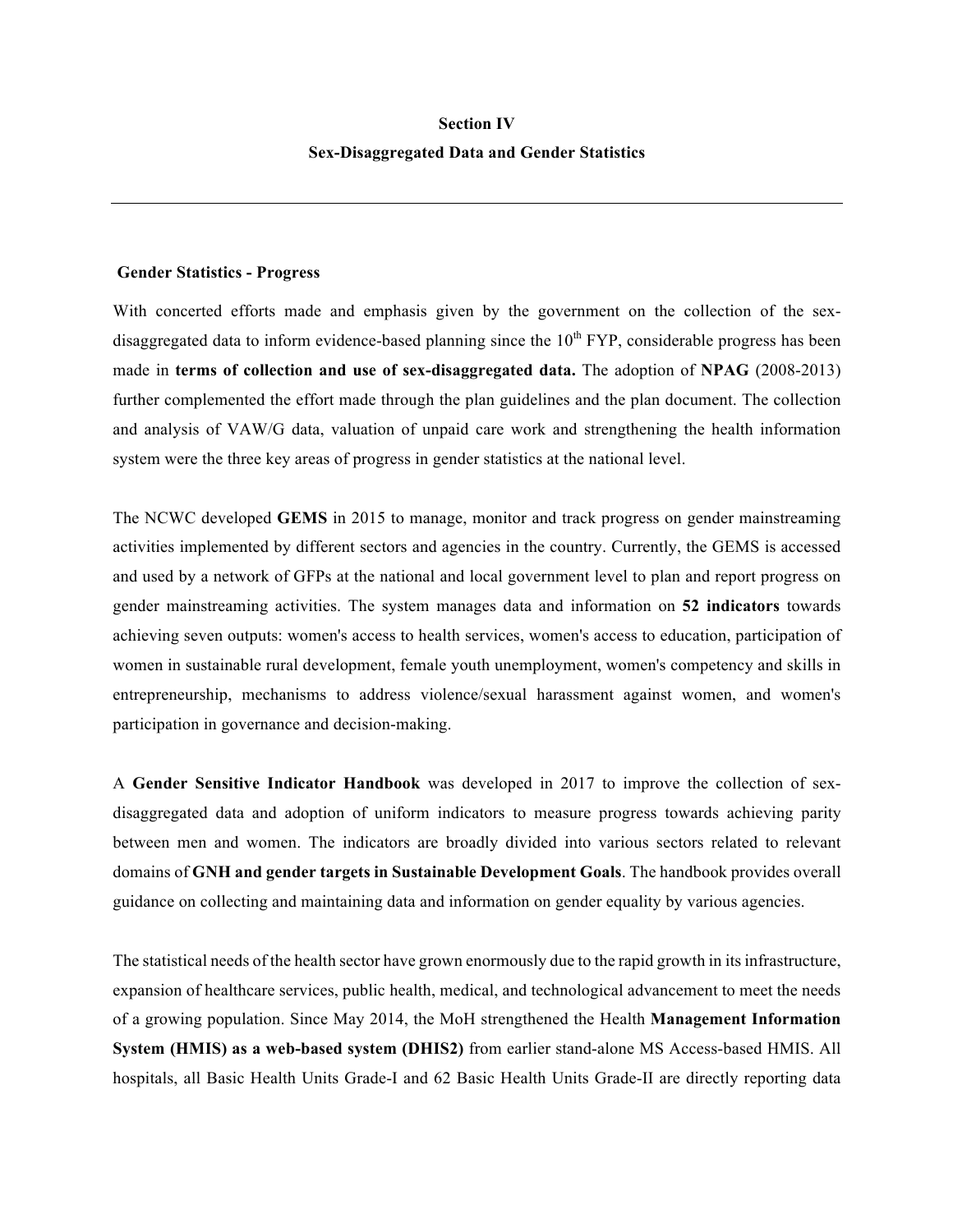through web-based HMIS. The web -based HMIS will be rolled out to remaining BHU-II when they are connected to the Internet.

The global Agenda 2030 for Sustainable Development recognises the critical importance of ending violence against women and called for the reduction of "all forms of violence everywhere". Similarly, the 12<sup>th</sup> FYP emphasises the reduction of Violence Against Women and Girls (VAW/G) as a key national priority. Since 2012, efforts to collect data on violence against women have included building it into sectoral national surveys as well as conducting dedicated surveys on the subject. Strengthening administrative data related to VAW/G also received much attention in the country.

The National Health Survey 2012 collected data on VAW/G through the adaptation of WHO's **Multi-Country Study on Women's Health and Domestic Violence Against Women**. The survey presents estimates of the current prevalence of physical, sexual and psychological violence against women by their partners. A focused national level survey was carried out by the NCWC in the same year. In 2017, the NCWC conducted a comprehensive national level survey on VAW/G by interviewing over **2,000 women and girls aged 15-64 years.** The findings of the study were widely disseminated, and the recommendations will fit into the NPAG and policy interventions for the  $12<sup>th</sup> FYP$ . A comprehensive three-phase study (literature review, qualitative study, quantitative survey) on VAC was also carried out from 2014 to 2016.

On the **administrative data collection related to VAW/G**, relevant agencies maintain a well-documented information. The RBP, OSCC, RENEW and NCWC maintain their own data on cases involving VAW/G. To streamline definitions and management of case data, the **CMIS** was introduced in 2017 as a central repository of disaggregated data and online case management system for women and children in difficult circumstances and children in conflict with the law. The CMIS will also facilitate the provision of effective, well-coordinated and timely case management with all the stakeholders working together as a team.

Past studies on gender pointed to the "double and/or triple burden" for women as one of the main reasons for gender disparities and an impediment to furthering gender agenda in the country. Besides, numerous international treaties and documents, especially Goal 5 of the SDGs, articulate recognition of the economic contributions of both paid and unpaid work. Therefore, it is very important to generate evidence to ensure policy change and change of mindset among people. With support from the ADB, the NCWC conducted a first of a kind study on the **valuation of unpaid care work** using data from the GNH survey and the LFS in the country. The study documents the gender patterns of unpaid care work and estimates its monetary value. It also demonstrates that measuring and valuing unpaid care work is not only feasible, it is necessary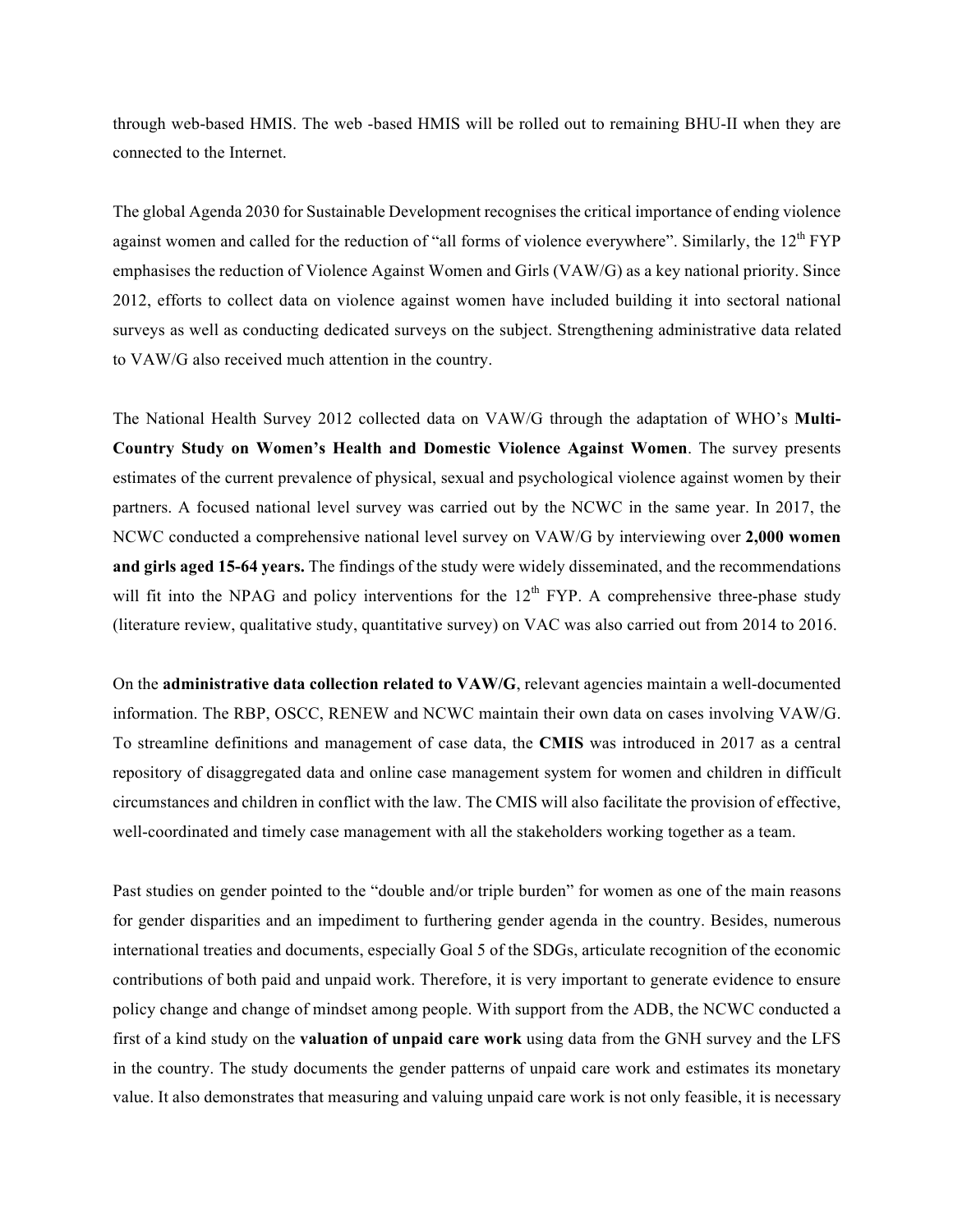in light of the large amount of unpaid care work disproportionately performed by women. The findings of the study show that women perform 71 percent of unpaid care work, 2.5 times more than men and its value accounts for around 10-16 percent of GDP.

### **Gender Statistics Priorities**

Despite enormous efforts in strengthening the national statistical system and making numbers more gendersensitive, there are many areas that need further interventions in terms of collection, production and analysis of gender statistics. The NCWC will work closely with the National Statistics Bureau in **mainstreaming gender into national statistics**. The national surveys conducted by the NSB are strengthened from a **gender lens** while designing the questionnaires. The capacities of the GFPs and statistical officers are built on a regular basis. Numerous researches, studies and surveys on gender have been conducted to better inform planning and decision-making and efforts to analyse data and research work will be strengthened further. Efforts will continue in **updating the gender indicator handbook** and **strengthening the GEMS**. Surveys on VAW/G and VAC will continue to be a priority area of interest and capacity will be strengthened to do more in-depth analysis of the existing data. Some of the priorities in the next five years for Bhutan to strengthen gender statistics would be in the following areas:

**The agriculture sector** enhanced the collection and analysis of data over the years and it makes more sense to strengthen gender statistics in the sector because **60 percent** of the women are engaged in this sector. However, the challenge of **limited sex-disaggregated** data makes it extremely difficult to identify and address gender issues and concerns in the sector. The NCWC is currently conducting "Gender Analysis in three Sectors: Agriculture, Waste and Energy. The result of the analysis will find an entry point in enhancing gender statistics in the sector. The NCWC will collaborate with MoAF in making the annual agriculture census questionnaire gender-sensitive. Further, the administrative data and publication of reports will be strengthened to ensure that gender-disaggregated statistics are available.

**Women's economic empowermen**t is central to realising women's rights and gender equality. Women's ability to participate equally in labour markets, access to and control over productive resources, access to decent work, control over their own time, increased voices and visibility and meaningful participation in economic decision-making at all levels are a cornerstone to women's economic empowerment. However, lack of gender statistics hampers designing appropriate and targeted interventions. Thus, concerted efforts will be made to collect, analyse and produce gender statistics and information in the economic area.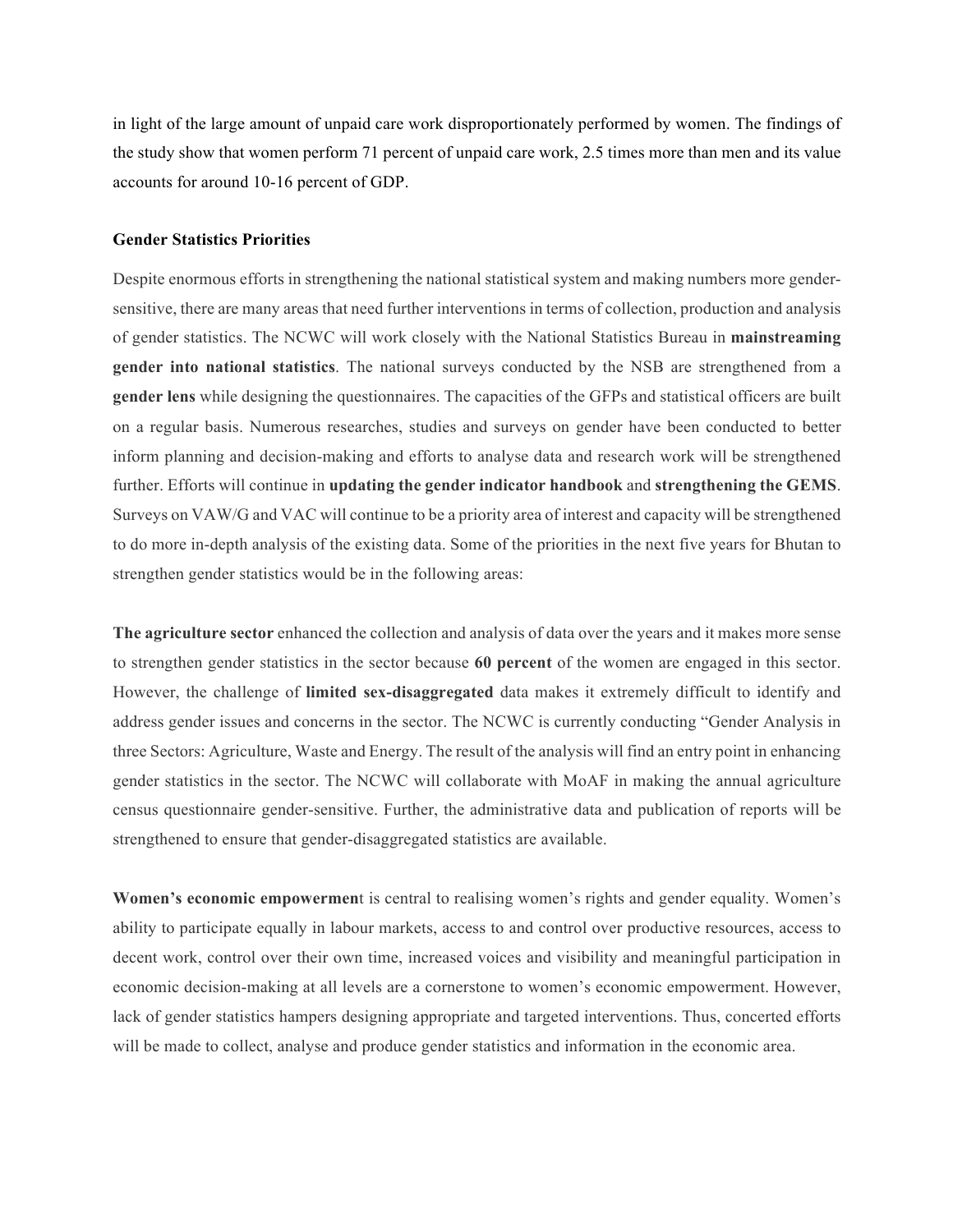Women and men have different access to education, health and economic opportunities. The same is true with their access benefits and impacts with regard to the environment. Specifically, there exists a strong **gender dimension** to how people access land and natural resources, participate in environmental management and vulnerability to environmental calamity. Therefore, it is of paramount importance to trace the relation between gender and the environment. Like most countries across the globe, Bhutan has a big gap in production and analysis of gender statistics in the sector. The NCWC started working with the NEC on gender analysis of agriculture, waste and energy through the **NDC project**. **Gender analysis framework** will also be developed for the environment sector, and MRGs and GFPs will be further trained in gender analysis and approaches. In line with the SDG and national priority framework, efforts will be made to produce gender statistics related to natural resources and biodiversity; access to food, energy, climate change and women in environmental decision-making at all levels.